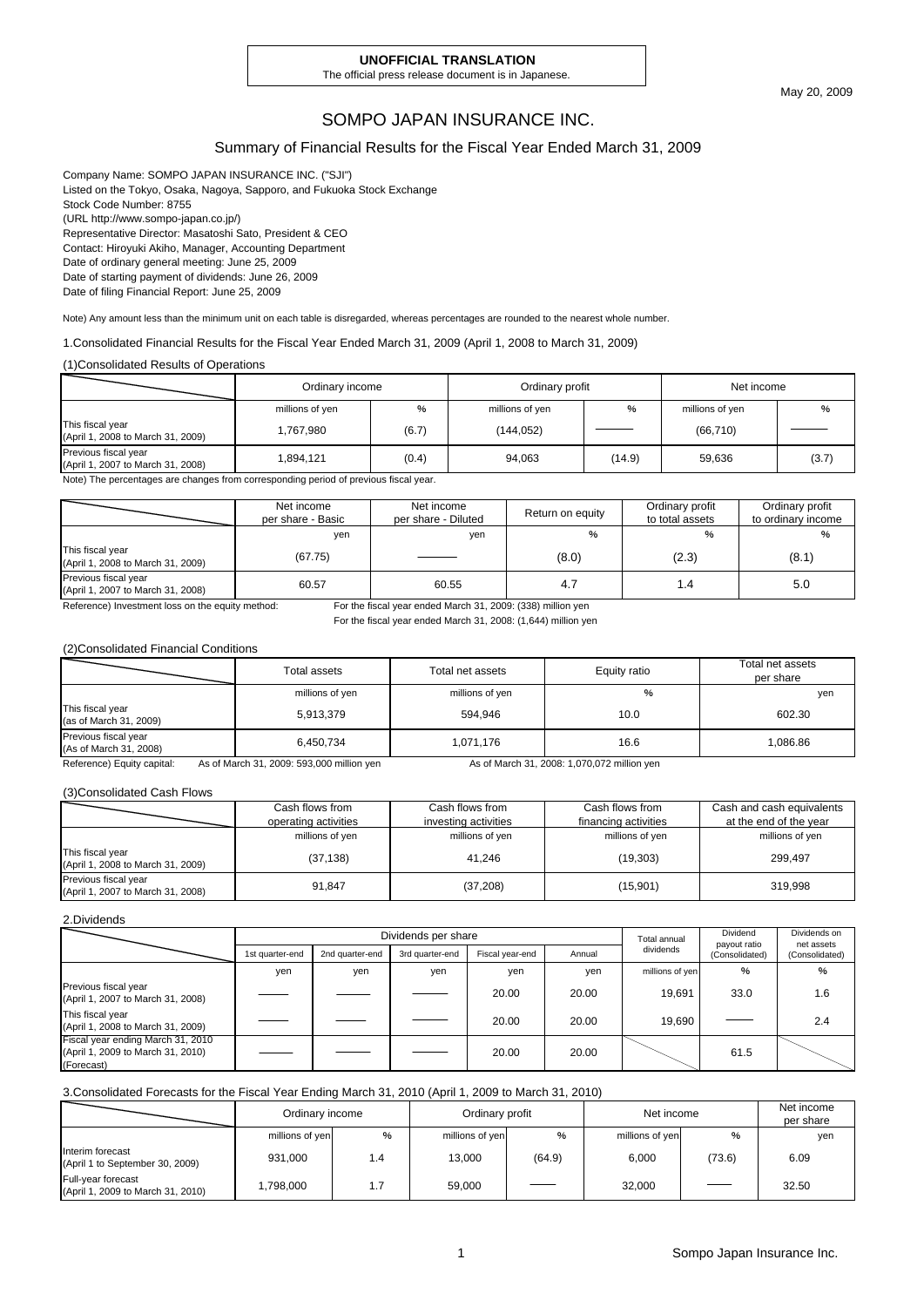#### 4.Others

| (1) Changes in significant subsidiaries during this fiscal year                               | : No                                       |
|-----------------------------------------------------------------------------------------------|--------------------------------------------|
| (2) Changes in accounting policies, procedures and presentation rules during this fiscal year |                                            |
| 1)Changes due to revisions of accounting standards                                            | : Yes                                      |
| 2 Changes due to other reasons                                                                | : No                                       |
| (3) Number of common shares                                                                   |                                            |
| 1) Total outstanding shares including treasury stock                                          |                                            |
| As of March 31, 2009: 987, 733, 424 shares                                                    | As of March 31, 2008: 987, 733, 424 shares |
| 2Treasury stock                                                                               |                                            |
| As of March 31, 2009: 3,188,703 shares                                                        | As of March 31, 2008: 3,181,995 shares     |
|                                                                                               |                                            |

#### Reference) Summary of Non-consolidated Financial Results

#### 1.Non-consolidated Financial Results for the Fiscal Year Ended March 31, 2009 (April 1, 2008 to March 31, 2009)

#### (1)Non-consolidated Results of Operations

|                                                           | Net premiums written |       | Ordinary profit |        | Net income      |       |
|-----------------------------------------------------------|----------------------|-------|-----------------|--------|-----------------|-------|
|                                                           | millions of yen      | %     | millions of yen | %      | millions of yen | %     |
| This fiscal year<br>(April 1, 2008 to March 31, 2009)     | 1,290,464            | (4.1) | (153, 884)      |        | (73, 943)       |       |
| Previous fiscal year<br>(April 1, 2007 to March 31, 2008) | 1.345.024            | (1.3) | 73,316          | (20.1) | 44.667          | (7.3) |

Note) The percentages are changes from corresponding period of previous fiscal year.

|                                                           | Net income<br>per share - Basic | Net income<br>per share - Diluted | Return on equity | Loss ratio | Expense ratio |
|-----------------------------------------------------------|---------------------------------|-----------------------------------|------------------|------------|---------------|
|                                                           | yen                             | yen                               | %                | $\%$       | %             |
| This fiscal year<br>(April 1, 2008 to March 31, 2009)     | (75.10)                         |                                   | (8.8)            | 70.3       | 34.5          |
| Previous fiscal year<br>(April 1, 2007 to March 31, 2008) | 45.36                           | 45.35                             | 3.5              | 65.1       | 32.9          |

#### (2)Non-consolidated Financial Conditions

|                                                | Total assets                              | Total net assets | Equity ratio                                | Total net assets<br>per share |
|------------------------------------------------|-------------------------------------------|------------------|---------------------------------------------|-------------------------------|
|                                                | millions of yen                           | millions of yen  | %                                           | yen                           |
| This fiscal year<br>(as of March 31, 2009)     | 4,856,435                                 | 615.721          | 12.7                                        | 624.38                        |
| Previous fiscal year<br>(As of March 31, 2008) | 5,388,567                                 | 1.074.490        | 19.9                                        | 1.090.78                      |
| Reference) Equity capital:                     | As of March 31, 2009: 614,737 million yen |                  | As of March 31, 2008: 1,073,932 million yen |                               |

#### 2.Non-consolidated Forecasts for the Fiscal Year Ending March 31, 2010 (April 1, 2009 to March 31, 2010)

|                                                         | Net premiums written |       | Ordinary profit |        | Net income      |               | Net income<br>per share |
|---------------------------------------------------------|----------------------|-------|-----------------|--------|-----------------|---------------|-------------------------|
|                                                         | millions of yen      | %     | millions of yen | %      | millions of yen | $\frac{0}{6}$ | yen                     |
| Interim forecast<br>(April 1 to September 30, 2009)     | 657,000              | (2.6) | 11.000          | (62.5) | 5,000           | (70.9)        | 5.07                    |
| Full-year forecast<br>(April 1, 2009 to March 31, 2010) | 1.275.000            | (1.2) | 55.000          |        | 30.000          | $\frac{1}{2}$ | 30.47                   |

(Notes for using forecasted information etc.)

The forecast on this document is based on information available as of the date of publication of this document or practical premise,

the actual result may considerably differ due to various factors.

Please refer to "Forecasts for the Fiscal Year Ending March 31, 2010" on page 32 for major premises and related matters of the above forecast.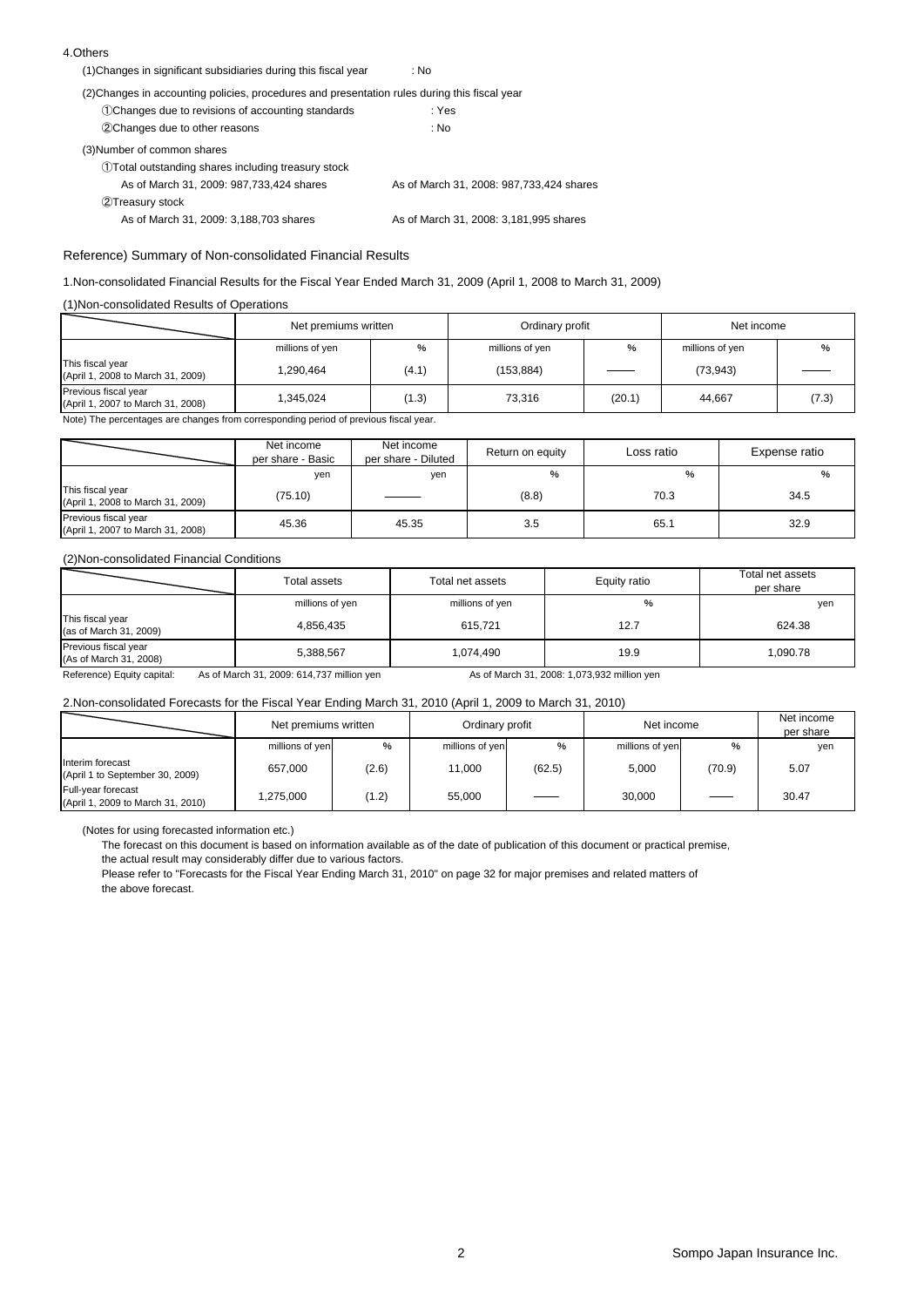## Consolidated Balance Sheet

|                                                               | Previous fiscal year   | This fiscal year       |
|---------------------------------------------------------------|------------------------|------------------------|
|                                                               | (as of March 31, 2008) | (as of March 31, 2009) |
| Assets:                                                       |                        |                        |
| Cash and deposits                                             | 172,252                | 151,781                |
| Call loans                                                    | 108,800                | 73,600                 |
| Receivables under resale agreements                           | 47,947                 | 81,978                 |
| Monetary receivables bought                                   | 47,037                 | 40,160                 |
| Money trusts                                                  | 39,429                 | 9,715                  |
| <b>Securities</b>                                             | 4,846,949              | 4,125,568              |
| Loans                                                         | 519,618                | 517,894                |
| Tangible fixed assets                                         | 220,536                | 219,047                |
| Land                                                          |                        | 104,173                |
| <b>Buildings</b>                                              |                        | 89,717                 |
| Lease assets                                                  |                        | 2,253                  |
| Construction in progress                                      |                        | 1,221                  |
| Other tangible fixed assets                                   |                        | 21,682                 |
| Intangible fixed assets                                       | 26,428                 | 26,456                 |
| Software                                                      |                        | 2,542                  |
| Goodwill                                                      |                        | 23,096                 |
| Other intangible fixed assets                                 |                        | 816                    |
| Other assets                                                  | 428,091                | 434,189                |
| Deferred tax assets                                           | 10,907                 | 249,507                |
| Allowance for possible loan losses                            | (17, 264)              | (16, 520)              |
| <b>Total assets</b>                                           | 6,450,734              | 5,913,379              |
| Liabilities:                                                  |                        |                        |
| Underwriting funds:                                           | 4,969,818              | 4,998,577              |
| Reserve for outstanding losses and claims                     | 748,552                | 818,052                |
| Underwriting reserves                                         | 4,221,266              | 4,180,524              |
| Other liabilities                                             | 245,444                | 199,019                |
| Reserve for retirement benefits                               | 96,516                 | 99,342                 |
| Reserve for retirement benefits to directors                  | 2,502                  | 31                     |
| Reserve for bonus payments                                    | 14,126                 | 14,679                 |
| Reserve for price fluctuation                                 | 37,908                 | 6,487                  |
| Deferred tax liabilities                                      | 13,239                 | 295                    |
| <b>Total liabilities</b>                                      | 5,379,557              | 5,318,432              |
| Net assets:                                                   |                        |                        |
| Shareholders' equity:                                         |                        |                        |
| Common stock                                                  | 70,000                 | 70,000                 |
| Capital surplus                                               | 24,241                 | 24,229                 |
| Retained earnings                                             | 407,051                | 320,381                |
| Treasury stock                                                | (2, 842)               | (2,839)                |
| Total shareholders' equity                                    | 498,449                | 411,771                |
| Valuation and translation adjustments:                        |                        |                        |
| Unrealized gains on securities available for sale, net of tax | 571,377                | 207,503                |
| Foreign currency translation adjustments                      | 245                    | (26, 274)              |
| Total valuation and translation adjustments                   | 571,622                | 181,228                |
| Stock acquisition rights                                      | 557                    | 984                    |
| Minority interests                                            | 546                    | 962                    |
| Total net assets                                              | 1,071,176              | 594,946                |
| Total liabilities and net assets                              | 6,450,734              | 5,913,379              |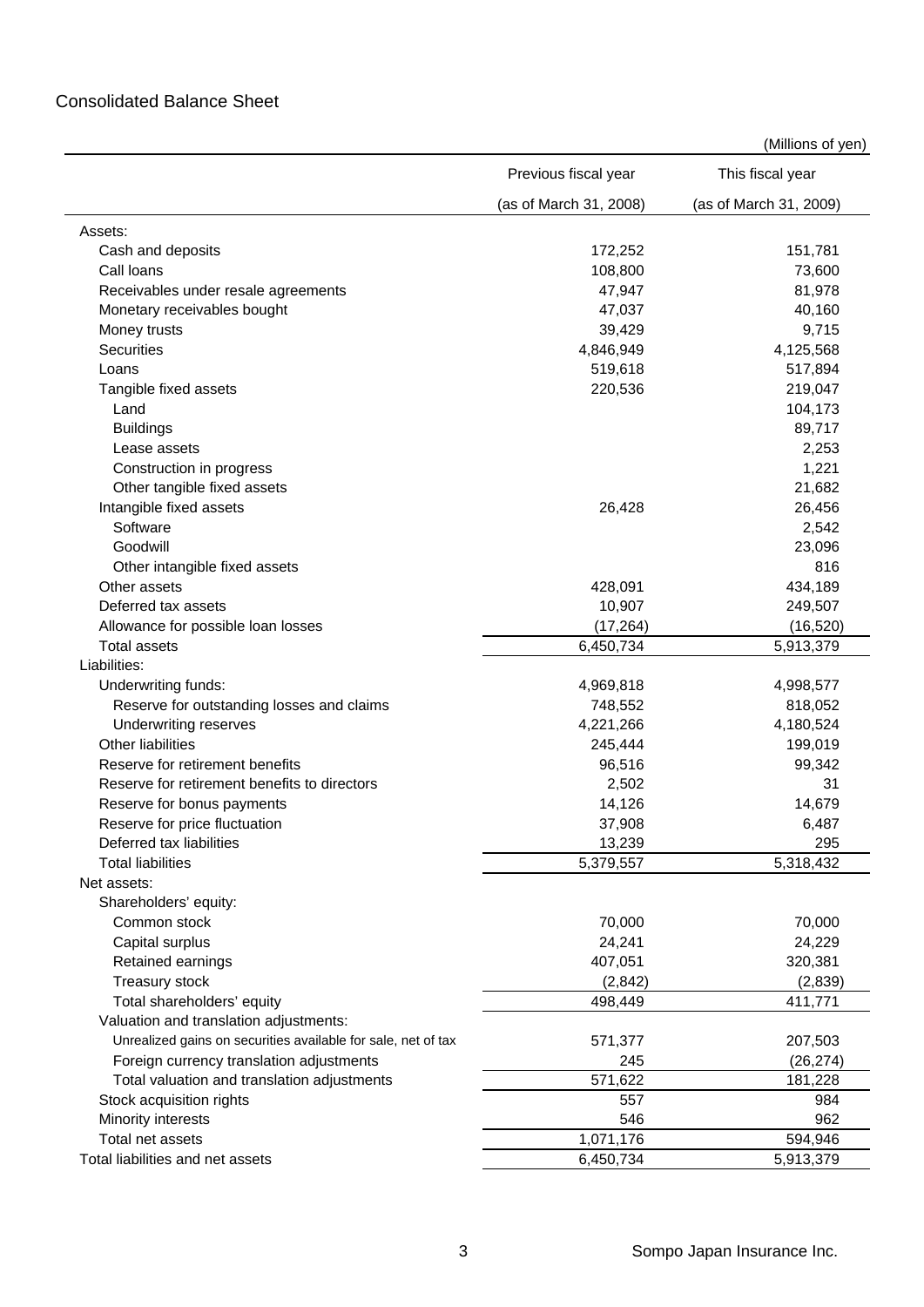|                                                                        | Previous fiscal year              | This fiscal year                  |
|------------------------------------------------------------------------|-----------------------------------|-----------------------------------|
|                                                                        | (April 1, 2007 to March 31, 2008) | (April 1, 2008 to March 31, 2009) |
| Ordinary income:                                                       | 1,894,121                         | 1,767,980                         |
| Underwriting income:                                                   | 1,717,432                         | 1,657,757                         |
| Net premiums written                                                   | 1,368,740                         | 1,308,194                         |
| Deposits of premiums by policyholders                                  | 134,094                           | 145,491                           |
| Interest and dividend income on deposits of premiums, etc.             | 46,608                            | 43,024                            |
| Life insurance premiums written                                        | 167,835                           | 124,039                           |
| Reversal of underwriting reserves                                      |                                   | 36,083                            |
| Other underwriting income                                              | 154                               | 923                               |
| Investment income:                                                     | 167,616                           | 101,968                           |
| Interest and dividend income                                           | 157,103                           | 123,548                           |
| Investment gain on money trusts                                        | 629                               |                                   |
| Investment gain on trading securities                                  | 132                               |                                   |
| Realized gain on sales of securities                                   | 41,587                            | 19,630                            |
| Gain on redemption of securities                                       | 740                               | 266                               |
| Gain on derivative products                                            | 13,835                            | 426                               |
| Other investment income                                                | 196                               | 1,122                             |
| Transfer of interest and dividend income on deposits of premiums, etc. | (46, 608)                         | (43, 024)                         |
| Other ordinary income:                                                 | 9,071                             | 8,254                             |
| Other ordinary income                                                  | 9,071                             | 8,254                             |
| Ordinary expenses:                                                     | 1,800,057                         | 1,912,032                         |
| Underwriting expenses:                                                 | 1,487,289                         | 1,476,233                         |
| Net claims paid                                                        | 816,642                           | 841,304                           |
| Loss adjustment expenses                                               | 72,718                            | 75,981                            |
| Net commissions and brokerage fees                                     | 234,491                           | 231,599                           |
| Maturity refunds to policyholders                                      | 241,357                           | 202,767                           |
| Dividends to policyholders                                             | 28                                | 30                                |
| Life insurance claims paid                                             | 37,587                            | 39,485                            |
| Provision for reserve for outstanding losses and claims                | 50,733                            | 82,732                            |
| Provision for underwriting reserves                                    | 30,048                            |                                   |
| Other underwriting expenses                                            | 3,680                             | 2,331                             |
| Investment expenses:                                                   | 21,662                            | 139,430                           |
| Investment loss on money trusts                                        | 2,966                             | 12,746                            |
| Investment loss on trading securities                                  |                                   | 225                               |
| Realized loss on sales of securities                                   | 1,121                             | 2,444                             |
| Devaluation loss on securities                                         | 8,451                             | 80,064                            |
| Loss on redemption of securities                                       | 458                               | 461                               |
| Investment loss on special account                                     | 2,003                             | 3,110                             |
| Other investment expenses                                              | 6,660                             | 40,378                            |
| Operating, general and administrative expenses                         | 286,944                           | 293,790                           |
| Other ordinary expenses:                                               | 4,162                             | 2,578                             |
| Interest paid                                                          | 145                               | 113                               |
| Provision for allowance for possible loan losses                       | 796                               | 578                               |
| Loss on bad debt                                                       | 118                               | 100                               |
| Investment loss on the equity method                                   | 1,644                             | 338                               |
| Other ordinary expenses                                                | 1,457                             | 1,447                             |
| Ordinary profit (loss)                                                 | 94,063                            | (144, 052)                        |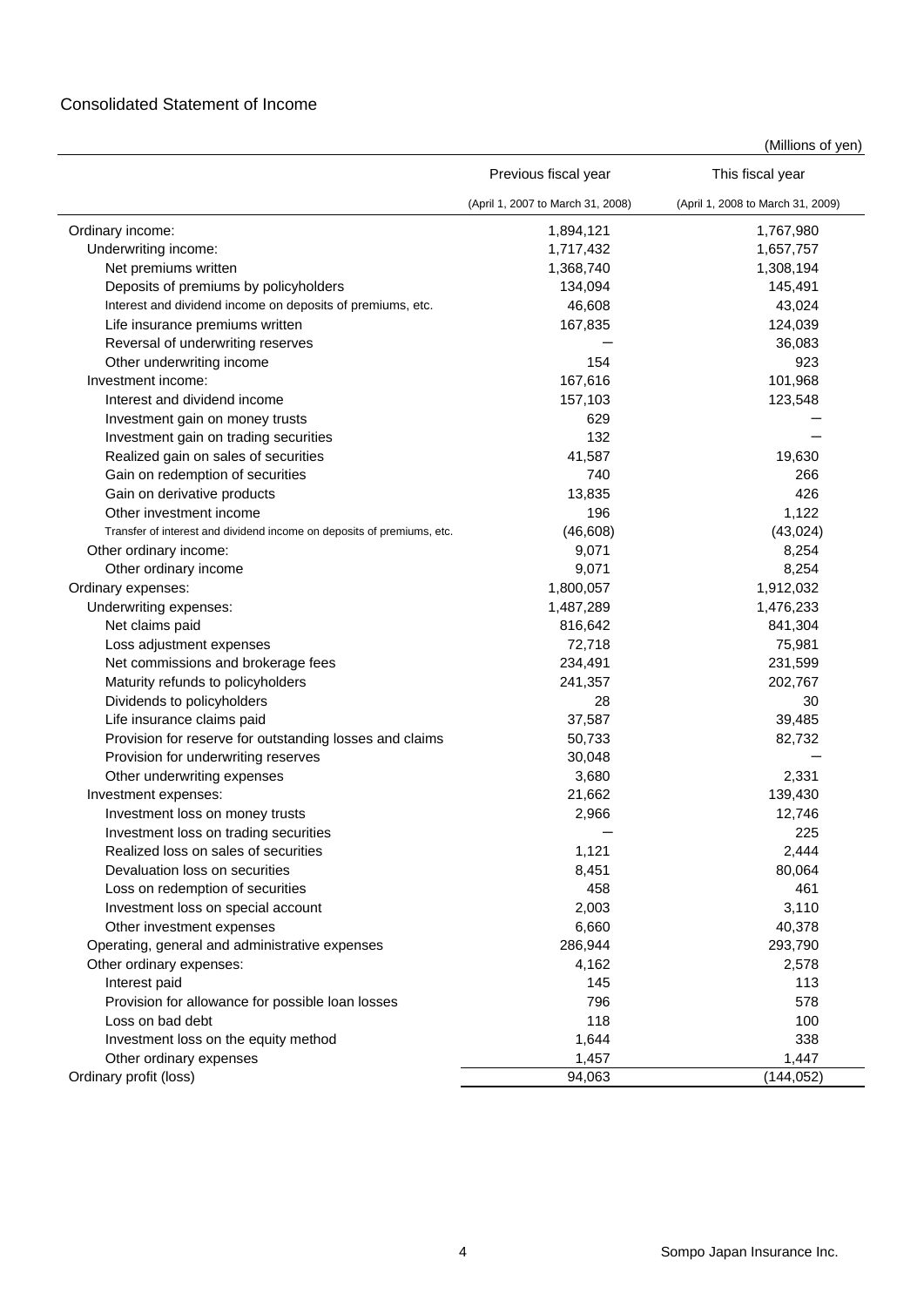|                                                          | Previous fiscal year              | This fiscal year                  |
|----------------------------------------------------------|-----------------------------------|-----------------------------------|
|                                                          | (April 1, 2007 to March 31, 2008) | (April 1, 2008 to March 31, 2009) |
| Special gains:                                           | 3,386                             | 34,231                            |
| Gain on sale of fixed assets                             | 2,112                             | 629                               |
| Reversal of price fluctuation reserve                    |                                   | 31,420                            |
| Other special gains                                      | 1,273                             | 2,181                             |
| Special losses:                                          | 8,393                             | 848                               |
| Loss on sale of fixed assets                             | 1,130                             | 734                               |
| Provision for price fluctuation reserve                  | 7,208                             |                                   |
| Unrealized loss on property                              | 54                                | 113                               |
| Income (loss) before income taxes and minority interests | 89,056                            | (110, 669)                        |
| Income taxes-current                                     | 60,686                            | 7,082                             |
| Income taxes-deferred                                    | (31, 338)                         | (50, 931)                         |
| Total income taxes                                       | 29,348                            | (43, 849)                         |
| Gain (loss) on minority interests                        | 71                                | (110)                             |
| Net income (loss)                                        | 59,636                            | (66, 710)                         |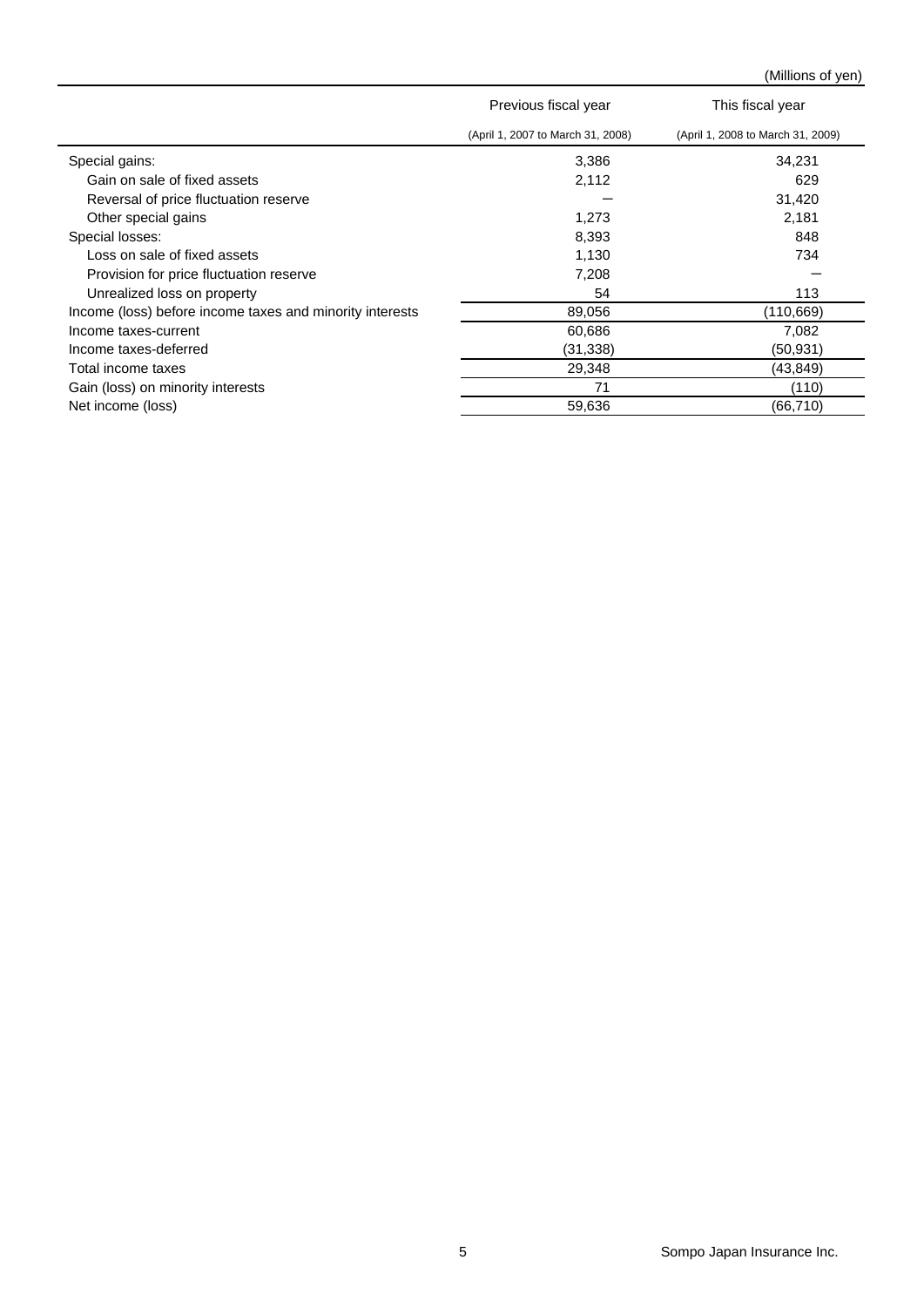# Consolidated Statement of Changes in Net Assets

|                                                                                           |                                   | (Millions of yen)                 |
|-------------------------------------------------------------------------------------------|-----------------------------------|-----------------------------------|
|                                                                                           | Previous fiscal year              | This fiscal year                  |
|                                                                                           | (April 1, 2007 to March 31, 2008) | (April 1, 2008 to March 31, 2009) |
| Shareholders' equity                                                                      |                                   |                                   |
| Common stock                                                                              |                                   |                                   |
| Balance at the beginning of the fiscal year                                               | 70,000                            | 70,000                            |
| Balance at the end of the fiscal year                                                     | 70,000                            | 70,000                            |
| Capital surplus                                                                           |                                   |                                   |
| Balance at the beginning of the fiscal year                                               | 24,229                            | 24,241                            |
| Changes during the fiscal year                                                            |                                   |                                   |
| Disposal of treasury stock                                                                | 11                                | (11)                              |
| Total changes during the fiscal year                                                      | 11                                | (11)                              |
| Balance at the end of the fiscal year                                                     | 24,241                            | 24,229                            |
| Retained earnings                                                                         |                                   |                                   |
| Balance at the beginning of the fiscal year                                               | 362,683                           | 407,051                           |
| Increase (decrease) due to changes of accounting policies applied to foreign subsidiaries |                                   | (257)                             |
| Changes during the fiscal year                                                            |                                   |                                   |
| <b>Dividends</b>                                                                          | (15, 751)                         | (19,691)                          |
| Net income (loss)                                                                         | 59,636                            | (66, 710)                         |
| Disposal of treasury stock                                                                |                                   | (10)                              |
| Increase related to foreign accounting standards                                          | 534                               |                                   |
| Decrease related to foreign accounting standards                                          | (51)                              |                                   |
| Total changes during the fiscal year                                                      | 44,367                            | (86, 412)                         |
| Balance at the end of the fiscal year                                                     | 407,051                           | 320,381                           |
| <b>Treasury stock</b>                                                                     |                                   |                                   |
| Balance at the beginning of the fiscal year                                               | (2,832)                           | (2,842)                           |
| Changes during the fiscal year                                                            |                                   |                                   |
| Acquisition of treasury stock                                                             | (255)                             | (213)                             |
| Disposal of treasury stock                                                                | 245                               | 216                               |
| Total changes during the fiscal year                                                      | $\overline{(9)}$                  | 3                                 |
| Balance at the end of the fiscal year                                                     | (2, 842)                          | (2,839)                           |
| Total shareholders' equity                                                                |                                   |                                   |
| Balance at the beginning of the fiscal year                                               | 454,080                           | 498,449                           |
| Increase (decrease) due to changes of accounting policies applied to foreign subsidiaries |                                   | (257)                             |
| Changes during the fiscal year                                                            |                                   |                                   |
| <b>Dividends</b>                                                                          | (15, 751)                         | (19, 691)                         |
| Net income (loss)                                                                         | 59,636                            | (66, 710)                         |
| Acquisition of treasury stock                                                             | (255)                             | (213)                             |
| Disposal of treasury stock                                                                | 256                               | 194                               |
| Increase related to foreign accounting standards                                          | 534                               |                                   |
| Decrease related to foreign accounting standards                                          | (51)                              |                                   |
| Total changes during the fiscal year                                                      | 44,369                            | (86, 420)                         |
| Balance at the end of the fiscal year                                                     | 498,449                           | 411,771                           |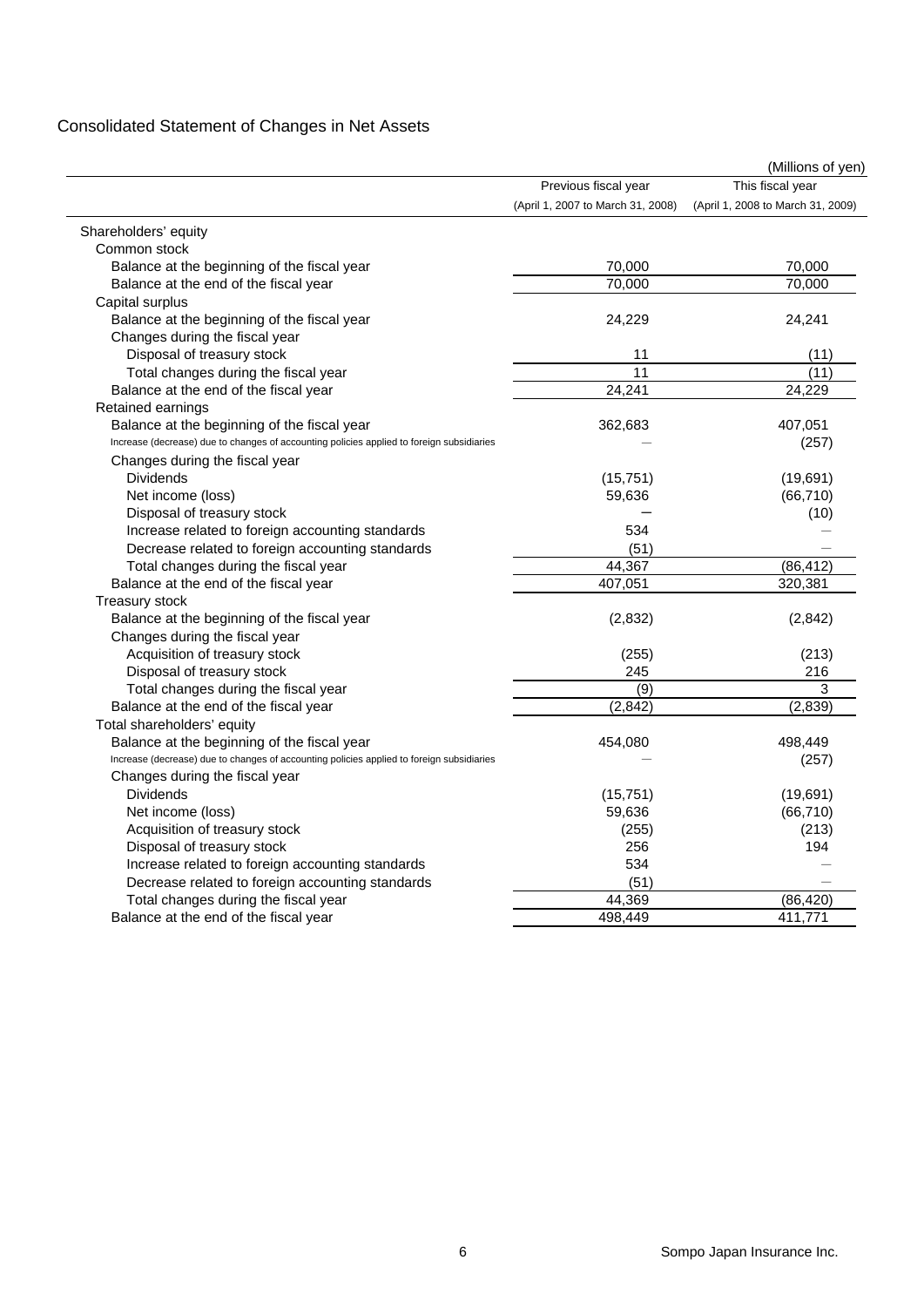|                                                                                           |                                   | (Millions of yen)                 |
|-------------------------------------------------------------------------------------------|-----------------------------------|-----------------------------------|
|                                                                                           | Previous fiscal year              | This fiscal year                  |
|                                                                                           | (April 1, 2007 to March 31, 2008) | (April 1, 2008 to March 31, 2009) |
| Valuation and translation adjustments                                                     |                                   |                                   |
| Unrealized gains on securities available for sale, net of tax                             |                                   |                                   |
| Balance at the beginning of the fiscal year                                               | 998,702                           | 571,377                           |
| Changes during the fiscal year                                                            |                                   |                                   |
| Net changes in items other than shareholders' equity                                      | (427, 325)                        | (363, 873)                        |
| Total changes during the fiscal year                                                      | (427, 325)                        | (363, 873)                        |
| Balance at the end of the fiscal year                                                     | 571,377                           | 207,503                           |
| Foreign currency translation adjustments                                                  |                                   |                                   |
| Balance at the beginning of the fiscal year                                               | 1,091                             | 245                               |
| Changes during the fiscal year                                                            |                                   |                                   |
| Net changes in items other than shareholders' equity                                      | (846)                             | (26, 520)                         |
| Total changes during the fiscal year                                                      | (846)                             | (26, 520)                         |
| Balance at the end of the fiscal year                                                     | 245                               | (26, 274)                         |
| Total valuation and translation adjustments                                               |                                   |                                   |
| Balance at the beginning of the fiscal year                                               | 999,793                           | 571,622                           |
| Changes during the fiscal year                                                            |                                   |                                   |
| Net changes in items other than shareholders' equity                                      | (428, 171)                        | (390, 393)                        |
| Total changes during the fiscal year                                                      | (428, 171)                        | (390, 393)                        |
| Balance at the end of the fiscal year                                                     | 571,622                           | 181,228                           |
| Stock acquisition rights                                                                  |                                   |                                   |
| Balance at the beginning of the fiscal year                                               | 315                               | 557                               |
| Changes during the fiscal year                                                            |                                   |                                   |
| Net changes in items other than shareholders' equity                                      | 242                               | 426                               |
| Total changes during the fiscal year                                                      | 242                               | 426                               |
| Balance at the end of the fiscal year                                                     | 557                               | 984                               |
| Minority interests                                                                        |                                   |                                   |
| Balance at the beginning of the fiscal year                                               | 554                               | 546                               |
| Changes during the fiscal year                                                            |                                   |                                   |
| Net changes in items other than shareholders' equity                                      | (8)                               | 416                               |
| Total changes during the fiscal year                                                      | (8)                               | 416                               |
| Balance at the end of the fiscal year                                                     | 546                               | 962                               |
| Total net assets                                                                          |                                   |                                   |
| Balance at the beginning of the fiscal year                                               | 1,454,744                         | 1,071,176                         |
| Increase (decrease) due to changes of accounting policies applied to foreign subsidiaries |                                   | (257)                             |
| Changes during the fiscal year                                                            |                                   |                                   |
| Dividends                                                                                 | (15, 751)                         | (19,691)                          |
| Net income (loss)                                                                         | 59,636                            | (66, 710)                         |
| Acquisition of treasury stock                                                             | (255)                             | (213)                             |
| Disposal of treasury stock                                                                | 256                               | 194                               |
| Increase related to foreign accounting standards                                          | 534                               |                                   |
| Decrease related to foreign accounting standards                                          | (51)                              |                                   |
| Net changes in items other than shareholders' equity                                      | (427, 937)                        | (389, 551)                        |
| Total changes during the fiscal year                                                      | (383, 567)                        | (475, 971)                        |
| Balance at the end of the fiscal year                                                     | 1,071,176                         | 594,946                           |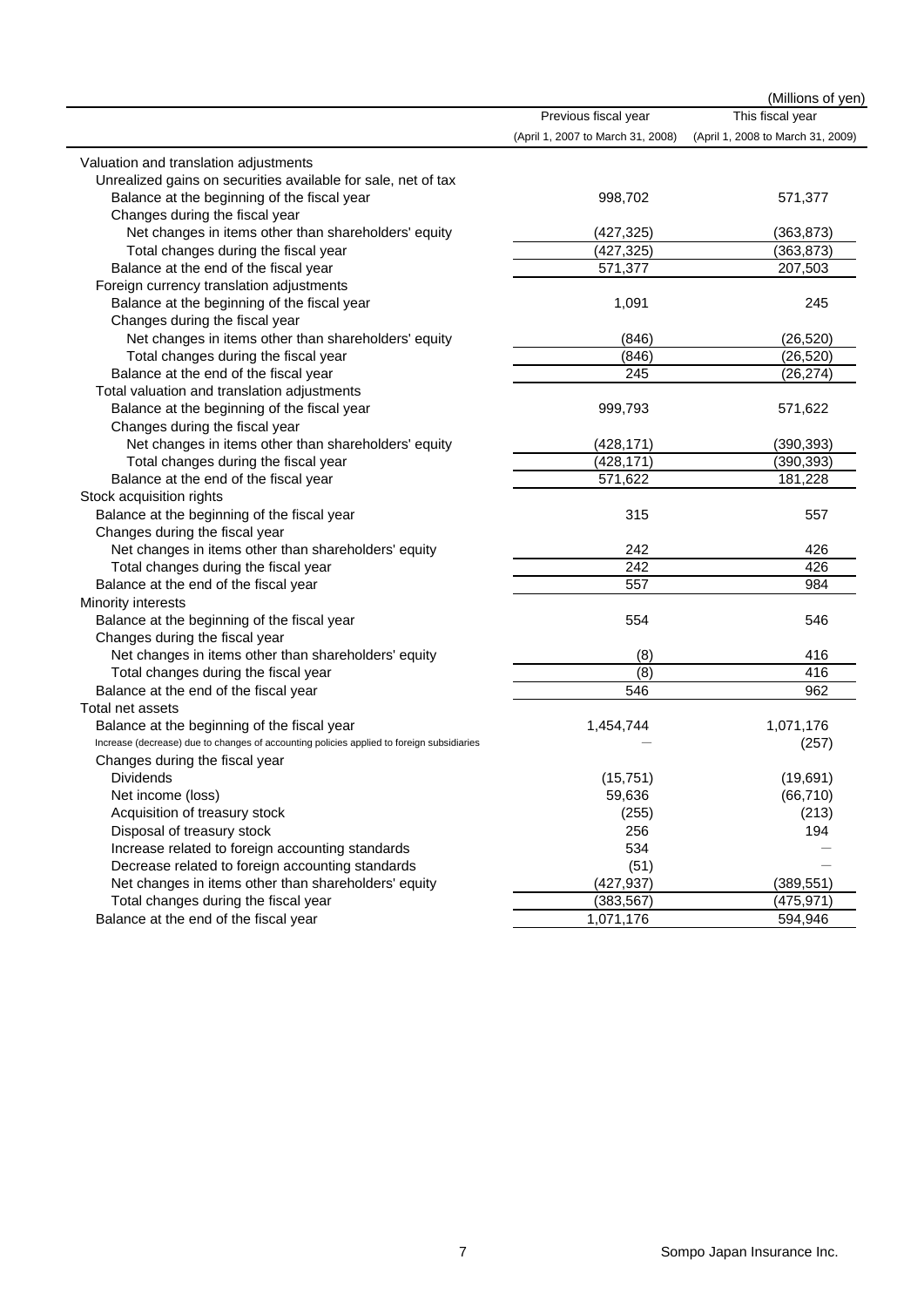### Consolidated Statement of Cash Flows

|                                                                              |                                   | (Millions of yen)                 |
|------------------------------------------------------------------------------|-----------------------------------|-----------------------------------|
|                                                                              | Previous fiscal year              | This fiscal year                  |
|                                                                              | (April 1, 2007 to March 31, 2008) | (April 1, 2008 to March 31, 2009) |
| Cash flows from operating activities:                                        |                                   |                                   |
| Income (loss) before income taxes                                            | 89,056                            | (110, 669)                        |
| Depreciation                                                                 | 10,639                            | 10,792                            |
| Amortization of goodwill                                                     | 1,884                             | 1,872                             |
| Increase(decrease) in outstanding losses and claims                          | 50,733                            | 85,595                            |
| Increase(decrease) in underwriting reserves                                  | 27,745                            | (37, 714)                         |
| Increase(decrease) in allowance for possible loan losses                     | 449                               | (35)                              |
| Increase(decrease) in allowance for possible losses on investment securities | (4)                               |                                   |
| Increase(decrease) in reserve for retirement benefits                        | 1,513                             | 3,076                             |
| Increase(decrease) in reserve for retirement benefits to directors           | 2,502                             | (2, 471)                          |
|                                                                              |                                   |                                   |
| Increase(decrease) in reserve for bonus payments                             | 784                               | 552                               |
| Increase(decrease) in reserve for price fluctuation                          | 7,208                             | (31, 420)                         |
| Interest and dividend income                                                 | (157, 103)                        | (123, 548)                        |
| Losses(gains) on investment in securities                                    | (32, 492)                         | 63,066                            |
| Interest expenses                                                            | 145                               | 113                               |
| Foreign exchange losses(gains)                                               | (1,434)                           | 10,935                            |
| Losses(gains) related to tangible fixed assets                               | (927)                             | 219                               |
| Losses(gains) related to loans                                               | 68                                | 37                                |
| Investment losses(gains) on the equity method                                | 1,644                             | 338                               |
| Decrease(increase) in other assets                                           | (5,507)                           | 2,880                             |
| Increase(decrease) in other liabilities                                      | (12, 951)                         | (16, 129)                         |
| <b>Others</b>                                                                | (6, 818)                          | 50,711                            |
| Subtotal                                                                     | (22, 860)                         | (91, 797)                         |
| Interest and dividend received                                               | 153,575                           | 126,285                           |
| Interest paid                                                                | (142)                             | (110)                             |
| Income taxes paid                                                            | (38, 725)                         | (71, 515)                         |
| Cash flows from operating activities                                         | 91,847                            | (37, 138)                         |
| Cash flows from investing activities:                                        |                                   |                                   |
| Net decrease(increase) in deposits                                           | 1,306                             | 3,648                             |
| Purchase of monetary receivables bought                                      | (29, 195)                         | (5,897)                           |
| Proceeds from sales and redemption of monetary receivables bought            | 4,205                             | 8,977                             |
| Increase in money trusts                                                     | (8, 121)                          |                                   |
| Decrease in money trusts                                                     | 5,771                             | 18,496                            |
| Purchase of securities                                                       | (793, 731)                        | (577, 045)                        |
| Proceeds from sales and redemption of securities                             | 802,743                           | 598,409                           |
| Loans made                                                                   | (187, 481)                        | (150, 151)                        |
| Collection of loans                                                          | 162,356                           | 142,233                           |
| Others                                                                       | 11,095                            | 10,837                            |
| Total asset management activities                                            | (31, 051)                         | 49,508                            |
| Sum of operating activities and asset management activities                  | 60,795                            | 12,370                            |
| Acquisition of tangible fixed assets                                         | (9, 549)                          | (9,601)                           |
|                                                                              |                                   |                                   |
| Proceeds from sales of tangible fixed assets                                 | 3,391                             | 1,338                             |
| Cash flows from investing activities                                         | (37, 208)                         | 41,246                            |
| Cash flows from financing activities:                                        |                                   |                                   |
| Proceeds from issuance of stock                                              |                                   | 700                               |
| Proceeds from sales of treasury stock                                        | 256                               | 194                               |
| Acquisition of treasury stock                                                | (255)                             | (213)                             |
| Dividends paid                                                               | (15, 735)                         | (19, 724)                         |
| Dividends paid to minority shareholders                                      | (86)                              | (4)                               |
| Others                                                                       | (80)                              | (255)                             |
| Cash flows from financing activities                                         | (15, 901)                         | (19, 303)                         |
| Effect of exchange rate changes on cash and cash equivalents                 | (846)                             | (5, 305)                          |
| Net Increase(decrease) in cash and cash equivalents                          | 37,889                            | (20, 501)                         |
| Cash and cash equivalents at the beginning of the year                       | 282,108                           | 319,998                           |
| Cash and cash equivalents at the end of the year                             | 319,998                           | 299,497                           |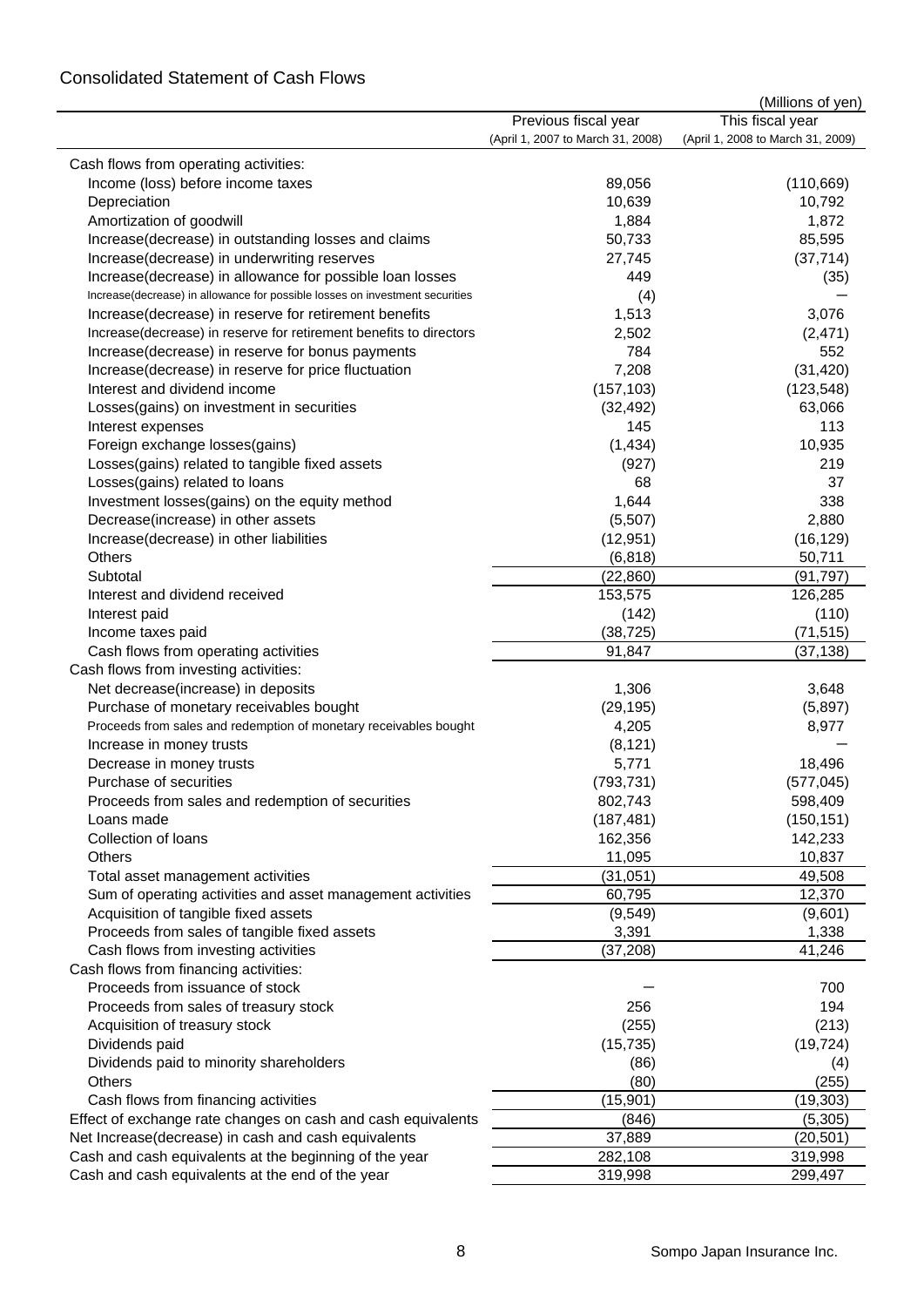#### Notes on Going-Concern Assumption

#### Segment Information

1. Segment information by lines of business

Previous fiscal year (April 1, 2007 to March 31, 2008)

|                                                    |                             |           |           |             | (ivililions of yen) |
|----------------------------------------------------|-----------------------------|-----------|-----------|-------------|---------------------|
|                                                    | Property<br>and<br>casualty | Life      | Total     | Elimination | Consolidated        |
| I Ordinary income and ordinary profit/loss         |                             |           |           |             |                     |
| Ordinary income                                    |                             |           |           |             |                     |
| Ordinary income from<br>(1)                        | 1,710,076                   | 184,044   | 1,894,121 |             | 1,894,121           |
| transactions with external                         |                             |           |           |             |                     |
| customers<br>Ordinary income arising from<br>(2)   | 3,527                       | 14        | 3,541     | (3,541)     |                     |
| internal segment transactions                      |                             |           |           |             |                     |
| Total                                              | 1,713,603                   | 184,059   | 1,897,663 | (3,541)     | 1,894,121           |
| Ordinary expenses                                  | 1,634,054                   | 169,544   | 1,803,599 | (3,541)     | 1,800,057           |
| Ordinary profit                                    | 79,549                      | 14,514    | 94,063    |             | 94,063              |
| II Assets, depreciation and capital<br>expenditure |                             |           |           |             |                     |
| Assets                                             | 5,381,107                   | 1,070,793 | 6,451,901 | (1, 167)    | 6,450,734           |
| Depreciation                                       | 10,511                      | 127       | 10,639    |             | 10,639              |
| Capital expenditure                                | 9,531                       | 319       | 9,850     |             | 9,850               |

Notes)

1. The segments are classified based on the conditions of operation of SJI and its consolidated subsidiaries.

2. Major operations of each segment are as follows:

(1)Property and casualty: Underwriting property and casualty insurance and related investment activities (2)Life: Underwriting life insurance and related investment activities

#### This fiscal year (April 1, 2008 to March 31, 2009)

(Millions of yen)

 $(0.001)$ 

|                                                                      | Property<br>and<br>casualty | Life      | Total      | Elimination | Consolidated |
|----------------------------------------------------------------------|-----------------------------|-----------|------------|-------------|--------------|
| I Ordinary income and ordinary profit/loss                           |                             |           |            |             |              |
| Ordinary income                                                      |                             |           |            |             |              |
| Ordinary income from<br>(1)<br>transactions with external            | 1,659,745                   | 108,234   | 1,767,980  |             | 1,767,980    |
| customers                                                            |                             | 15        |            |             |              |
| Ordinary income arising from<br>(2)<br>internal segment transactions | 3,061                       |           | 3,076      | (3,076)     |              |
| Total                                                                | 1,662,807                   | 108,249   | 1,771,056  | (3,076)     | 1,767,980    |
| Ordinary expenses                                                    | 1,813,306                   | 101,802   | 1,915,109  | (3,076)     | 1,912,032    |
| Ordinary profit (loss)                                               | (150, 499)                  | 6,446     | (144, 052) |             | (144, 052)   |
| II Assets, depreciation and capital<br>expenditure                   |                             |           |            |             |              |
| Assets                                                               | 4,809,506                   | 1,104,956 | 5,914,462  | (1,083)     | 5,913,379    |
| Depreciation                                                         | 10,559                      | 232       | 10,792     |             | 10,792       |
| Capital expenditure                                                  | 11,715                      | 2,599     | 14,314     |             | 14,314       |

Notes)

1. The segments are classified based on the conditions of operation of SJI and its consolidated subsidiaries.

2. Major operations of each segment are as follows:

(1)Property and casualty: Underwriting property and casualty insurance and related investment activities (2)Life: Underwriting life insurance and related investment activities

Previous fiscal year (April 1, 2007 to March 31, 2008) None.

This fiscal year (April 1, 2008 to March 31, 2009) None.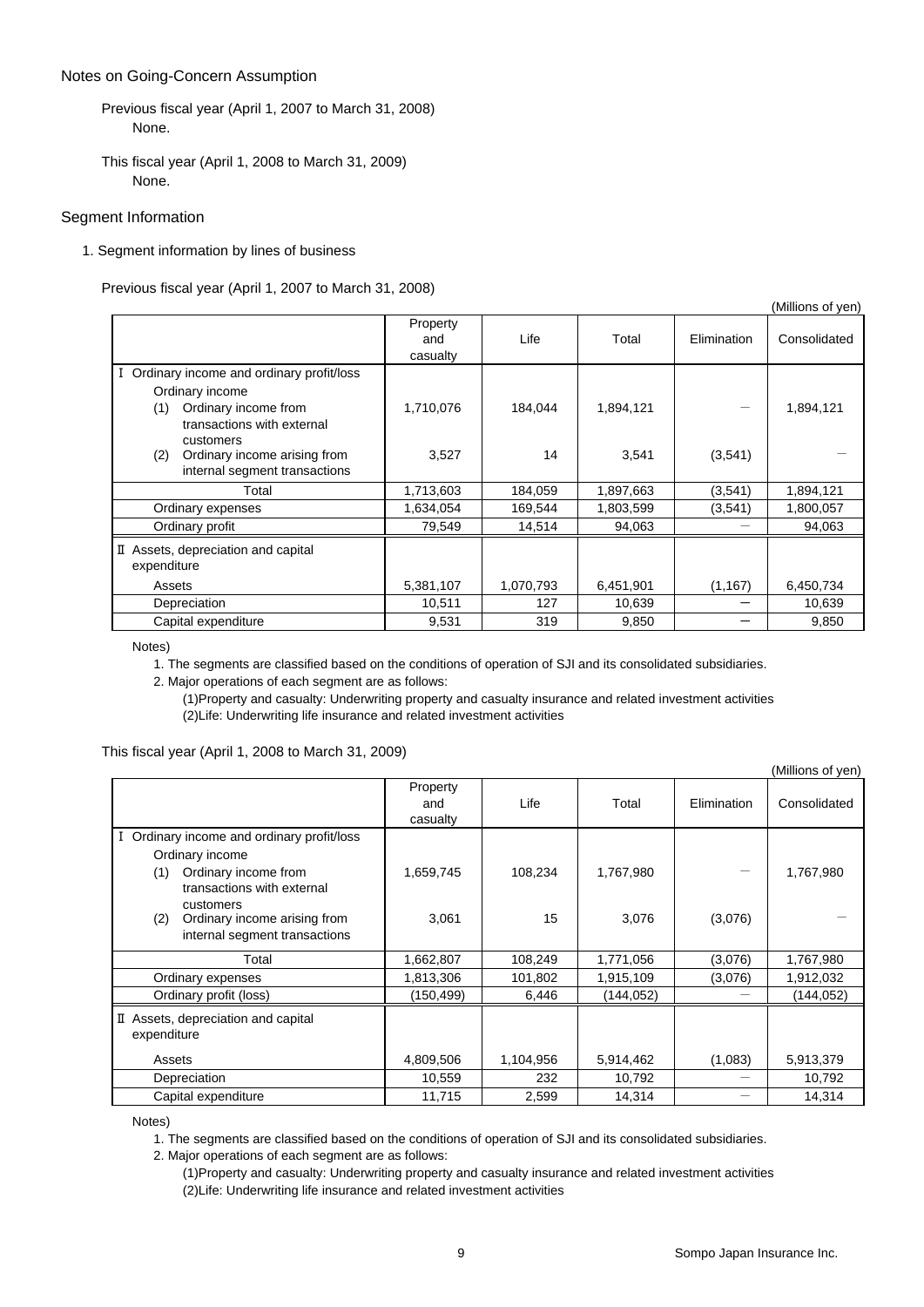2. Segment information by location

Previous fiscal year (April 1, 2007 to March 31, 2008)

Segment information by location is omitted because the amount of the ordinary income and the assets of overseas segments was immaterial.

This fiscal year (April 1, 2008 to March 31, 2009)

Segment information by location is omitted because the amount of the ordinary income and the assets of overseas segments was immaterial.

3. Segment information on overseas sales

Previous fiscal year (April 1, 2007 to March 31, 2008)

Segment information on overseas sales is omitted because the amount of overseas sales was immaterial.

This fiscal year (April 1, 2008 to March 31, 2009)

Segment information on overseas sales is omitted because the amount of overseas sales was immaterial.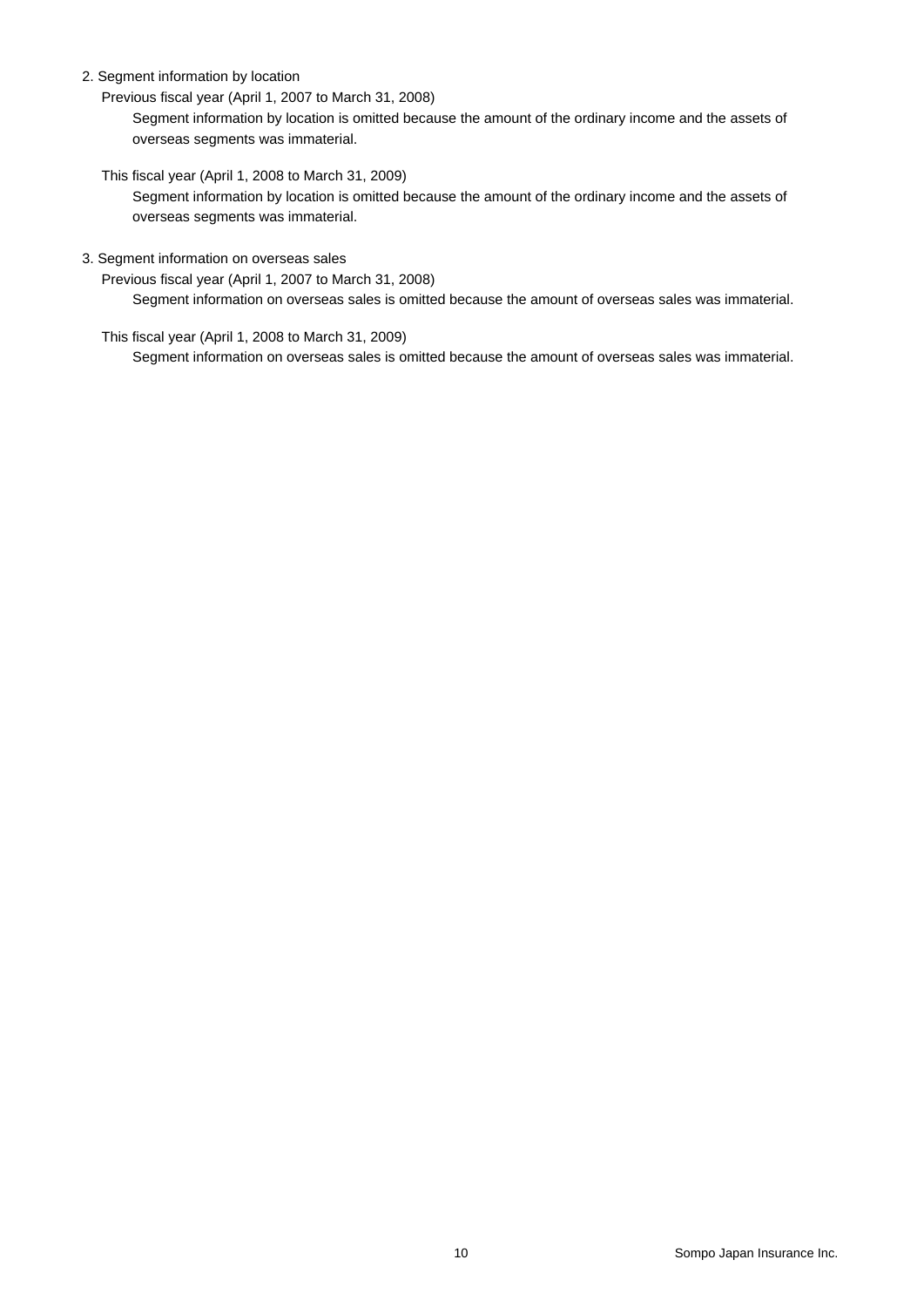# (Consolidated) Securities

### 1. Trading securities

|                           |                            |                        |                        | (Millions of yen) |  |
|---------------------------|----------------------------|------------------------|------------------------|-------------------|--|
|                           |                            | Previous fiscal year   | This fiscal year       |                   |  |
| Item                      |                            | (as of March 31, 2008) | (as of March 31, 2009) |                   |  |
|                           |                            | Valuation              |                        | Valuation         |  |
|                           | Amount on<br>balance sheet | differences            | Amount on              | differences       |  |
|                           |                            | recognized on          | balance sheet          | recognized on     |  |
|                           |                            | statement of           |                        | statement of      |  |
|                           |                            | income                 |                        | income            |  |
| <b>Trading securities</b> | 13,251                     | (2, 234)               | 29,265                 | (3, 477)          |  |

### 2. Marketable bonds held to maturity

|                                             |                    |                            |                                                |                           |                                            |                 | (Millions of yen)         |
|---------------------------------------------|--------------------|----------------------------|------------------------------------------------|---------------------------|--------------------------------------------|-----------------|---------------------------|
|                                             |                    |                            | Previous fiscal year<br>(as of March 31, 2008) |                           | This fiscal year<br>(as of March 31, 2009) |                 |                           |
|                                             |                    | Amount on<br>balance sheet | Market<br>value                                | Unrealized<br>gain (loss) | Amount on<br>balance sheet                 | Market<br>value | Unrealized<br>gain (loss) |
| Securities whose market                     | Domestic bonds     | 600,009                    | 614,426                                        | 14,416                    | 657,737                                    | 676,847         | 19,109                    |
| value exceeds their                         | Foreign securities | 63,908                     | 64,991                                         | 1,082                     | 6,063                                      | 6,102           | 39                        |
| amount on balance sheet                     | Subtotal           | 663,918                    | 679,418                                        | 15,499                    | 663,800                                    | 682,950         | 19,149                    |
| Securities whose amount                     | Domestic bonds     | 62,830                     | 62,228                                         | (602)                     | 79,944                                     | 78,598          | (1, 345)                  |
| on balance sheet exceeds Foreign securities |                    | 37,196                     | 35,829                                         | (1, 367)                  | 90,203                                     | 86,496          | (3,706)                   |
| their market value                          | Subtotal           | 100.027                    | 98,057                                         | (1,969)                   | 170,147                                    | 165,095         | (5,051)                   |
| Total                                       |                    | 763,945                    | 777,475                                        | 13,529                    | 833,948                                    | 848.045         | 14,097                    |

3. Marketable bonds earmarked for policy reserve None.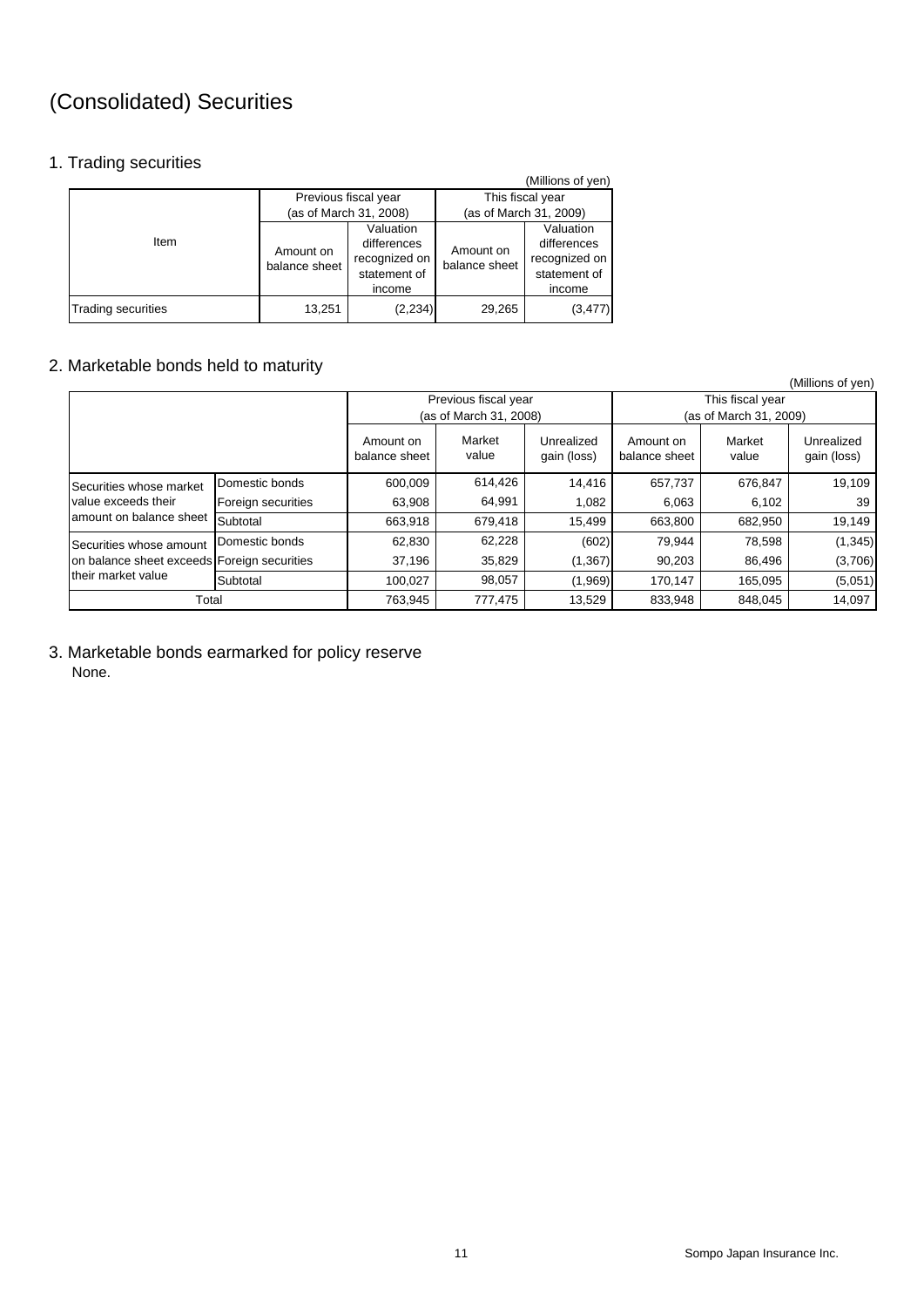### 4. Marketable securities available for sale

|                                              |                 |                    |                                                |                           |                    |                                            | (Millions of yen)         |  |
|----------------------------------------------|-----------------|--------------------|------------------------------------------------|---------------------------|--------------------|--------------------------------------------|---------------------------|--|
|                                              |                 |                    | Previous fiscal year<br>(as of March 31, 2008) |                           |                    | This fiscal year<br>(as of March 31, 2009) |                           |  |
|                                              |                 | Historical<br>cost | Amount on<br>balance sheet                     | Unrealized<br>gain (loss) | Historical<br>cost | Amount on<br>balance sheet                 | Unrealized<br>gain (loss) |  |
|                                              | Domestic bonds  | 1,266,715          | 1,296,995                                      | 30,280                    | 1,249,352          | 1,281,361                                  | 32,008                    |  |
| Securities whose amount                      | Domestic stocks | 491,381            | 1,284,076                                      | 792,694                   | 351,109            | 704,902                                    | 353,792                   |  |
| on balance sheet exceeds Foreign securities  |                 | 389,555            | 491,332                                        | 101,776                   | 207,363            | 230,732                                    | 23,368                    |  |
| their historical cost                        | Others          | 76,886             | 88,300                                         | 11,414                    | 38,908             | 40,435                                     | 1,526                     |  |
|                                              | Subtotal        | 2,224,539          | 3,160,705                                      | 936,165                   | 1,846,734          | 2,257,430                                  | 410,695                   |  |
|                                              | Domestic bonds  | 299,604            | 296,110                                        | (3, 494)                  | 272,667            | 267,576                                    | (5,091)                   |  |
| Securities whose historical Domestic stocks  |                 | 111,035            | 97,001                                         | (14, 034)                 | 181,027            | 166,225                                    | (14, 802)                 |  |
| cost exceeds their amount Foreign securities |                 | 362,925            | 336,747                                        | (26, 177)                 | 487,900            | 424,036                                    | (63, 864)                 |  |
| on balance sheet                             | Others          | 34,259             | 32,089                                         | (2, 170)                  | 40,800             | 39,555                                     | (1,244)                   |  |
|                                              | Subtotal        | 807,825            | 761,949                                        | (45,876)                  | 982,396            | 897,394                                    | (85,001)                  |  |
| Total                                        |                 | 3,032,364          | 3,922,654                                      | 890,289                   | 2,829,131          | 3,154,825                                  | 325,694                   |  |

#### Notes)

|           | Previous fiscal year                                                                                                                                                                                                                                                                        |    | This fiscal year                                                                                                                                                                                                                                                                          |
|-----------|---------------------------------------------------------------------------------------------------------------------------------------------------------------------------------------------------------------------------------------------------------------------------------------------|----|-------------------------------------------------------------------------------------------------------------------------------------------------------------------------------------------------------------------------------------------------------------------------------------------|
|           | (as of March 31, 2008)                                                                                                                                                                                                                                                                      |    | (as of March 31, 2009)                                                                                                                                                                                                                                                                    |
|           | Beneficiary claims on the housing loan trust, which are<br>classified as "Monetary receivables bought" on the<br>consolidated balance sheet, are included in "Others."                                                                                                                      | 1. | Beneficiary claims on the loan trust, which are classified as<br>"Monetary receivables bought" on the consolidated balance<br>sheet, are included in "Others."                                                                                                                            |
| <b>2.</b> | Impairment losses on marketable securities available for sale 2.<br>amount to 7,173 million yen.<br>Impairment losses on marketable securities available for sale<br>are recognized if market value is declined by more than 30%<br>of their historical cost at the end of the fiscal year. |    | Impairment losses on marketable securities available for sale<br>amount to 71,487 million yen.<br>Impairment losses on marketable securities available for sale<br>are recognized if market value is declined by more than 30%<br>of their historical cost at the end of the fiscal year. |

5. Bonds held to maturity sold in the fiscal year None.

## 6. Bonds earmarked for policy reserve sold in the fiscal year

|                                    |                        |                                   |               |                                   |               | (Millions of yen) |  |
|------------------------------------|------------------------|-----------------------------------|---------------|-----------------------------------|---------------|-------------------|--|
| Item                               |                        | Previous fiscal year              |               | This fiscal year                  |               |                   |  |
|                                    |                        | (April 1, 2007 to March 31, 2008) |               | (April 1, 2008 to March 31, 2009) |               |                   |  |
|                                    | Proceeds<br>from sales | Gain on sales                     | Loss on sales | Proceeds<br>from sales            | Gain on sales | Loss on sales     |  |
| Bonds earmarked for policy reserve | 42,505                 | 506                               |               |                                   |               |                   |  |

## 7. Securities available for sale sold in the fiscal year

| <u>ooodinoo umumuu iyi yulo oolu ili ilio iloodi madi</u> |                                   |                      |                                   |                        |               | (Millions of yen) |  |
|-----------------------------------------------------------|-----------------------------------|----------------------|-----------------------------------|------------------------|---------------|-------------------|--|
|                                                           |                                   | Previous fiscal year |                                   | This fiscal year       |               |                   |  |
|                                                           | (April 1, 2007 to March 31, 2008) |                      | (April 1, 2008 to March 31, 2009) |                        |               |                   |  |
| Item                                                      | Proceeds<br>from sales            | Gain on sales        | Loss on sales                     | Proceeds<br>from sales | Gain on sales | Loss on sales     |  |
| Securities available for sale                             | 365,551                           | 40,595               | 1.119                             | 227.289                | 19.446        | 2,223             |  |

Notes)

| Previous fiscal year   | This fiscal year                                                                                                                                   |
|------------------------|----------------------------------------------------------------------------------------------------------------------------------------------------|
| (as of March 31, 2008) | (as of March 31, 2009)                                                                                                                             |
|                        | Beneficiary claims on the loan trust, which are classified as<br>"Monetary receivables bought" on the consolidated balance sheet,<br>are included. |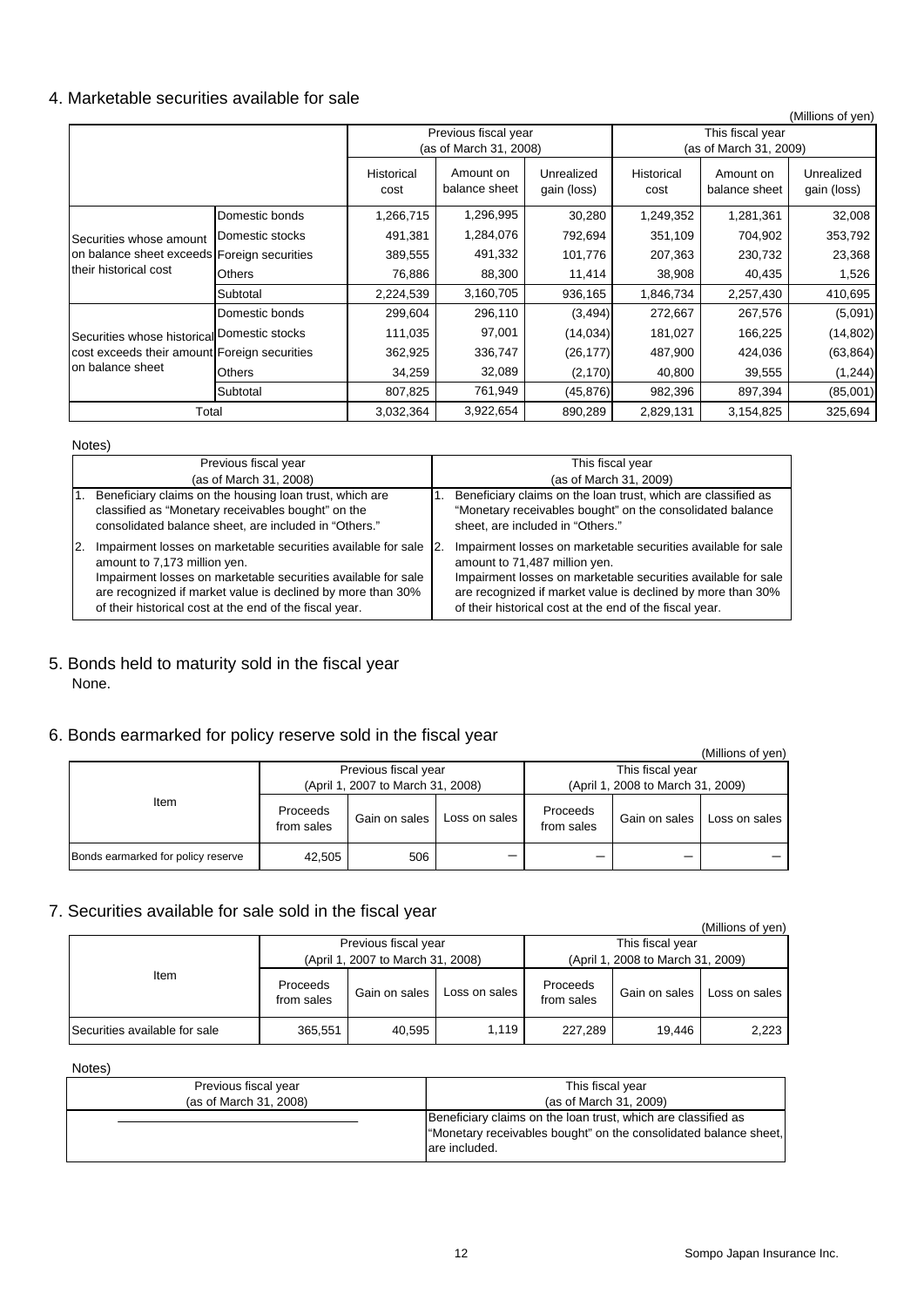### 8. Details and amounts on the balance sheet of major securities which are not valued at fair value

| Previous fiscal year              |                   | This fiscal year                  |                   |  |
|-----------------------------------|-------------------|-----------------------------------|-------------------|--|
| (as of March 31, 2008)            |                   | (as of March 31, 2009)            |                   |  |
| (1) Bonds held to maturity        |                   | (1) Bonds held to maturity        |                   |  |
| None.                             |                   | None.                             |                   |  |
| (2) Securities available for sale |                   | (2) Securities available for sale |                   |  |
|                                   | (Millions of yen) |                                   | (Millions of yen) |  |
| Domestic bonds                    | 1.004             | Domestic bonds                    |                   |  |
| Domestic stocks                   | 44,760            | Domestic stocks                   | 46,888            |  |
| Foreign securities                | 103,378           | Foreign securities                | 60,270            |  |
| <b>Others</b>                     | 10.784            | <b>Others</b>                     | 5,849             |  |

#### Notes)

| .                                                                                                                              |                                                                                                                                       |
|--------------------------------------------------------------------------------------------------------------------------------|---------------------------------------------------------------------------------------------------------------------------------------|
| Previous fiscal year                                                                                                           | This fiscal year                                                                                                                      |
| (as of March 31, 2008)                                                                                                         | (as of March 31, 2009)                                                                                                                |
| Commercial paper, which is classified as "Monetary receivables Commercial paper, which is classified as "Monetary receivables" |                                                                                                                                       |
|                                                                                                                                | bought" on the consolidated balance sheet, is included in "Others" bought" on the consolidated balance sheet, is included in "Others" |
| of "(2) Securities available for sale."                                                                                        | of "(2) Securities available for sale."                                                                                               |
|                                                                                                                                |                                                                                                                                       |

### 9. The redemption schedules for securities available for sale and bonds held to maturity with maturity date

|                    |                      |                |                                                           |                       |                                            |                |                                                        | (Millions of yen)     |  |
|--------------------|----------------------|----------------|-----------------------------------------------------------|-----------------------|--------------------------------------------|----------------|--------------------------------------------------------|-----------------------|--|
|                    |                      |                | Previous fiscal year<br>(as of March 31, 2008)            |                       | This fiscal year<br>(as of March 31, 2009) |                |                                                        |                       |  |
| Item               | Due within<br>l year | through 5years | Due after 1 year   Due after 5 years <br>through 10 years | Due after<br>10 years | Due within<br>1 year                       | through 5years | Due after 1 year Due after 5 years<br>through 10 years | Due after<br>10 years |  |
| Government bonds   | 94,221               | 477,652        | 223,573                                                   | 547,649               | 105,145                                    | 436,052        | 257,449                                                | 608,701               |  |
| Municipal bonds    | 29,509               | 61,840         | 61.847                                                    | 999                   | 15,095                                     | 84,281         | 18,962                                                 | 999                   |  |
| Corporate bonds    | 80,122               | 316.422        | 208,912                                                   | 154,200               | 67,667                                     | 363,607        | 178.117                                                | 150,540               |  |
| Foreign securities | 49.214               | 274.851        | 142.287                                                   | 101,011               | 56,556                                     | 200.696        | 126.216                                                | 97,266                |  |
| Others             | 6.083                | 9,865          | 9,250                                                     | 29,426                | 2,324                                      | 6,830          | 9,340                                                  | 26,749                |  |
| Total              | 259,152              | 1,140,632      | 645,870                                                   | 833,286               | 246,789                                    | 1,091,468      | 590,086                                                | 884,256               |  |

#### Notes)

| Previous fiscal year                                                                                                                                                   | This fiscal year                                                                                                                                                |  |  |  |  |  |
|------------------------------------------------------------------------------------------------------------------------------------------------------------------------|-----------------------------------------------------------------------------------------------------------------------------------------------------------------|--|--|--|--|--|
| (as of March 31, 2008)                                                                                                                                                 | (as of March 31, 2009)                                                                                                                                          |  |  |  |  |  |
| Beneficiary claims on the housing loan trust, which are classified<br>as "Monetary receivables bought" on the consolidated balance<br>sheet, are included in "Others." | Beneficiary claims on the loan trust, which are classified as<br>"Monetary receivables bought" on the consolidated balance sheet,<br>lare included in "Others." |  |  |  |  |  |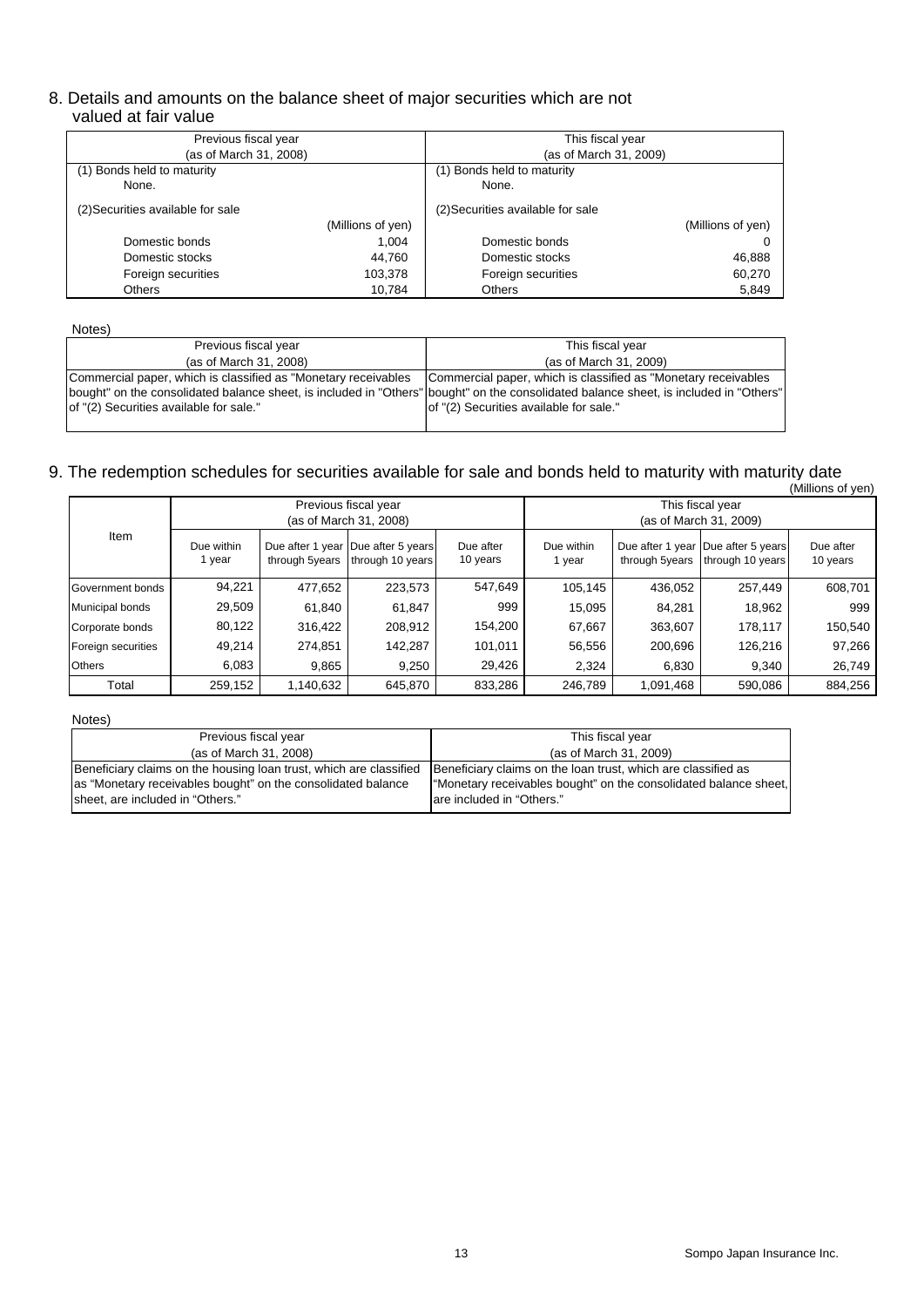# (Consolidated) Money trusts

1. Trading money trusts

None.

2. Money trusts held to maturity None.

# 3. Money trusts other than trading money trusts and money trusts held to maturity

|              |                 |                            |                           |                        |                            | (Millions of yen)         |  |  |
|--------------|-----------------|----------------------------|---------------------------|------------------------|----------------------------|---------------------------|--|--|
|              |                 | Previous fiscal year       |                           | This fiscal year       |                            |                           |  |  |
| ltem         |                 | (as of March 31, 2008)     |                           | (as of March 31, 2009) |                            |                           |  |  |
|              | Historical cost | Amount on<br>balance sheet | Unrealized<br>gain (loss) | Historical cost        | Amount on<br>balance sheet | Unrealized<br>gain (loss) |  |  |
| Money trusts | 42,910          | 39.429                     | (3,480)                   | 11.708                 | 9,715                      | (1,992)                   |  |  |

Notes)

| Previous fiscal year                                                                                                                                                                            | This fiscal year                                                                                                                                                                                                                                                                                                       |
|-------------------------------------------------------------------------------------------------------------------------------------------------------------------------------------------------|------------------------------------------------------------------------------------------------------------------------------------------------------------------------------------------------------------------------------------------------------------------------------------------------------------------------|
| (as of March 31, 2008)                                                                                                                                                                          | (as of March 31, 2009)                                                                                                                                                                                                                                                                                                 |
| Impairment losses on marketable securities in money<br>trusts other than trading money trusts and money<br>trusts held to maturity amount to 1,848 million yen.                                 | Impairment losses on marketable securities in money<br>trusts other than trading money trusts and money<br>trusts held to maturity amount to 202 million yen.                                                                                                                                                          |
| Impairment losses on marketable securities in money<br>trusts other than trading money trusts and money<br>declined by more than 30% of their historical cost at<br>the end of the fiscal year. | Impairment losses on marketable securities in money<br>trusts other than trading money trusts and money<br>trusts held to maturity are recognized if market value is trusts held to maturity are recognized if market value is<br>declined by more than 30% of their historical cost at<br>the end of the fiscal year. |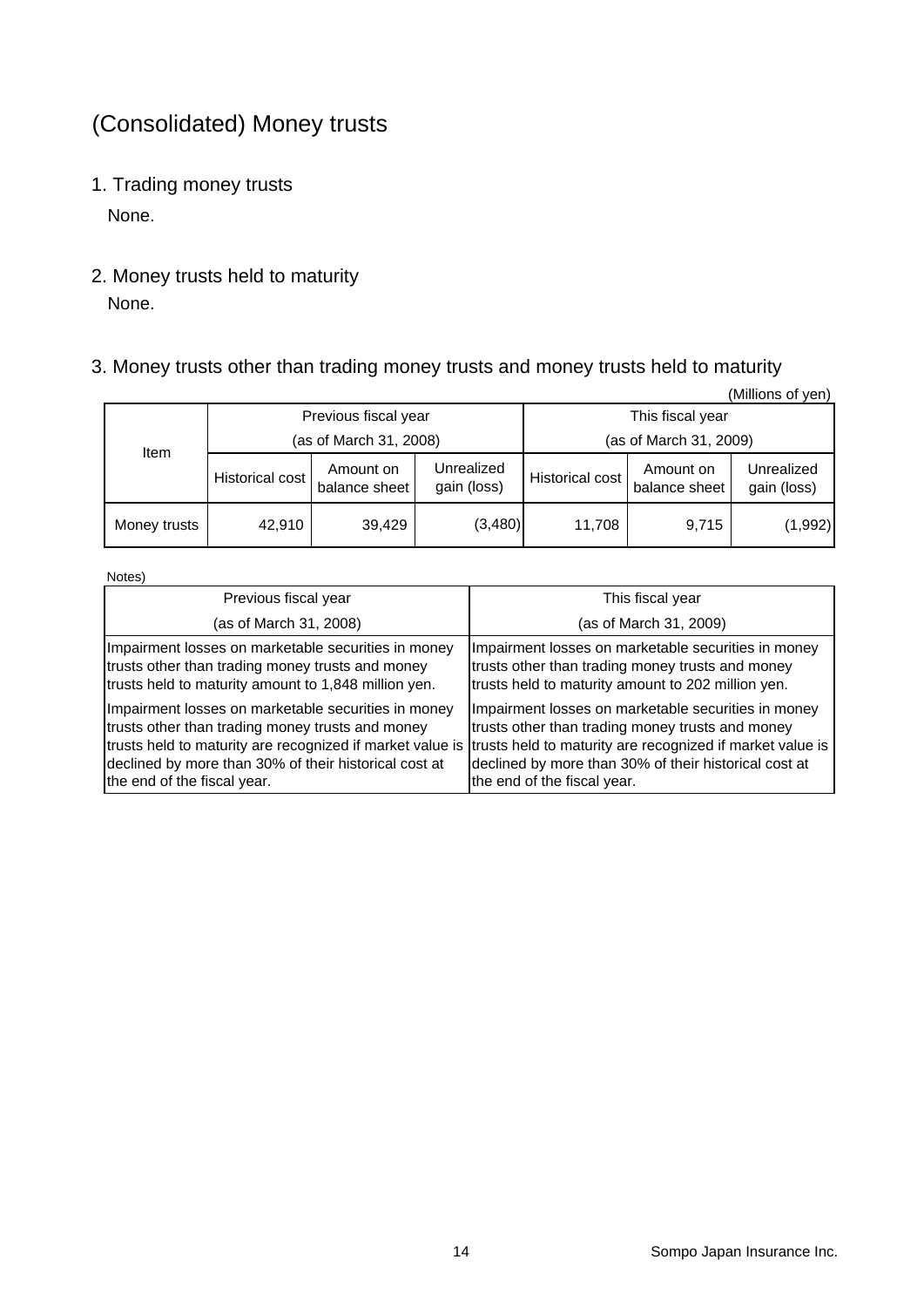# (Consolidated) Derivatives

# (1) Currency derivatives

(Millions of yen)

|                                | Previous fiscal year |                                |                 | This fiscal year            |                        |                |                 |                             |
|--------------------------------|----------------------|--------------------------------|-----------------|-----------------------------|------------------------|----------------|-----------------|-----------------------------|
|                                |                      | (as of March 31, 2008)         |                 |                             | (as of March 31, 2009) |                |                 |                             |
|                                | Contract<br>amount   | Over<br>1 year                 | Market<br>value | Appraisal<br>gain<br>(loss) | Contract<br>amount     | Over<br>1 year | Market<br>value | Appraisal<br>gain<br>(loss) |
| Over-the-counter transactions: |                      |                                |                 |                             |                        |                |                 |                             |
| Forward foreign exchange       |                      |                                |                 |                             |                        |                |                 |                             |
| Short                          |                      |                                |                 |                             |                        |                |                 |                             |
| <b>USD</b>                     | 89,979               | $\qquad \qquad \longleftarrow$ | 85,941          | 4,038                       | 103,554                |                | 111,366         | (7, 811)                    |
| <b>EUR</b>                     | 11,641               | —                              | 11,597          | 43                          | 40,898                 |                | 43,218          | (2, 319)                    |
| CAD                            | 4,018                |                                | 4,015           | $\sqrt{2}$                  |                        |                |                 |                             |
| Long                           |                      |                                |                 |                             |                        |                |                 |                             |
| <b>USD</b>                     | 41,580               |                                | 40,831          | (748)                       | 46,949                 |                | 48,395          | 1,445                       |
| <b>SEK</b>                     | 5,345                | —                              | 5,336           | (9)                         |                        |                |                 |                             |
| <b>GBP</b>                     | 2,849                |                                | 2,740           | (109)                       |                        |                |                 |                             |
| <b>CHF</b>                     | 2,338                | —                              | 2,342           | 3                           |                        |                |                 |                             |
| SGD                            | 1,379                |                                | 1,323           | (56)                        |                        |                |                 |                             |
| <b>NOK</b>                     | 1,107                | $\overline{\phantom{0}}$       | 1,070           | (36)                        |                        |                |                 |                             |
| Currency option                |                      |                                |                 |                             |                        |                |                 |                             |
| Short                          |                      |                                |                 |                             |                        |                |                 |                             |
| Call                           |                      |                                |                 |                             |                        |                |                 |                             |
| <b>USD</b>                     | 5,350                |                                |                 |                             |                        |                |                 |                             |
|                                | $50^{\star}$         | $-*$                           |                 | 50                          | $-*$                   |                |                 |                             |
| Long                           |                      |                                |                 |                             |                        |                |                 |                             |
| Put                            |                      |                                |                 |                             |                        |                |                 |                             |
| <b>USD</b>                     | 5,250                |                                |                 |                             |                        |                |                 |                             |
|                                | $50^{\star}$         | $-$ *                          | 263             | 213                         | $-*$                   | $-*$           |                 |                             |
| Total                          |                      |                                |                 | 3,392                       |                        |                |                 | (8,686)                     |

Note) Amounts with an asterisk (\*) represent the option premiums booked on the consolidated balance sheet.

(2) Interest rate derivatives

None.

(3) Equity derivatives None.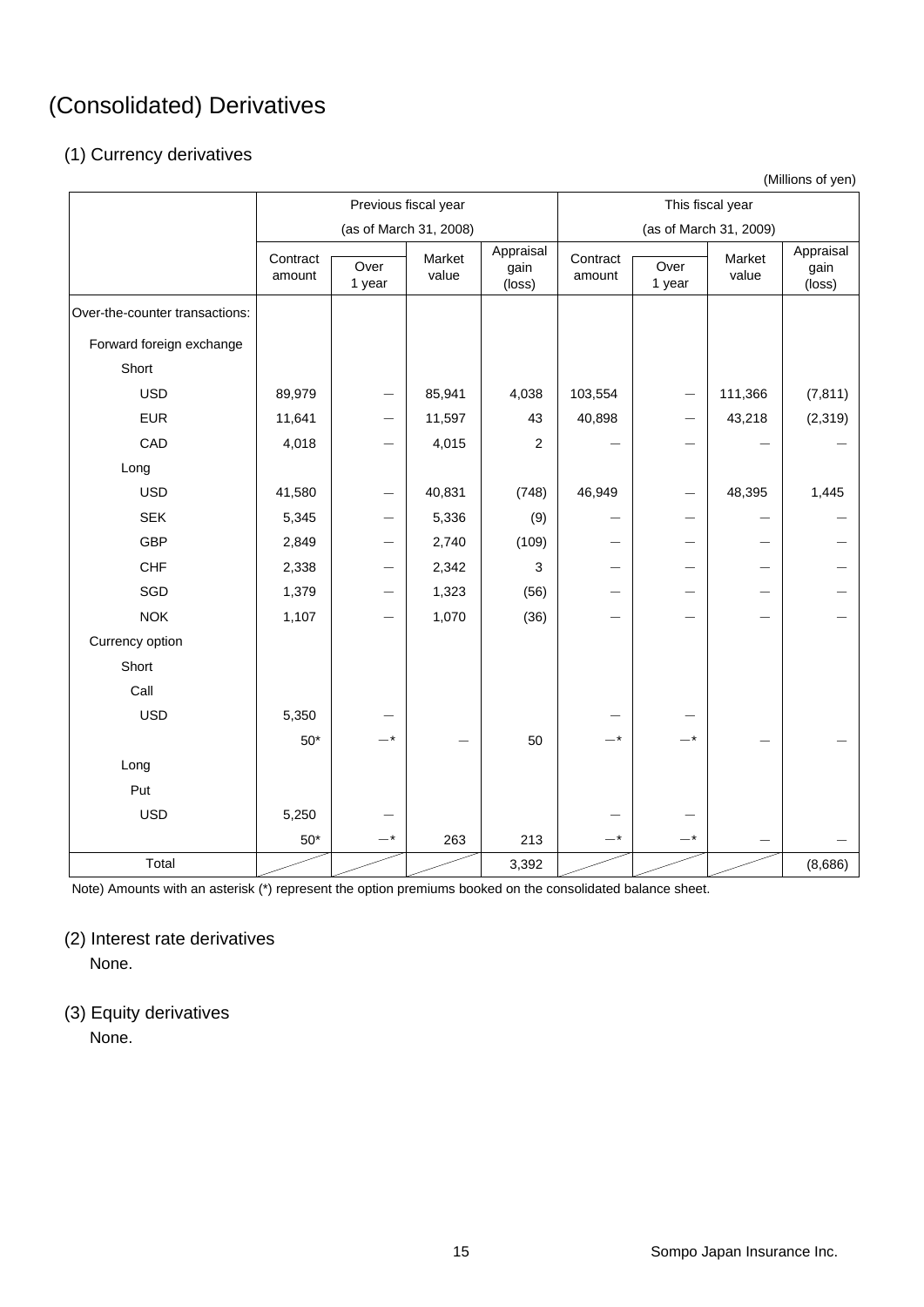## (4) Bond derivatives

(Millions of yen)

|                                | Previous fiscal year |                |                        |                             | This fiscal year   |                |                        |                             |
|--------------------------------|----------------------|----------------|------------------------|-----------------------------|--------------------|----------------|------------------------|-----------------------------|
|                                |                      |                | (as of March 31, 2008) |                             |                    |                | (as of March 31, 2009) |                             |
|                                | Contract<br>amount   | Over<br>1 year | Market<br>value        | Appraisal<br>gain<br>(loss) | Contract<br>amount | Over<br>1 year | Market<br>value        | Appraisal<br>gain<br>(loss) |
| Market transactions:           |                      |                |                        |                             |                    |                |                        |                             |
| <b>Bond future</b>             |                      |                |                        |                             |                    |                |                        |                             |
| Long                           | 16,532               |                | 17,163                 | 631                         | —                  |                |                        |                             |
| Over-the-counter transactions: |                      |                |                        |                             |                    |                |                        |                             |
| Bond forward                   |                      |                |                        |                             |                    |                |                        |                             |
| Long                           | 3,351                |                | 3,396                  | 45                          |                    |                |                        |                             |
|                                |                      |                |                        |                             |                    |                |                        |                             |
| Total                          |                      |                |                        | 676                         |                    |                |                        |                             |

# (5) Commodity derivatives

None.

# (6) Others

(Millions of yen)

|                                |                    |                        | Previous fiscal year |                             |                        |                | This fiscal year |                             |
|--------------------------------|--------------------|------------------------|----------------------|-----------------------------|------------------------|----------------|------------------|-----------------------------|
|                                |                    | (as of March 31, 2008) |                      |                             | (as of March 31, 2009) |                |                  |                             |
|                                | Contract<br>amount | Over<br>1 year         | Market<br>value      | Appraisal<br>gain<br>(loss) | Contract<br>amount     | Over<br>1 year | Market<br>value  | Appraisal<br>gain<br>(loss) |
| Over-the-counter transactions: |                    |                        |                      |                             |                        |                |                  |                             |
| Credit derivatives             |                    |                        |                      |                             |                        |                |                  |                             |
| Long                           | 4,500              | 4,500                  |                      |                             | 5,000                  | 5,000          |                  |                             |
|                                | $97*$              | $97*$                  | 162                  | 64                          | 235*                   | 235*           | 785              | 550                         |
| Weather derivatives            |                    |                        |                      |                             |                        |                |                  |                             |
| Short                          | 369                | $\mathbf 0$            |                      |                             | 308                    |                |                  |                             |
|                                | $8*$               | $0^*$                  | 15                   | (7)                         | $14*$                  | $ ^\star$      | 17               | (3)                         |
| Long                           | 170                |                        |                      |                             | 30                     |                |                  |                             |
|                                | $-*$               | $-*$                   |                      | --                          | $-*$                   | —*             |                  |                             |
| Earthquake derivatives         |                    |                        |                      |                             |                        |                |                  |                             |
| Short                          | 3,660              | 10                     |                      |                             | 4,150                  | 10             |                  |                             |
|                                | $98*$              | $0^*$                  | $\mathbf 0$          | 98                          | $129*$                 | $0^*$          | $\mathbf 0$      | 129                         |
| Long                           | 3,285              | 3,285                  |                      |                             | 3,726                  | 3,726          |                  |                             |
|                                | 288*               | 288*                   | 213                  | (75)                        | 388*                   | 388*           | 238              | (149)                       |
| Other forward                  |                    |                        |                      |                             |                        |                |                  |                             |
| Long                           |                    |                        |                      |                             | 742                    | 294            | 765              | 22                          |
| Total                          |                    |                        |                      | 80                          |                        |                |                  | 549                         |

Note) Amounts with an asterisk (\*) represent the option premiums booked on the consolidated balance sheet.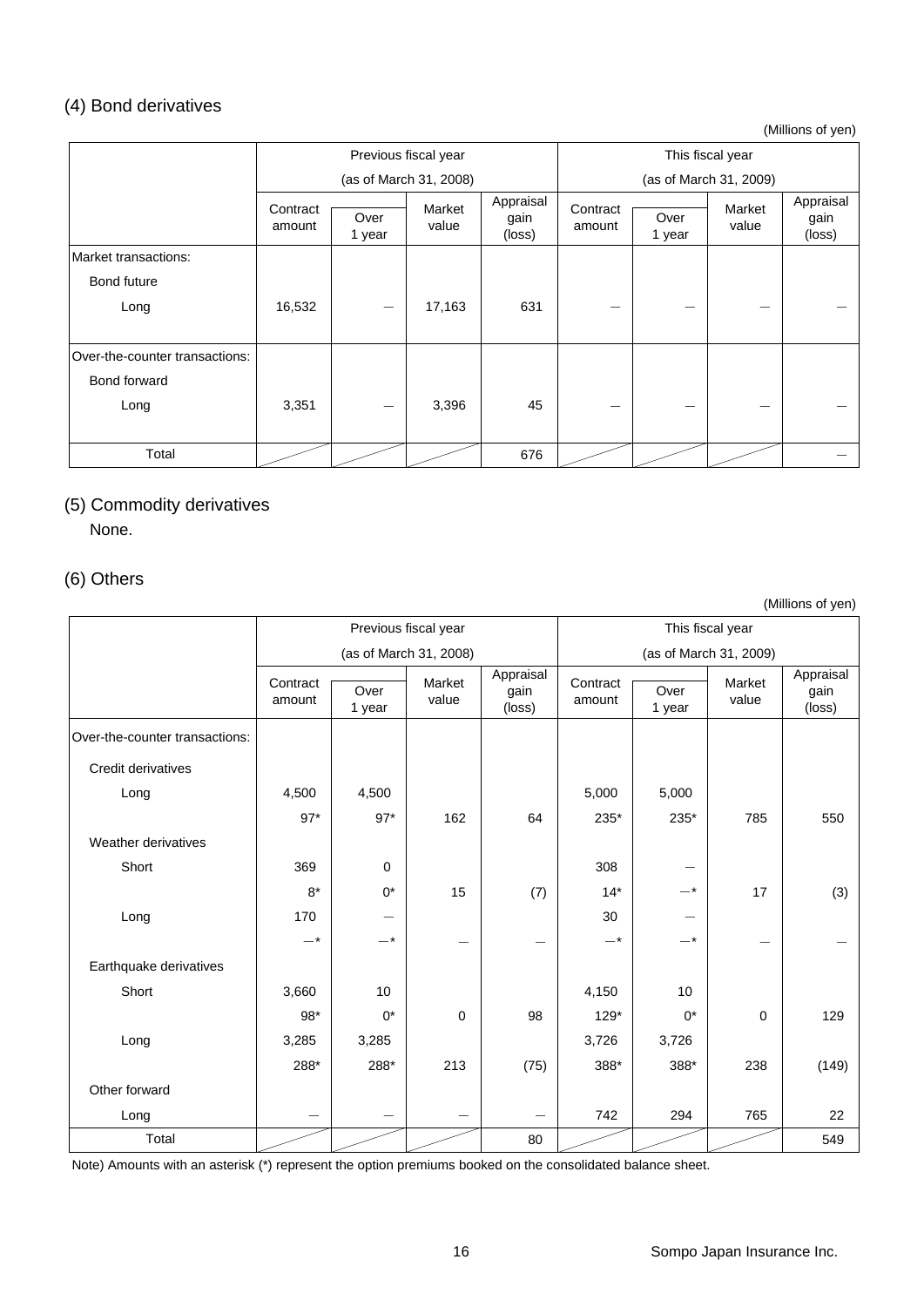# Per share information

|                                     | Previous fiscal year | This fiscal year |
|-------------------------------------|----------------------|------------------|
|                                     | ven                  | ven              |
| Total net assets per share          | 1,086.86             | 602.30           |
| Net income (loss) per share - Basic | 60.57                | (67.75)          |
| Net income per share - Diluted      | 60.55                |                  |

Notes)

1. Calculation of "Net income (loss) per share - Basic" and "Net income per share - Diluted" is based on the following figures.

|                                                              |                                   | (Millions of yen)                 |
|--------------------------------------------------------------|-----------------------------------|-----------------------------------|
|                                                              | Previous fiscal year              | This fiscal year                  |
|                                                              | (April 1, 2007 to March 31, 2008) | (April 1, 2008 to March 31, 2009) |
| Net income (loss) per share - Basic                          |                                   |                                   |
| Net income (loss)                                            | 59,636                            | (66, 710)                         |
| Net income (loss) not attributable to<br>common shareholders |                                   |                                   |
| Net income (loss) attributable to<br>common shares           | 59,636                            | (66, 710)                         |
|                                                              | thousand shares                   | thousand shares                   |
| Average number of common shares                              | 984,515                           | 984,540                           |
|                                                              |                                   |                                   |
| Net income per share - Diluted                               |                                   |                                   |
| Adjustment of net income                                     |                                   |                                   |
|                                                              | Thousand shares                   | Thousand shares                   |
| Increase of common shares                                    | 389                               |                                   |
|                                                              | Thousand shares                   | Thousand shares                   |
| Stock acquisition rights                                     | 389                               |                                   |

2. Calculation of "Total net assets per share" is based on the following figures.

|                                                   |                        | (Millions of yen)      |
|---------------------------------------------------|------------------------|------------------------|
|                                                   | Previous fiscal year   | This fiscal year       |
|                                                   | (as of March 31, 2008) | (as of March 31, 2009) |
| Total net assets                                  | 1,071,176              | 594,946                |
| Amount deducted from total net assets             | 1,103                  | 1,946                  |
| Stock acquisition rights                          | 557                    | 984                    |
| Minority interests                                | 546                    | 962                    |
| Total net assets attributable to common<br>shares | 1,070,072              | 593,000                |
|                                                   | Thousand shares        | Thousand shares        |
| Number of common shares                           | 984,551                | 984,544                |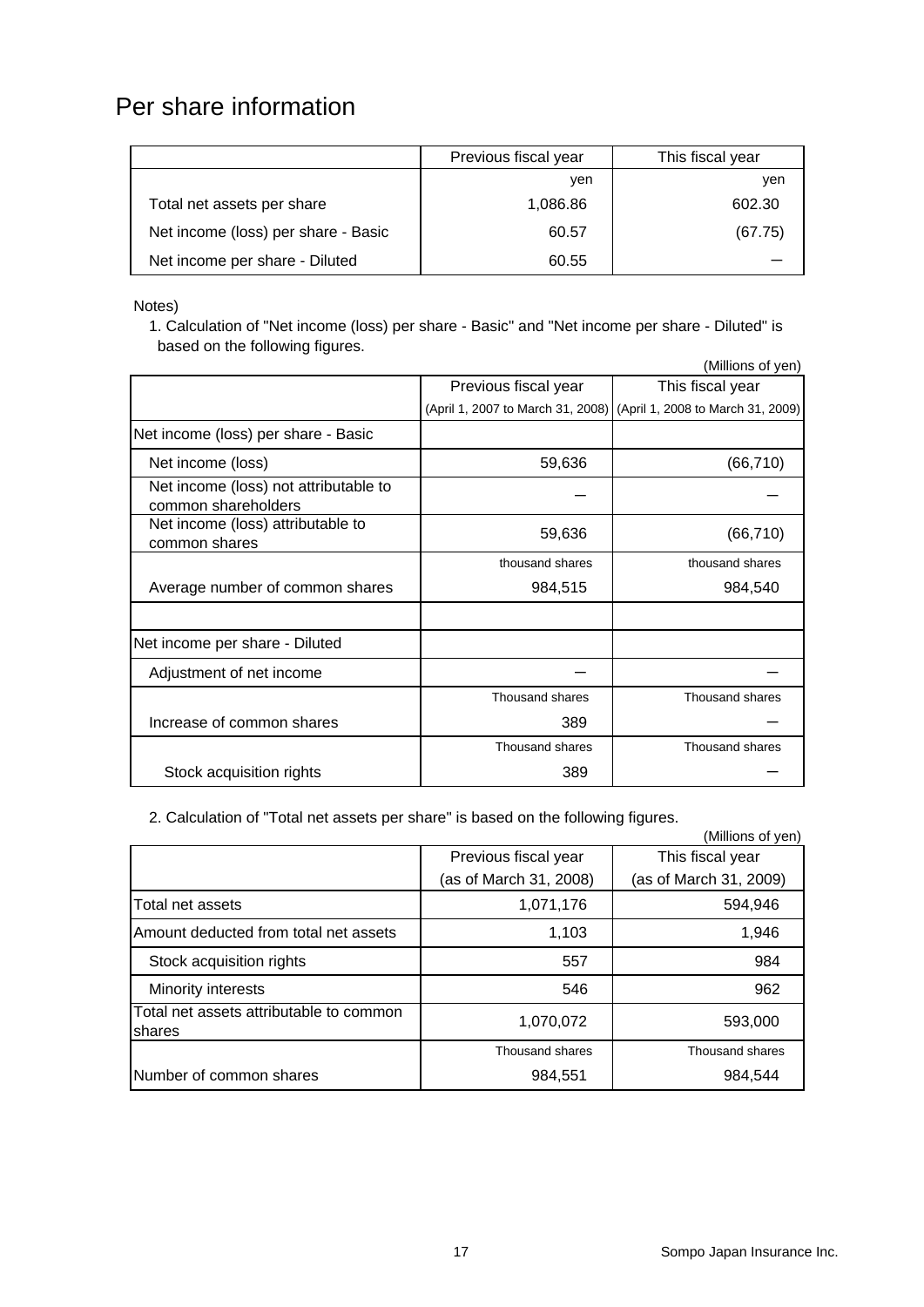## Non-consolidated Balance Sheet

|                                                                    | Previous fiscal year   | This fiscal year       |
|--------------------------------------------------------------------|------------------------|------------------------|
|                                                                    | (as of March 31, 2008) | (as of March 31, 2009) |
| Assets:                                                            |                        |                        |
| Cash and deposits                                                  | 118,764                | 95,589                 |
| Cash                                                               | 23                     | 5                      |
| Deposits                                                           | 118,741                | 95,583                 |
| Call loans                                                         | 108,800                | 73,600                 |
| Receivables under resale agreements                                | 47,947                 | 81,978                 |
| Monetary receivables bought                                        | 47,037                 | 40,160                 |
| Money trusts                                                       | 39,398                 | 9,684                  |
| Securities                                                         | 3,937,921              | 3,225,496              |
| Government bonds                                                   | 870,159                | 883,863                |
| Municipal bonds                                                    | 77,672                 | 49,126                 |
| Corporate bonds                                                    | 457,489                | 463,377                |
| Domestic stocks                                                    | 1,522,968              | 1,019,302              |
| Foreign securities                                                 | 914,987                | 756,705                |
| Other securities                                                   | 94,643                 | 53,120                 |
| Loans                                                              | 506,053                | 502,025                |
| Policy loans                                                       | 10,762                 | 10,122                 |
| Ordinary loans                                                     | 495,291                | 491,902                |
| Tangible fixed assets                                              | 217,747                | 216,864                |
| Land                                                               | 104,339                | 104,108                |
| <b>Buildings</b>                                                   | 90,042                 | 88,570                 |
| Lease assets                                                       |                        | 1,843                  |
| Construction in progress                                           | 1,787                  | 1,220                  |
| Other tangible fixed assets                                        | 21,578                 | 21,121                 |
| Intangible fixed assets                                            | 758                    | 758                    |
| Other assets                                                       | 386,988                | 396,647                |
| Premiums receivable                                                | 685                    | 905                    |
|                                                                    | 89,372                 | 95,409                 |
| Agency accounts receivable<br>Foreign agency accounts receivable   | 22,411                 | 20,110                 |
|                                                                    |                        | 8,289                  |
| Coinsurance accounts receivable<br>Reinsurance accounts receivable | 9,333                  |                        |
|                                                                    | 76,430                 | 75,534                 |
| Foreign reinsurance accounts receivable                            | 34,076<br>0            | 27,186<br>0            |
| Proxy service receivable<br>Accounts receivable                    | 18,756                 | 42,029                 |
|                                                                    | 10,396                 |                        |
| Accrued income                                                     |                        | 8,985                  |
| Advance deposit                                                    | 15,788                 | 15,481                 |
| Earthquake insurance deposit                                       | 58,194                 | 61,367                 |
| Suspense payments                                                  | 43,843                 | 38,335                 |
| Deposit paid for future transactions                               | 1,075                  | 183                    |
| Derivative assets                                                  | 5,616                  | 1,821                  |
| Other assets                                                       | 1,004                  | 1,008                  |
| Deferred tax assets                                                |                        | 237,293                |
| Allowance for possible loan losses                                 | (16, 402)              | (16, 374)              |
| Allowance for possible losses on investment securities             | (6, 447)               | (7, 287)               |
| <b>Total assets</b>                                                | 5,388,567              | 4,856,435              |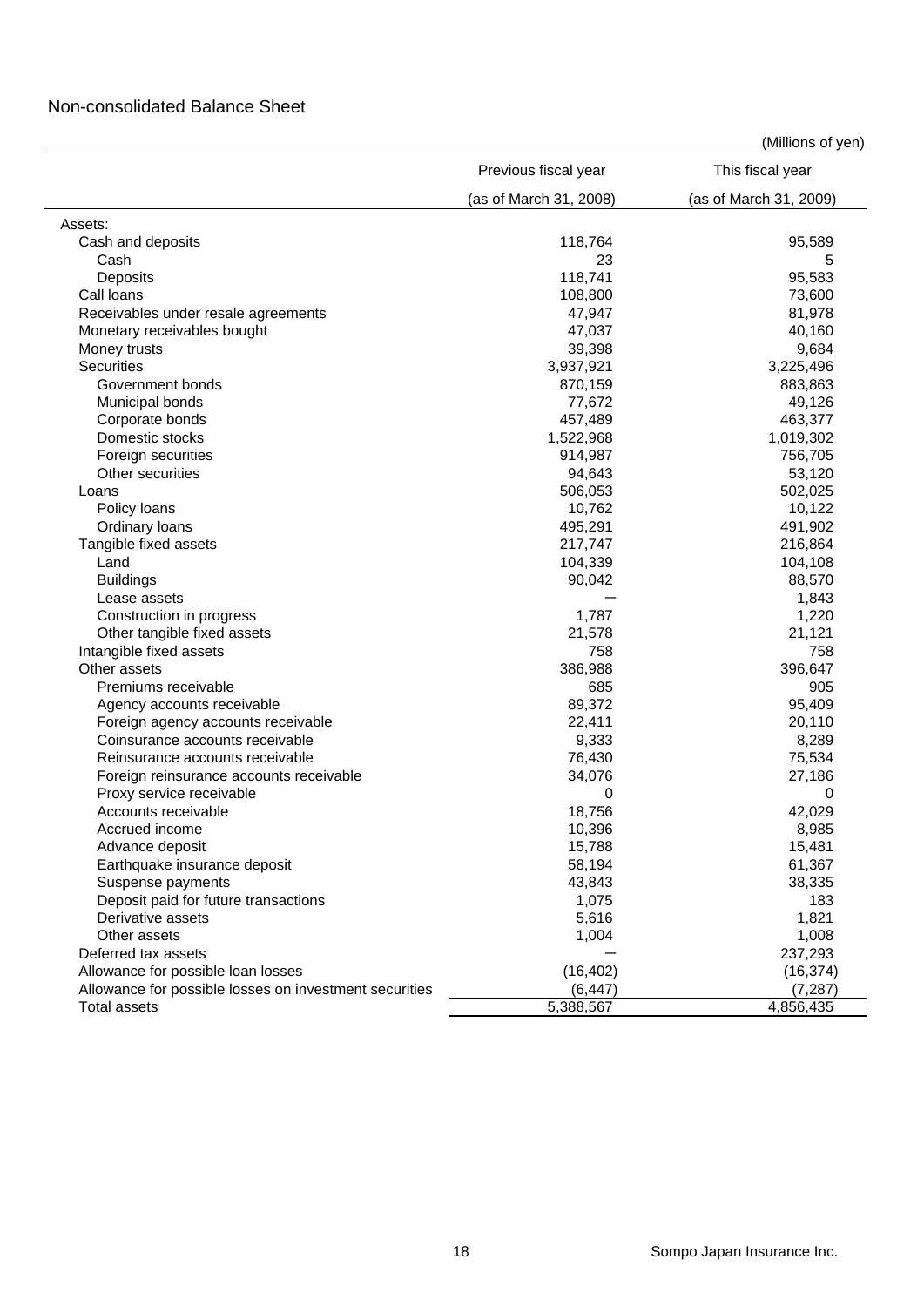|                                                               | Previous fiscal year   | This fiscal year       |
|---------------------------------------------------------------|------------------------|------------------------|
|                                                               | (as of March 31, 2008) | (as of March 31, 2009) |
| Liabilities:                                                  |                        |                        |
| Underwriting funds                                            | 3,930,005              | 3,941,412              |
| Reserve for outstanding losses and claims                     | 676,066                | 758,538                |
| Underwriting reserves                                         | 3,253,939              | 3,182,874              |
| Other liabilities                                             | 222,923                | 181,214                |
| Coinsurance accounts payable                                  | 4,689                  | 4,693                  |
| Reinsurance accounts payable                                  | 49,790                 | 46,633                 |
| Foreign reinsurance accounts payable                          | 17,777                 | 14,323                 |
| Proxy service payable                                         | 20                     | 19                     |
| <b>Borrowings</b>                                             | 579                    | 512                    |
| Income tax payable                                            | 39,512                 | 4,320                  |
| Deposits received                                             | 5,586                  | 5,389                  |
| Unearned income                                               | 44                     | 35                     |
| Accounts payable                                              | 36,062                 | 39,953                 |
| Suspense receipts                                             | 67,161                 | 53,008                 |
| Securities borrowed                                           | 389                    | 224                    |
| Derivative liabilities                                        | 1,307                  | 10,164                 |
| Lease obligation                                              |                        | 1,937                  |
| Reserve for retirement benefits                               | 95,654                 | 98,711                 |
| Reserve for retirement benefits to directors                  | 2,484                  |                        |
| Reserve for bonus payments                                    | 13,311                 | 13,595                 |
| Reserve for price fluctuation                                 | 36,971                 | 5,779                  |
| Deferred tax liabilities                                      | 12,725                 |                        |
| <b>Total liabilities</b>                                      | 4,314,077              | 4,240,713              |
| Net assets:                                                   |                        |                        |
| Shareholders' equity                                          |                        |                        |
| Common stock                                                  | 70,000                 | 70,000                 |
| Capital surplus                                               |                        |                        |
| Additional paid-in capital                                    | 24,229                 | 24,229                 |
| Other capital surplus                                         | 11                     |                        |
| Total capital surplus                                         | 24,241                 | 24,229                 |
| Retained earnings                                             |                        |                        |
| Legal reserve                                                 | 32,150                 | 36,088                 |
| Other retained earnings                                       | 379,826                | 282,242                |
| Reserve for advanced depreciation                             | 891                    | 1,123                  |
| Reserve for advanced depreciation special account             | 276                    |                        |
| General reserve                                               | 315,300                | 331,300                |
| Retained earnings carried forward                             | 63,358                 | (50, 181)              |
| Total retained earnings                                       | 411,976                | 318,330                |
|                                                               | (2, 842)               | (2,839)                |
| Treasury stock<br>Total shareholders' equity                  | 503,374                | 409,720                |
|                                                               |                        |                        |
| Valuation and translation adjustments                         |                        |                        |
| Unrealized gains on securities available for sale, net of tax | 570,558                | 205,017                |
| Total valuation and translation adjustments                   | 570,558                | 205,017                |
| Stock acquisition rights                                      | 557                    | 984                    |
| Total net assets                                              | 1,074,490              | 615,721                |
| Total liabilities and net assets                              | 5,388,567              | 4,856,435              |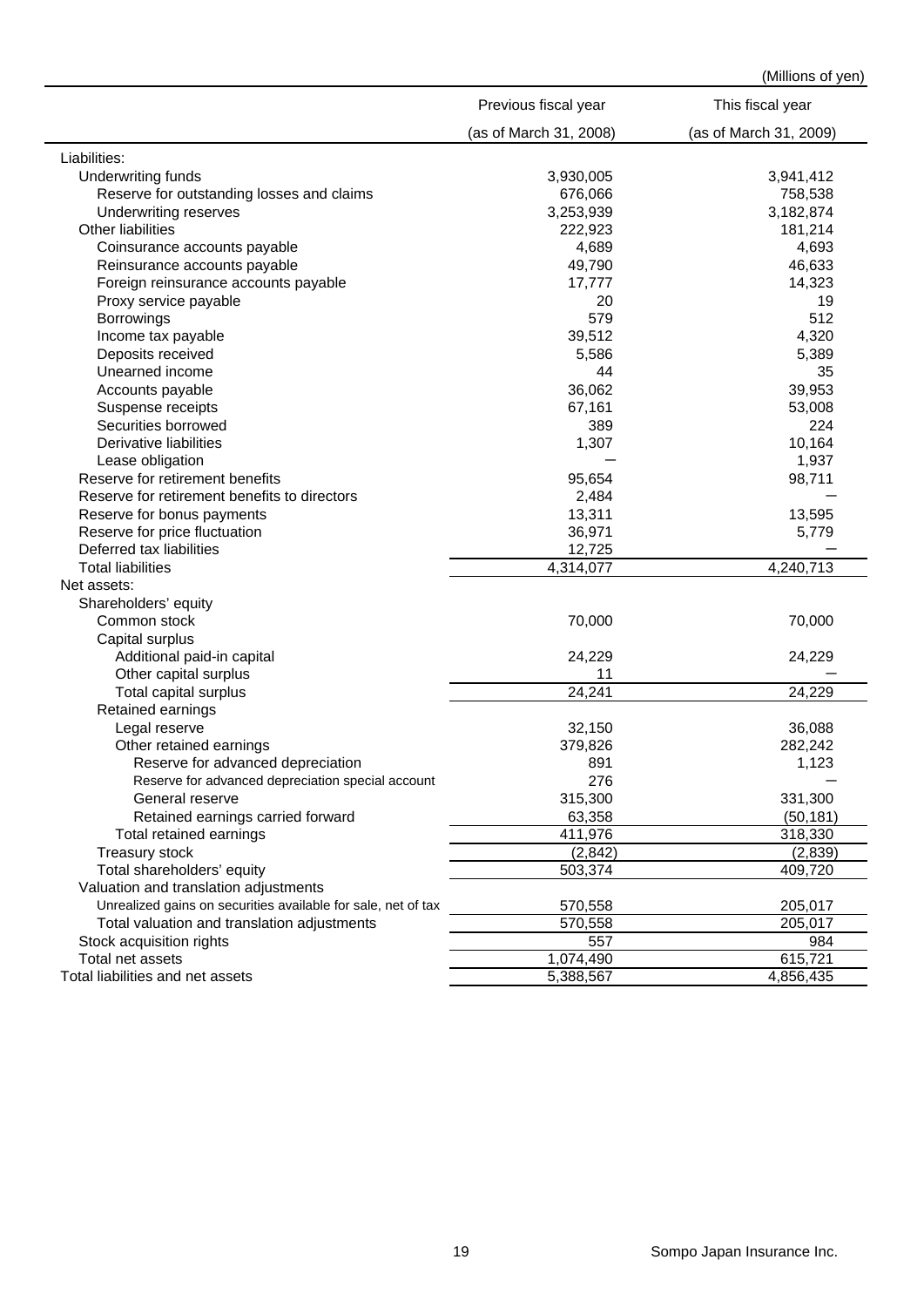## Non-consolidated Statement of Income

|                                                                        |                                   | (Millions of yen)                 |
|------------------------------------------------------------------------|-----------------------------------|-----------------------------------|
|                                                                        | Previous fiscal year              | This fiscal year                  |
|                                                                        | (April 1, 2007 to March 31, 2008) | (April 1, 2008 to March 31, 2009) |
| Ordinary income:                                                       | 1,725,635                         | 1,637,825                         |
| Underwriting income:                                                   | 1,572,689                         | 1,550,908                         |
| Net premiums written                                                   | 1,345,024                         | 1,290,464                         |
| Deposits of premiums by policyholders                                  | 134,094                           | 145,491                           |
| Interest and dividend income on deposits of premiums, etc.             | 46,608                            | 43,024                            |
| Reversal of underwriting reserves                                      | 46,873                            | 71,065                            |
| Other underwriting income                                              | 89                                | 862                               |
| Investment income:                                                     | 145,196                           | 79,496                            |
| Interest and dividend income                                           | 135,606                           | 102,511                           |
| Investment gain on money trusts                                        | 629                               |                                   |
| Investment gain on trading securities                                  | 132                               | 148                               |
| Realized gain on sales of securities                                   | 40,732                            | 18,424                            |
| Gain on redemption of securities                                       | 740                               | 266                               |
| Gain on derivative products                                            | 13,767                            | 54                                |
| Other investment income                                                | 195                               | 1,116                             |
| Transfer of interest and dividend income on deposits of premiums, etc. | (46, 608)                         | (43, 024)                         |
|                                                                        | 7,749                             | 7,420                             |
| Other ordinary income                                                  | 1,652,318                         | 1,791,710                         |
| Ordinary expenses:<br>Underwriting expenses:                           | 1,388,480                         | 1,410,733                         |
|                                                                        |                                   |                                   |
| Net claims paid                                                        | 804,131<br>71,581                 | 832,768                           |
| Loss adjustment expenses                                               |                                   | 74,972                            |
| Net commissions and brokerage fees                                     | 218,865                           | 215,692                           |
| Maturity refunds to policyholders                                      | 241,357                           | 202,767                           |
| Dividends to policyholders                                             | 28                                | 30                                |
| Provision for reserve for outstanding losses and claims                | 48,825                            | 82,472                            |
| Foreign exchange losses                                                | 1,386                             | 1,391                             |
| Other underwriting expenses                                            | 2,304                             | 638                               |
| Investment expenses:                                                   | 20,207                            | 134,285                           |
| Investment loss on money trusts                                        | 2,966                             | 12,746                            |
| Realized loss on sales of securities                                   | 674                               | 2,006                             |
| Devaluation loss on securities                                         | 8,241                             | 78,746                            |
| Loss on redemption of securities                                       | 457                               | 461                               |
| Foreign exchange losses                                                | 4,109                             | 12,826                            |
| Other investment expenses                                              | 3,758                             | 27,497                            |
| Operating, general and administrative expenses                         | 240,668                           | 244,055                           |
| Other ordinary expenses:                                               | 2,961                             | 2,635                             |
| Interest paid                                                          | 36                                | 66                                |
| Provision for allowance for possible loan losses                       | 821                               | 565                               |
| Loss on bad debt                                                       | 10                                | 13                                |
| Provision for allowance for possible losses on investment securities   | 686                               | 839                               |
| Other ordinary expenses                                                | 1,406                             | 1,151                             |
| Ordinary profit (loss)                                                 | 73,316                            | (153, 884)                        |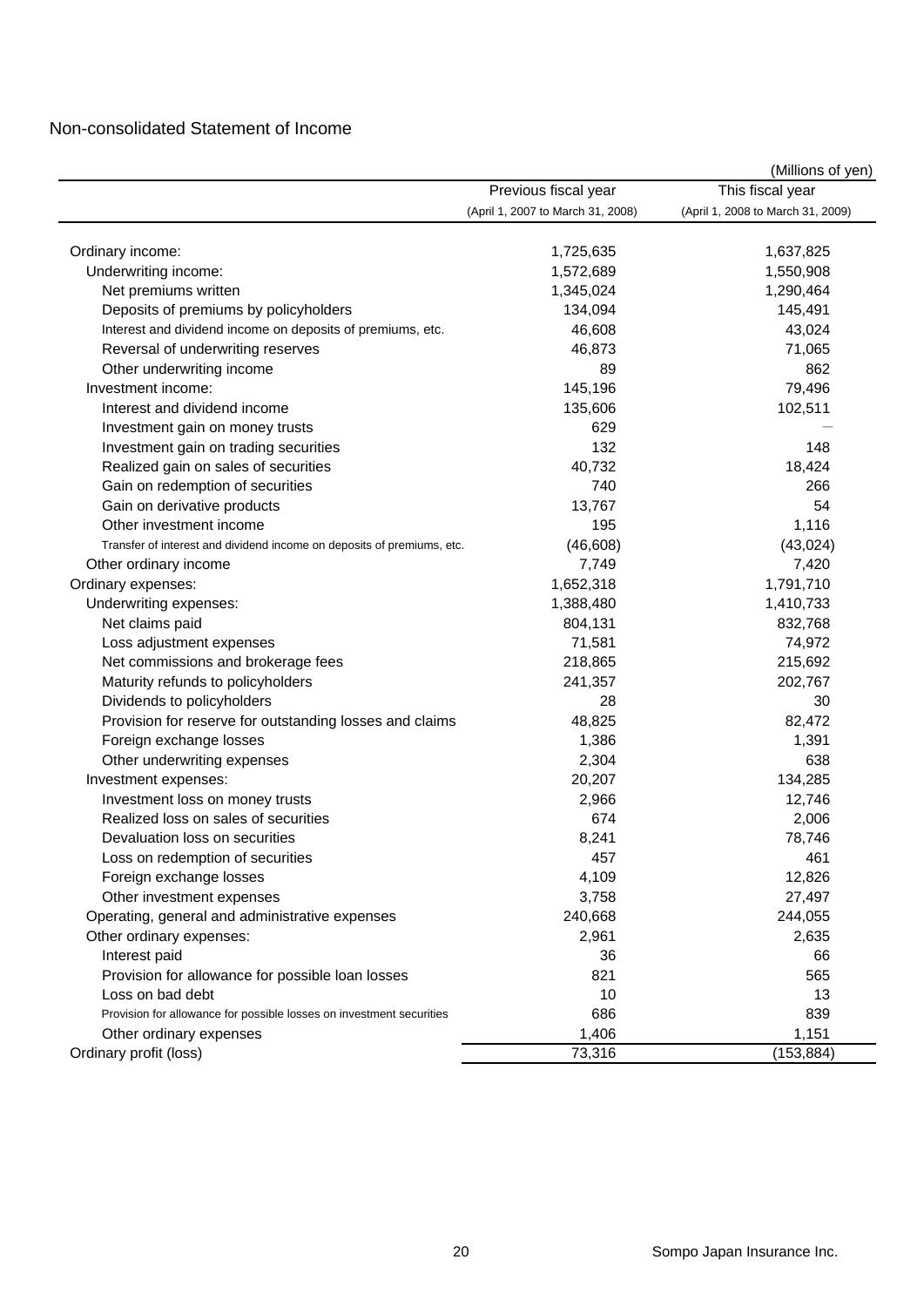|                                         |                                   | (Millions of yen)                 |
|-----------------------------------------|-----------------------------------|-----------------------------------|
|                                         | Previous fiscal year              | This fiscal year                  |
|                                         | (April 1, 2007 to March 31, 2008) | (April 1, 2008 to March 31, 2009) |
|                                         |                                   |                                   |
| Special gains:                          | 2,099                             | 33,850                            |
| Gain on sale of fixed assets            | 2,099                             | 608                               |
| Reversal of price fluctuation reserve   |                                   | 31,191                            |
| Other special gains                     |                                   | 2,050                             |
| Special losses:                         | 7,533                             | 810                               |
| Loss on sale of fixed assets            | 1,106                             | 697                               |
| Provision for price fluctuation reserve | 6,372                             |                                   |
| Unrealized loss on property             | 54                                | 113                               |
| Income (loss) before income taxes       | 67,882                            | (120, 845)                        |
| Income taxes-current                    | 51,650                            | 1,613                             |
| Income taxes-deferred                   | (28, 435)                         | (48, 515)                         |
| Total income taxes                      | 23,215                            | (46, 901)                         |
| Net income (loss)                       | 44,667                            | (73, 943)                         |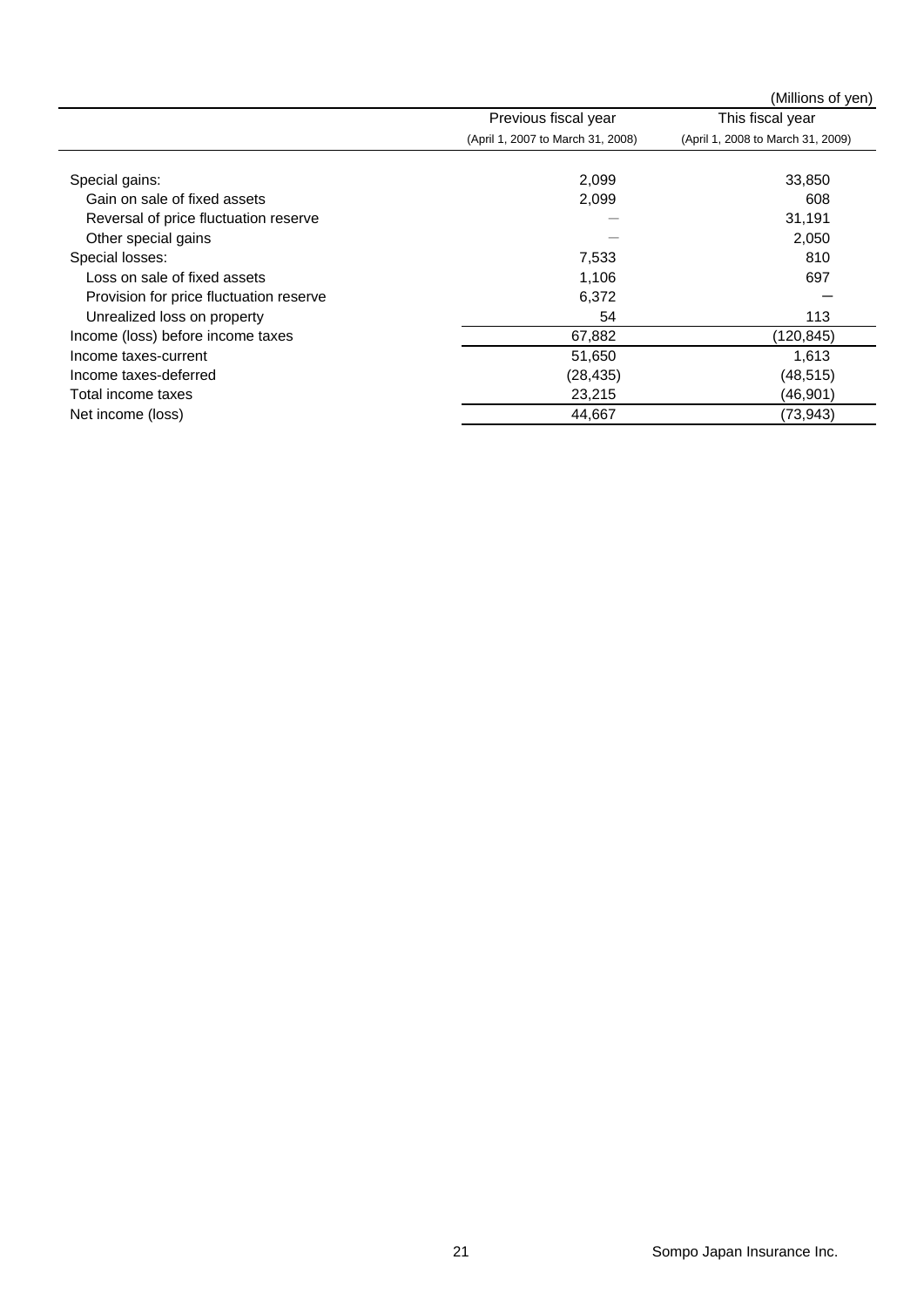# Non-consolidated Statement of Changes in Net Assets

|                                                                 |                                   | (Millions of yen)                 |
|-----------------------------------------------------------------|-----------------------------------|-----------------------------------|
|                                                                 | Previous fiscal year              | This fiscal year                  |
|                                                                 | (April 1, 2007 to March 31, 2008) | (April 1, 2008 to March 31, 2009) |
| Shareholders' equity                                            |                                   |                                   |
| Common stock                                                    |                                   |                                   |
| Balance at the beginning of the fiscal year                     | 70,000                            | 70,000                            |
| Balance at the end of the fiscal year                           | 70,000                            | 70,000                            |
| Capital surplus                                                 |                                   |                                   |
| Additional paid-in capital                                      |                                   |                                   |
| Balance at the beginning of the fiscal year                     | 24,229                            | 24,229                            |
| Balance at the end of the fiscal year                           | 24,229                            | 24,229                            |
| Other capital surplus                                           |                                   |                                   |
| Balance at the beginning of the fiscal year                     |                                   | 11                                |
| Changes during the fiscal year                                  |                                   |                                   |
| Disposal of treasury stock                                      | 11                                | (11)                              |
| Total changes during the fiscal year                            | 11                                | (11)                              |
| Balance at the end of the fiscal year                           | 11                                |                                   |
| Retained earnings                                               |                                   |                                   |
| Legal reserve                                                   |                                   |                                   |
| Balance at the beginning of the fiscal year                     | 29,000                            | 32,150                            |
| Changes during the fiscal year                                  |                                   |                                   |
| <b>Dividends</b>                                                | 3,150                             | 3,938                             |
| Total changes during the fiscal year                            | 3,150                             | 3,938                             |
| Balance at the end of the fiscal year                           | 32,150                            | 36,088                            |
| Other retained earnings                                         |                                   |                                   |
| Reserve for advanced depreciation                               |                                   |                                   |
| Balance at the beginning of the fiscal year                     | 527                               | 891                               |
| Changes during the fiscal year                                  |                                   |                                   |
| Provision for reserve for advanced depreciation                 | 391                               | 276                               |
| Reversal of reserve for advanced depreciation                   | (27)                              | (44)                              |
| Total changes during the fiscal year                            | 363                               | 231                               |
| Balance at the end of the fiscal year                           | 891                               | 1,123                             |
| Reserve for advanced depreciation special account               |                                   |                                   |
| Balance at the beginning of the fiscal year                     | 407                               | 276                               |
| Changes during the fiscal year                                  |                                   |                                   |
| Provision for reserve for advanced depreciation special account | 276                               |                                   |
| Reversal of reserve for advanced depreciation special account   | (407)                             | (276)                             |
| Total changes during the fiscal year                            | (131)                             | (276)                             |
| Balance at the end of the fiscal year                           | 276                               |                                   |
| General reserve                                                 |                                   |                                   |
| Balance at the beginning of the fiscal year                     | 289,000                           | 315,300                           |
| Changes during the fiscal year                                  |                                   |                                   |
| Amount set aside for contingent reserve                         | 26,300                            | 16,000                            |
|                                                                 | 26,300                            | 16,000                            |
| Total changes during the fiscal year                            | 315,300                           | 331,300                           |
| Balance at the end of the fiscal year                           |                                   |                                   |
| Retained earnings carried forward                               |                                   |                                   |
| Balance at the beginning of the fiscal year                     | 64,125                            | 63,358                            |
| Changes during the fiscal year                                  |                                   |                                   |
| Provision for reserve for advanced depreciation                 | (391)                             | (276)                             |
| Reversal of reserve for advanced depreciation                   | 27                                | 44                                |
| Provision for reserve for advanced depreciation special account | (276)                             |                                   |
| Reversal of reserve for advanced depreciation special account   | 407                               | 276                               |
| Amount set aside for contingent reserve                         | (26, 300)                         | (16,000)                          |
| Dividends                                                       | (18,901)                          | (23, 629)                         |
| Net income (loss)                                               | 44,667                            | (73, 943)                         |
| Disposal of treasury stock                                      |                                   | (10)                              |
| Total changes during the fiscal year                            | (766)                             | (113, 539)                        |
| Balance at the end of the fiscal year                           | 63,358                            | (50, 181)                         |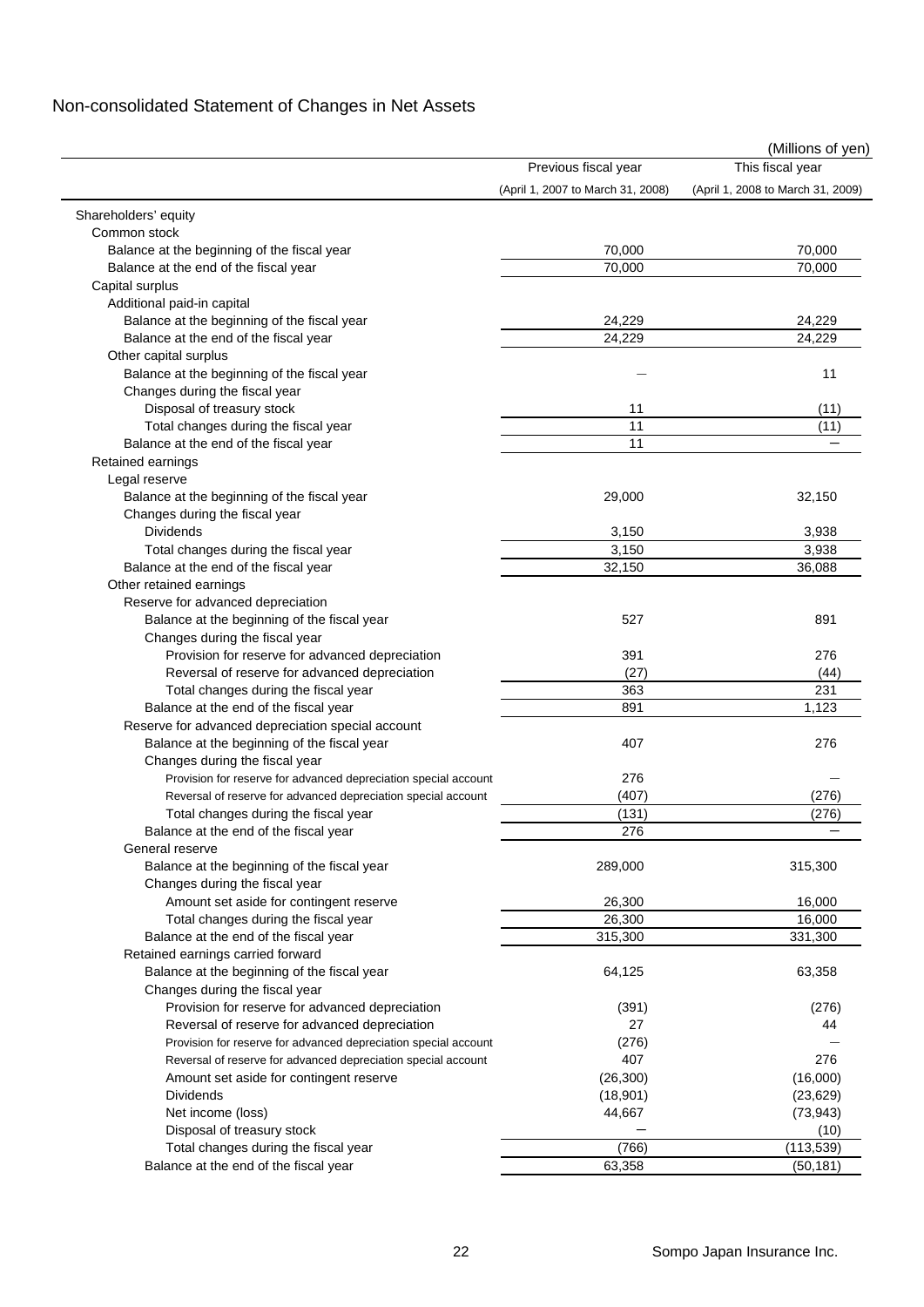|                                                               |                                   | (Millions of yen)                 |
|---------------------------------------------------------------|-----------------------------------|-----------------------------------|
|                                                               | Previous fiscal year              | This fiscal year                  |
|                                                               | (April 1, 2007 to March 31, 2008) | (April 1, 2008 to March 31, 2009) |
| Treasury stock                                                |                                   |                                   |
| Balance at the beginning of the fiscal year                   | (2,832)                           | (2, 842)                          |
| Changes during the fiscal year                                |                                   |                                   |
| Acquisition of treasury stock                                 | (255)                             | (213)                             |
| Disposal of treasury stock                                    | 245                               | 216                               |
| Total changes during the fiscal year                          | (9)                               | 3                                 |
| Balance at the end of the fiscal year                         | (2, 842)                          | (2,839)                           |
| Total shareholders' equity                                    |                                   |                                   |
| Balance at the beginning of the fiscal year                   | 474,457                           | 503,374                           |
| Changes during the fiscal year                                |                                   |                                   |
| <b>Dividends</b>                                              | (15, 751)                         | (19,691)                          |
| Net income (loss)                                             | 44,667                            | (73, 943)                         |
| Acquisition of treasury stock                                 | (255)                             | (213)                             |
| Disposal of treasury stock                                    | 256                               | 194                               |
| Total changes during the fiscal year                          | 28,917                            | (93, 653)                         |
| Balance at the end of the fiscal year                         | 503,374                           | 409,720                           |
| Valuation and translation adjustments                         |                                   |                                   |
| Unrealized gains on securities available for sale, net of tax |                                   |                                   |
| Balance at the beginning of the fiscal year                   | 999,268                           | 570,558                           |
| Changes during the fiscal year                                |                                   |                                   |
| Net changes in items other than shareholders' equity          | (428, 710)                        | (365, 540)                        |
| Total changes during the fiscal year                          | (428, 710)                        | (365, 540)                        |
| Balance at the end of the fiscal year                         | 570,588                           | 205,017                           |
| Total valuation and translation adjustments                   |                                   |                                   |
| Balance at the beginning of the fiscal year                   | 999,268                           | 570,558                           |
| Changes during the fiscal year                                |                                   |                                   |
| Net changes in items other than shareholders' equity          | (428, 710)                        | (365, 540)                        |
| Total changes during the fiscal year                          | (428, 710)                        | (365, 540)                        |
| Balance at the end of the fiscal year                         | 570,558                           | 205,017                           |
| Stock acquisition rights                                      |                                   |                                   |
| Balance at the beginning of the fiscal year                   | 315                               | 557                               |
| Changes during the fiscal year                                |                                   |                                   |
| Net changes in items other than shareholders' equity          | 242                               | 426                               |
| Total changes during the fiscal year                          | 242                               | 426                               |
| Balance at the end of the fiscal year                         | 557                               | 984                               |
| Total net assets                                              |                                   |                                   |
| Balance at the beginning of the fiscal year                   | 1,474,041                         | 1,074,490                         |
| Changes during the fiscal year                                |                                   |                                   |
| <b>Dividends</b>                                              | (15, 751)                         | (19,691)                          |
| Net income (loss)                                             | 44,667                            | (73, 943)                         |
| Acquisition of treasury stock                                 | (255)                             | (213)                             |
| Disposal of treasury stock                                    | 256                               | 194                               |
| Net changes in items other than shareholders' equity          | (428, 467)                        | (365, 114)                        |
| Total changes during the fiscal year                          | (399, 550)                        | (458, 768)                        |
|                                                               |                                   |                                   |
| Balance at the end of the fiscal year                         | 1,074,490                         | 615,721                           |

# Notes on Going-Concern Assumption

Previous fiscal year (April 1, 2007 to March 31, 2008) None.

This fiscal year (April 1, 2008 to March 31, 2009) None.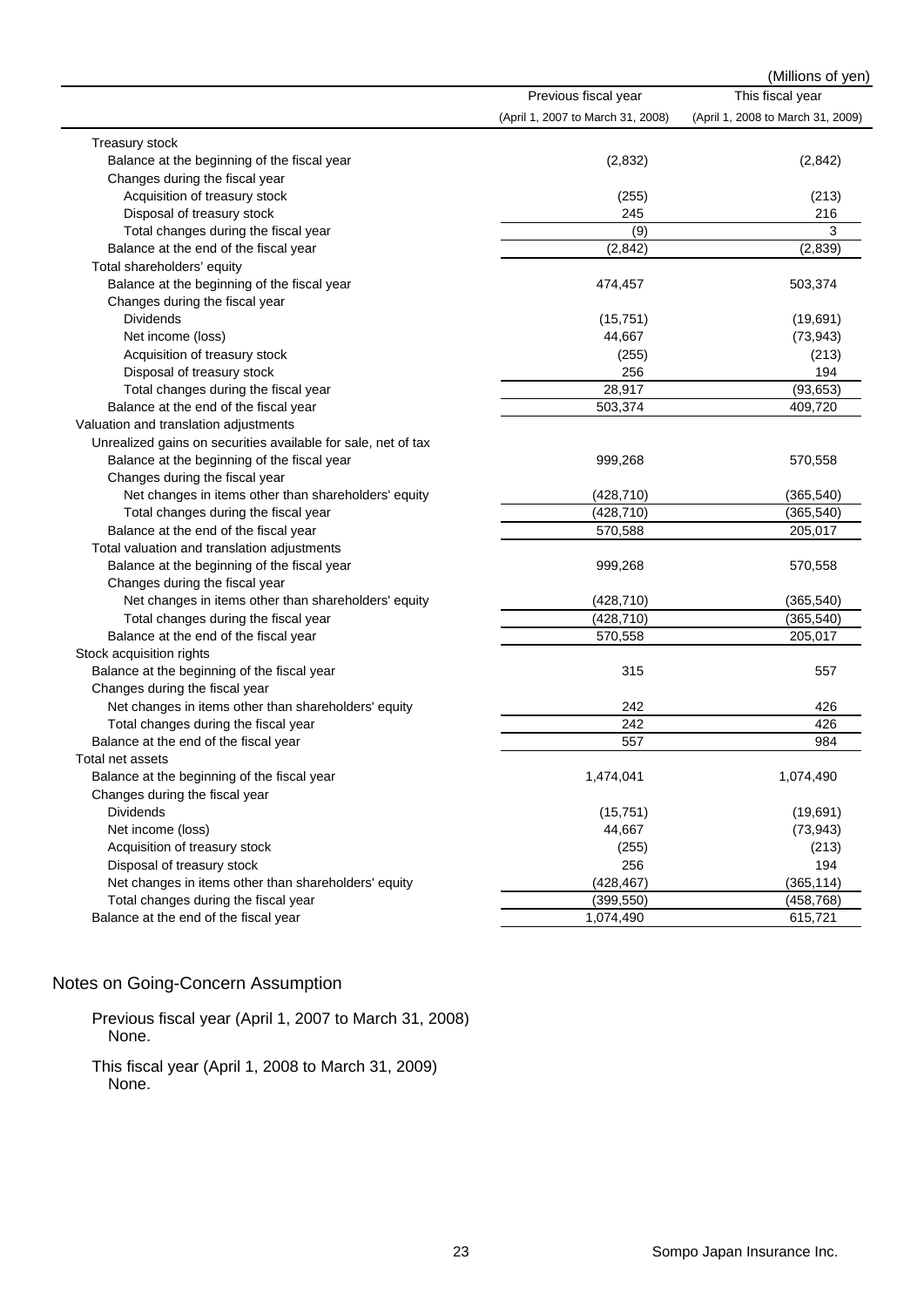# Other Information

## Consolidated and Non-consolidated Major Figures

|                                         |                                                                                                               |                   |           |                   |                                                                      |                  |                   |                       |                   | (Millions of yen)       |
|-----------------------------------------|---------------------------------------------------------------------------------------------------------------|-------------------|-----------|-------------------|----------------------------------------------------------------------|------------------|-------------------|-----------------------|-------------------|-------------------------|
|                                         | Previous fiscal year                                                                                          |                   |           |                   | This fiscal year<br>(12 months from April 1, 2008 to March 31, 2009) |                  |                   |                       |                   |                         |
|                                         | (12 months from April 1, 2007 to March 31, 2008)<br>Consolidated/<br>Consolidated<br>Non-consolidated<br>Non- |                   |           | Consolidated      |                                                                      | Non-consolidated |                   | Consolidated/<br>Non- |                   |                         |
|                                         | Amount                                                                                                        | Rate of<br>change | Amount    | Rate of<br>change | consolidated<br>balance                                              | Amount           | Rate of<br>change | Amount                | Rate of<br>change | consolidated<br>balance |
|                                         |                                                                                                               | $\frac{0}{0}$     |           | $\%$ .            |                                                                      |                  | $\frac{0}{6}$     |                       | $\%$              |                         |
| Ordinary income                         | ,894,121                                                                                                      | (0.4)             | 1,725,635 | 2.3               | 168.486                                                              | 1,767,980        | (6.7)             | .637,825              | (5.1)             | 130,155                 |
| Net premiums written                    | .368,740                                                                                                      | (1.3)             | ,345,024  | (1.3)             | 23.715                                                               | .308.194         | (4.4)             | ,290,464              | (4.1)             | 17,729                  |
| Ordinary profit                         | 94,063                                                                                                        | (14.9)            | 73,316    | (20.1)            | 20,746                                                               | (144,052)        | (253.1)           | (153, 884)            | (309.9)           | 9,832                   |
| Net income                              | 59,636                                                                                                        | (3.7)             | 44,667    | (7.3)             | 14.969                                                               | (66, 710)        | (211.9)           | (73, 943)             | (265.5)           | 7,233                   |
| Consolidated/<br>Non-consolidated ratio |                                                                                                               |                   |           |                   | 1.34                                                                 |                  |                   |                       |                   |                         |

Note) "Consolidated/Non-consolidated balance" represents the difference between consolidated amounts and non-consolidated amounts.

"Consolidated/Non-consolidated ratio" represents the proportion of consolidated amounts to non-consolidated amounts.

### (Consolidated) Summary of Results of Operations

|                                                          |                      |                   |                   | (Millions of yen) |
|----------------------------------------------------------|----------------------|-------------------|-------------------|-------------------|
|                                                          | Previous fiscal year | This fiscal year  | <b>Difference</b> | Rate of<br>change |
|                                                          | (April 1, 2007 to    | (April 1, 2008 to |                   |                   |
|                                                          | March 31, 2008)      | March 31, 2009)   |                   |                   |
|                                                          |                      |                   |                   | %                 |
| Ordinary income and expenses:                            |                      |                   |                   |                   |
| Underwriting income:                                     | 1,717,432            | 1,657,757         | (59, 675)         | (3.5)             |
| Net premiums written                                     | 1,368,740            | 1,308,194         | (60, 545)         | (4.4)             |
| Deposits of premiums by policyholders                    | 134,094              | 145,491           | 11,396            | 8.5               |
| Life insurance premiums written                          | 167,835              | 124,039           | (43, 795)         | (26.1)            |
| Underwriting expenses:                                   | 1,487,289            | 1,476,233         | (11, 055)         | (0.7)             |
| Net claims paid                                          | 816,642              | 841,304           | 24,661            | 3.0               |
| Loss adjustment expenses                                 | 72,718               | 75,981            | 3,262             | 4.5               |
| Net commissions and brokerage fees                       | 234,491              | 231,599           | (2,891)           | (1.2)             |
| Maturity refunds to policyholders                        | 241,357              | 202,767           | (38, 589)         | (16.0)            |
| Life insurance claims paid                               | 37,587               | 39,485            | 1,898             | 5.0               |
| Investment income:                                       | 167,616              | 101,968           | (65, 648)         | (39.2)            |
| Interest and dividend income                             | 157,103              | 123,548           | (33, 554)         | (21.4)            |
| Realized gain on sales of securities                     | 41,587               | 19,630            | (21, 957)         | (52.8)            |
| Investment expenses:                                     | 21,662               | 139,430           | 117,768           | 543.7             |
| Realized loss on sales of securities                     | 1,121                | 2,444             | 1,323             | 118.0             |
| Devaluation loss on securities                           | 8,451                | 80,064            | 71,613            | 847.4             |
| Operating, general and administrative expenses           | 286,944              | 293,790           | 6,846             | 2.4               |
| Other ordinary income and expenses:                      | 4,909                | 5,675             | 766               | 15.6              |
| Investment gain (loss) on the equity method              | (1,644)              | (338)             | 1,305             |                   |
| Ordinary profit (loss)                                   | 94,063               | (144, 052)        | (238, 116)        | (253.1)           |
| Special gains and losses:                                |                      |                   |                   |                   |
| Special gains                                            | 3,386                | 34,231            | 30,844            | 910.8             |
| Special losses                                           | 8,393                | 848               | (7, 545)          | (89.9)            |
| Special gains and losses                                 | (5,007)              | 33,383            | 38,390            |                   |
| Income (loss) before income taxes and minority interests | 89,056               | (110, 669)        | (199, 725)        | (224.3)           |
| Income taxes-current                                     | 60,686               | 7,082             | (53, 604)         | (88.3)            |
| Income taxes-deferred                                    | (31, 338)            | (50, 931)         | (19, 592)         |                   |
| Total income taxes                                       | 29,348               | (43, 849)         | (73, 197)         | (249.4)           |
| Gain (loss) on minority interests                        | 71                   | (110)             | (181)             | (253.2)           |
| Net income (loss)                                        | 59,636               | (66, 710)         | (126, 346)        | (211.9)           |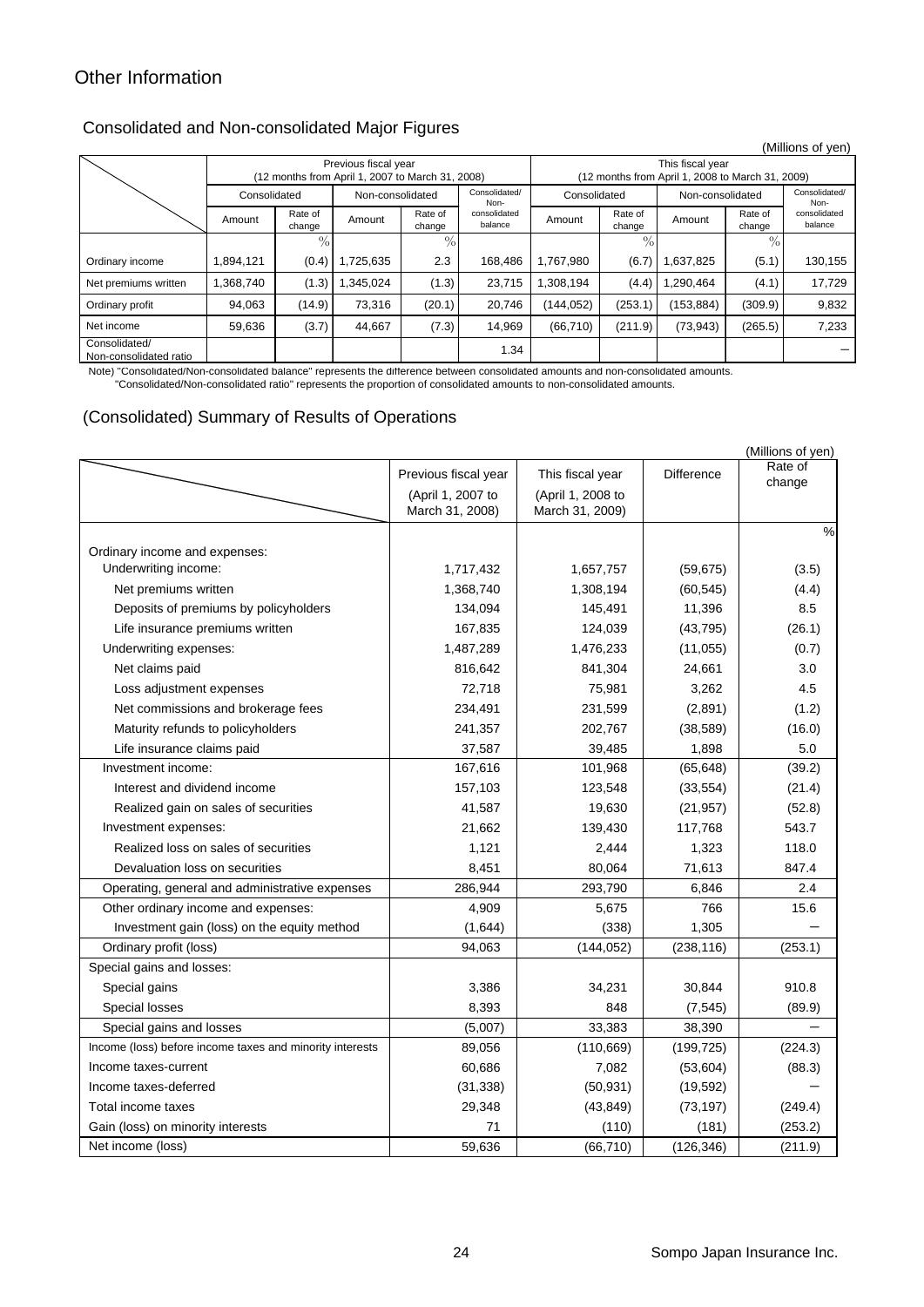# (Consolidated) Premiums Written and Claims Paid by Line of Business

 (Millions of yen) Term | Previous fiscal year | This fiscal year (April 1, 2007 to March 31, 2008) (April 1, 2008 to March 31, 2009) Business line **Amount** % of total amount Rate of Rate of <br>
change Amount <br>
Amount <br>  $\begin{array}{c} \n\% \text{ of total} \\ \text{amount} \n\end{array}$ amount Rate of change %% %% Fire and allied insurance 232,336 14.8 (2.9) 226,066 14.7 (2.7) Marine insurance 46,790 3.0 3.7 42,799 2.8 (8.5) Personal accident insurance 229,446 14.6 (0.2) 242,857 15.8 5.8 Voluntary automobile insurance  $(664,353 \mid 42.2 \mid (1.5) \mid 660,162 \mid 42.9 \mid (0.6)$ Compulsory automobile liability insurance  $\begin{vmatrix} 225,084 & 14.3 & (7.0) & 190,590 & 12.4 \end{vmatrix}$  (15.3) Others 176,537 11.2 1.6 175,089 11.4 (0.8) Total: 1,574,547 100.0 (1.9) 1,537,566 100.0 (2.3) Deposits of premiums by policyholders 134,094 8.5 (2.1) 145,491 9.5 8.5

Direct premiums written (including deposits of premiums by policyholders)

### Net premiums written

|                                           |                                   |                      |                   |                                   |                      | (Millions of yen) |
|-------------------------------------------|-----------------------------------|----------------------|-------------------|-----------------------------------|----------------------|-------------------|
| Term                                      |                                   | Previous fiscal year |                   | This fiscal year                  |                      |                   |
|                                           | (April 1, 2007 to March 31, 2008) |                      |                   | (April 1, 2008 to March 31, 2009) |                      |                   |
| <b>Business line</b>                      | Amount                            | % of total<br>amount | Rate of<br>change | Amount                            | % of total<br>amount | Rate of<br>change |
|                                           |                                   | %                    | $\%$              |                                   | $\frac{0}{0}$        | %                 |
| Fire and allied insurance                 | 150,073                           | 11.0                 | (1.7)             | 148,467                           | 11.3                 | (1.1)             |
| Marine insurance                          | 38,365                            | 2.8                  | 2.1               | 34,961                            | 2.7                  | (8.9)             |
| Personal accident insurance               | 128,714                           | 9.4                  | 0.5               | 126,535                           | 9.7                  | (1.7)             |
| Voluntary automobile insurance            | 661,779                           | 48.3                 | (1.7)             | 657,701                           | 50.3                 | (0.6)             |
| Compulsory automobile liability insurance | 228,503                           | 16.7                 | (1.8)             | 179,982                           | 13.8                 | (21.2)            |
| <b>Others</b>                             | 161,304                           | 11.8                 | (0.9)             | 160,546                           | 12.3                 | (0.5)             |
| Total                                     | 1,368,740                         | 100.0                | (1.3)             | 1,308,194                         | 100.0                | (4.4)             |

### Net claims paid

| (Millions of yen)                         |                                   |                      |                   |                                   |                      |                   |  |
|-------------------------------------------|-----------------------------------|----------------------|-------------------|-----------------------------------|----------------------|-------------------|--|
| Term                                      | Previous fiscal year              |                      |                   | This fiscal year                  |                      |                   |  |
|                                           | (April 1, 2007 to March 31, 2008) |                      |                   | (April 1, 2008 to March 31, 2009) |                      |                   |  |
| <b>Business line</b>                      | Amount                            | % of total<br>amount | Rate of<br>change | Amount                            | % of total<br>amount | Rate of<br>change |  |
|                                           |                                   | $\frac{0}{0}$        | $\%$              |                                   | $\%$                 | %                 |  |
| Fire and allied insurance                 | 59,843                            | 7.3                  | (30.2)            | 57,629                            | 6.9                  | (3.7)             |  |
| Marine insurance                          | 16,752                            | 2.1                  | 1.4               | 16,731                            | 2.0                  | (0.1)             |  |
| Personal accident insurance               | 58,790                            | 7.2                  | 9.6               | 66,865                            | 7.9                  | 13.7              |  |
| Voluntary automobile insurance            | 409,864                           | 50.2                 | 2.0               | 412,040                           | 49.0                 | 0.5               |  |
| Compulsory automobile liability insurance | 161,338                           | 19.8                 | 0.3               | 160,461                           | 19.1                 | (0.5)             |  |
| <b>Others</b>                             | 110,053                           | 13.5                 | 8.5               | 127.577                           | 15.2                 | 15.9              |  |
| Total                                     | 816,642                           | 100.0                | (0.4)             | 841.304                           | 100.0                | 3.0               |  |

Note common for the above three tables:

The above figures represent amounts after offsetting internal transactions among consolidated segments.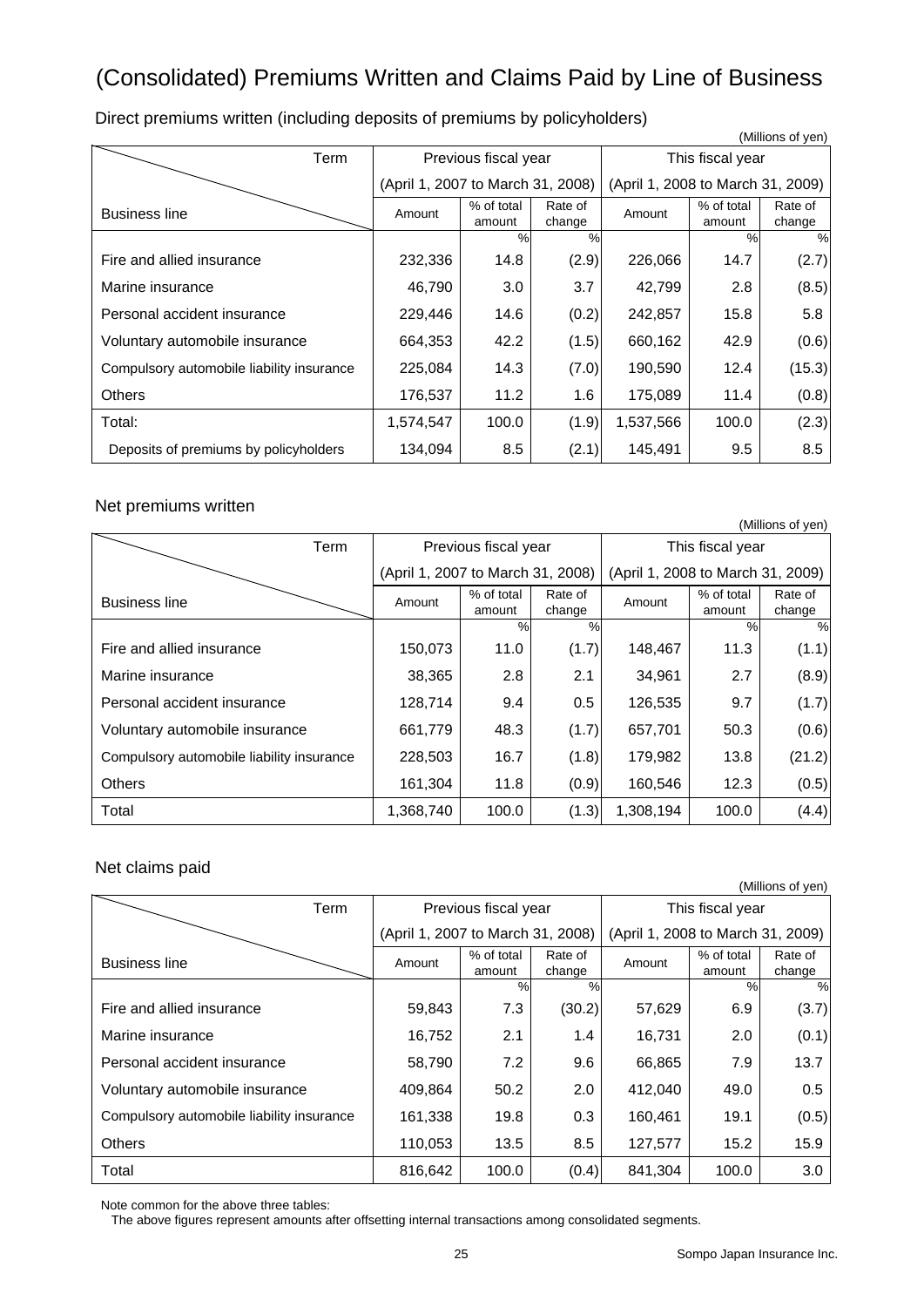# (Consolidated) Life Insurance Business

## Life insurance premiums

|                         |                                   |                |                                   | (Millions of yen) |  |  |
|-------------------------|-----------------------------------|----------------|-----------------------------------|-------------------|--|--|
|                         | Previous fiscal year              |                | This fiscal year                  |                   |  |  |
|                         | (April 1, 2007 to March 31, 2008) |                | (April 1, 2008 to March 31, 2009) |                   |  |  |
|                         | Amount                            | Rate of change | Amount                            | Rate of change    |  |  |
|                         |                                   | %              |                                   | %                 |  |  |
| Life insurance premiums | 167,835                           | (13.0)         | 124.039                           | (26.1)            |  |  |

Note) The above figures represent amounts after offsetting internal transactions among consolidated segments.

## Total amount of policies in force

|                      |                        |                |                  | (Millions of yen)      |  |  |
|----------------------|------------------------|----------------|------------------|------------------------|--|--|
|                      | Previous fiscal year   |                | This fiscal year |                        |  |  |
|                      | (as of March 31, 2008) |                |                  | (as of March 31, 2009) |  |  |
|                      | Amount                 | Rate of change | Amount           | Rate of change         |  |  |
|                      |                        | %              |                  | %                      |  |  |
| Individual insurance | 9,805,207              | 7.1            | 10,254,286       | 4.6                    |  |  |
| Individual annuities | 83,224                 | (1.6)          | 81,435           | (2.1)                  |  |  |
| Group insurance      | 2,006,395              | (3.6)          | 2,033,965        | 1.4                    |  |  |
| Group annuities      |                        |                |                  |                        |  |  |

Notes)

1. The above figures represent amounts before offsetting internal transactions among consolidated segments.

 2. Amount of "Individual Annuities" represents the sum of annuity fund at the beginning of annuity payment of contract before the beginning of annuity payment and underwriting reserves of contract after the beginning of annuity payment.

### Total amount of new policies

| (Millions of yen)    |                                                      |              |                               |                                                      |              |                               |  |  |
|----------------------|------------------------------------------------------|--------------|-------------------------------|------------------------------------------------------|--------------|-------------------------------|--|--|
|                      | Previous fiscal year                                 |              |                               | This fiscal year                                     |              |                               |  |  |
|                      | (April 1, 2007 to March 31, 2008)                    |              |                               | (April 1, 2008 to March 31, 2009)                    |              |                               |  |  |
|                      | Net increase<br>by new<br>policies and<br>conversion | New policies | Net increase<br>by conversion | Net increase<br>by new<br>policies and<br>conversion | New policies | Net increase<br>by conversion |  |  |
| Individual insurance | 1,702,489                                            | 1,702,489    |                               | 1,656,826                                            | 1,656,826    |                               |  |  |
| Individual annuities | 2,289                                                | 2,289        |                               | 2,165                                                | 2,165        |                               |  |  |
| Group insurance      | 31,602                                               | 31,602       |                               | 21,101                                               | 21,101       |                               |  |  |
| Group annuities      |                                                      |              |                               |                                                      |              |                               |  |  |

Notes)

1. The above figures represent amounts before offsetting internal transactions among consolidated segments.

 2. Amount of "Net increase by new policies and conversion" for "Individual Annuities." represents annuity fund at the beginning of annuity payment.

### Annualized new business premiums (individual insurance and individual annuities)

|                                     |                          |                                   |                  | , ווט א וט טווטווויווי            |  |
|-------------------------------------|--------------------------|-----------------------------------|------------------|-----------------------------------|--|
|                                     |                          | Previous fiscal year              | This fiscal year |                                   |  |
|                                     |                          | (April 1, 2007 to March 31, 2008) |                  | (April 1, 2008 to March 31, 2009) |  |
|                                     | Rate of change<br>Amount |                                   | Amount           | Rate of change                    |  |
|                                     |                          | %                                 |                  | %                                 |  |
| Annualized<br>new business premiums | 18,388                   | (52.7)                            | 22,112           | 20.3                              |  |

Note) The above figures represent amounts before offsetting internal transactions among consolidated segments.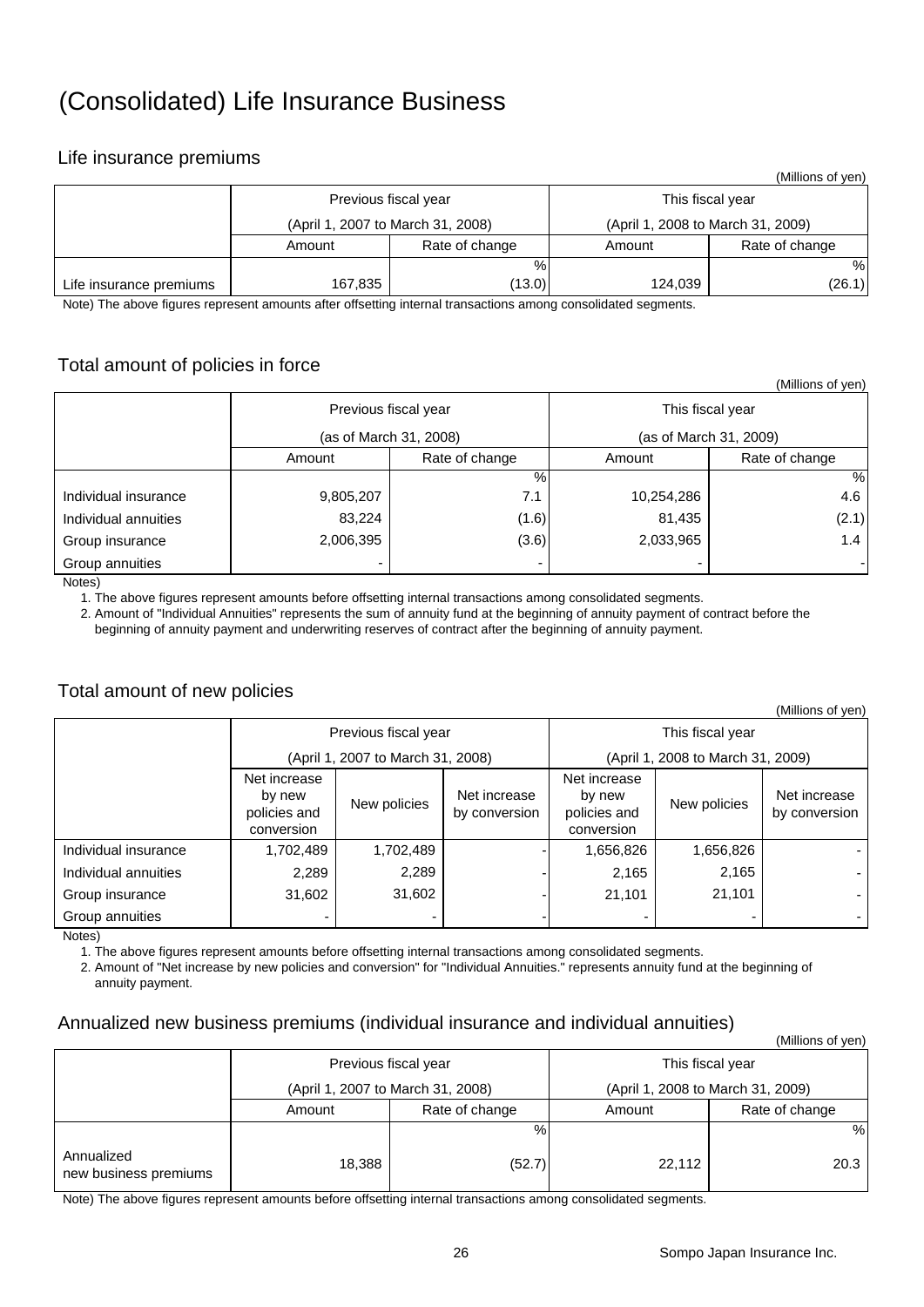# (Consolidated) Risk-monitored loans

|                                        |                        |                        | (Millions of yen) |
|----------------------------------------|------------------------|------------------------|-------------------|
|                                        | Previous fiscal year   | This fiscal year       | <b>Difference</b> |
|                                        | (as of March 31, 2008) | (as of March 31, 2009) |                   |
| Loans to borrowers in bankruptcy       | 152                    | 491                    | 339               |
| Overdue loans                          | 2,228                  | 2,474                  | 245               |
| Loans overdue for three months or more |                        | 4                      |                   |
| <b>Restructured loans</b>              | 838                    | 451                    | (387)             |
| Total                                  | 3,219                  | 3,421                  | 202               |
| Percent of total loans                 | 0.6%                   | 0.7%                   | 0.0%              |

### Reference)

| 17,894<br>$\overline{\phantom{a}}$<br>0.40<br>--<br>otal<br>loans<br>, ,<br>$\bullet$<br>∶ ∪ ک ا<br>.<br>$\overline{\phantom{0}}$ |
|-----------------------------------------------------------------------------------------------------------------------------------|
|-----------------------------------------------------------------------------------------------------------------------------------|

Notes) The definitions of each loan are as follows:

1. Loans to borrowers in bankruptcy

Loans to borrowers in bankruptcy represent non-accrual loans to borrowers who are legally bankrupt as defined in Article 96-1-3 and 4 of the Corporate Income Tax Law Enforcement Regulation (Article 97 of 1965 Cabinet Order).

2. Overdue loans

Overdue loans represent non-accrual loans other than loans to borrowers in bankruptcy and loans of which payments of interest are deferred in order to assist or facilitate the restructuring of borrowers in financial difficulties.

3. Loans overdue for three months or more

Loans overdue for three months or more represent loans on which the payment of principal and/or interest has not been received for three months or more from the due date, and which are not included in loans to borrowers in bankruptcy or overdue loans.

4. Restructured loans

Restructured loans are loans which have been restructured to support the rehabilitation of certain borrowers who are encountering financial difficulties, with the intention of ensuring recovery of the loans by providing easier repayment terms for the borrowers (such as by reducing the rate of interest or by providing a grace period for the payment of principal/interest, etc.) and are not classified in any of the above categories.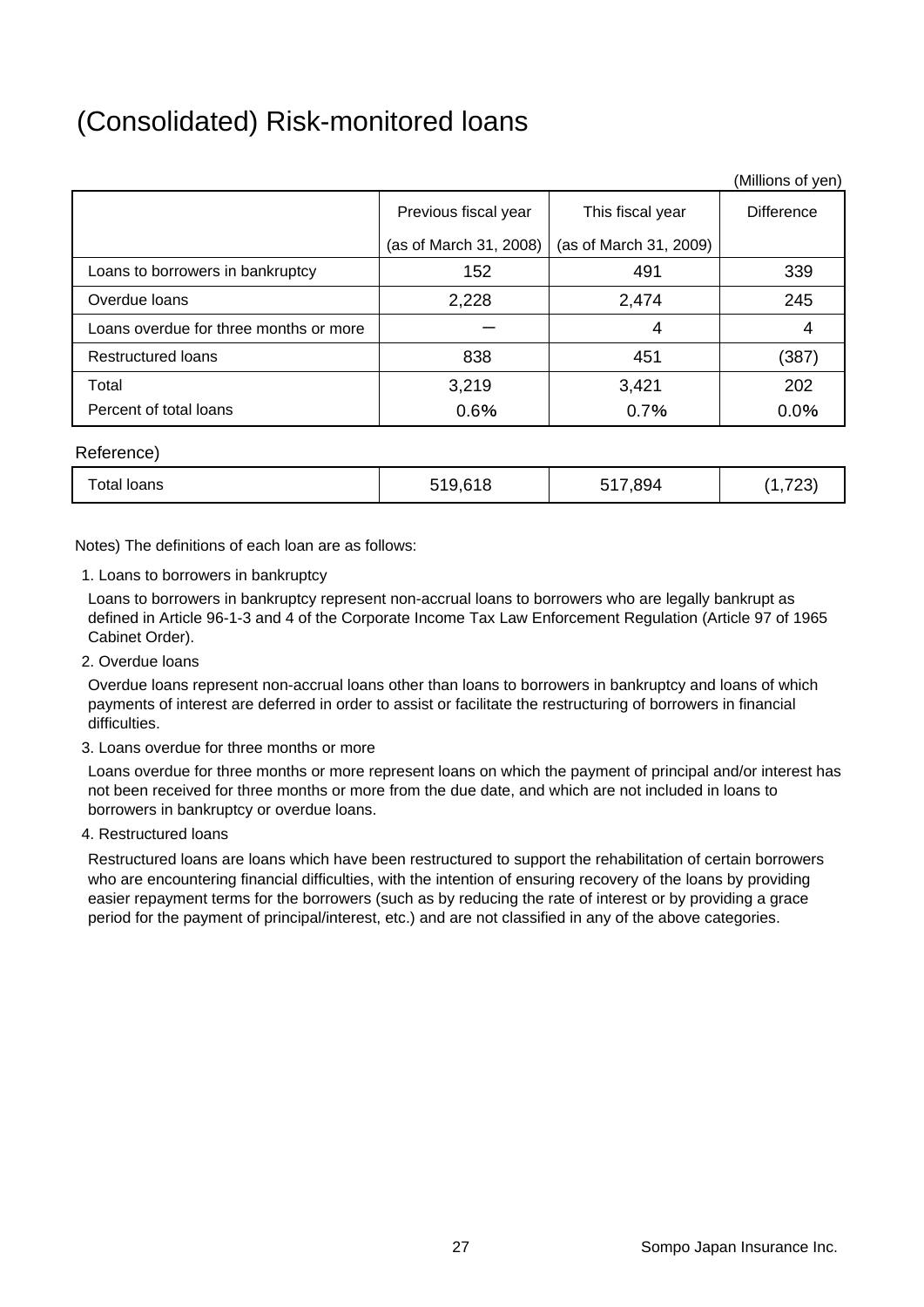|                                                                                     |                |             |                                      |                                      |                 | (Millions of yen) |
|-------------------------------------------------------------------------------------|----------------|-------------|--------------------------------------|--------------------------------------|-----------------|-------------------|
|                                                                                     |                |             | Previous fiscal year                 | This fiscal year                     | Difference      | Rate of<br>change |
|                                                                                     |                |             | (April 1, 2007 to<br>March 31, 2008) | (April 1, 2008 to<br>March 31, 2009) |                 |                   |
|                                                                                     |                |             |                                      |                                      |                 | %                 |
| Direct premiums written                                                             |                | (1)         | 1,530,349                            | 1,504,262                            | (26,086)        | (1.7)             |
| (including deposits of premiums by policyholders)                                   |                |             |                                      |                                      |                 |                   |
| Direct premiums written                                                             |                | (2)         | 1,396,254                            | 1,358,771                            | (37, 483)       | (2.7)             |
| Ordinary income and expenses:                                                       |                |             |                                      |                                      |                 |                   |
| Net premiums written                                                                | $(+)$          | (3)         | 1,345,024                            | 1,290,464                            | (54, 559)       | (4.1)             |
| Net claims paid                                                                     | $(-)$          | (4)         | 804,131                              | 832,768                              | 28,636          | 3.6               |
| Loss adjustment expenses                                                            | $(-)$          | (5)         | 71,581                               | 74,972                               | 3,390           | 4.7               |
| Net commissions and brokerage fees                                                  | $(-)$          | (6)         | 218,865                              | 215,692                              | (3, 173)        | (1.4)             |
| Deposits of premiums by policyholders                                               | $(+)$          | (7)         | 134,094                              | 145,491                              | 11,396          | 8.5               |
| Interest and dividend income on deposits of premiums, etc.                          | $(+)$          | (8)         | 46,608                               | 43,024                               | (3, 583)        | (7.7)             |
| Maturity refunds and dividends to policyholders                                     | $(-)$          | (9)         | 241,386                              | 202,798                              | (38, 587)       | (16.0)            |
| Provision for reserve for outstanding losses and claims                             | $(-)$<br>$(-)$ | (10)        | 48,825                               | 82,472                               | 33,646          | 68.9              |
| Provision for underwriting reserves                                                 |                | (11)        | (46, 873)                            | (71,065)                             | (24, 192)       |                   |
| Other underwriting income and expenses                                              | $(+)$          | (12)        | (3,601)                              | (1, 167)                             | 2,433           |                   |
| Gross underwriting margin                                                           |                | (13)        | 184,208                              | 140,175                              | (44, 033)       | (23.9)            |
| Operating, general and administrative expenses<br>related to underwriting insurance |                | (14)        | 223,546                              | 229,696                              | 6,149           | 2.8               |
| Other income and expenses                                                           |                | (15)        | (3, 240)                             | (2,752)                              | 487             |                   |
| Underwriting profit (loss)                                                          |                | (16)        | (42, 578)                            | (92, 274)                            | (49, 696)       |                   |
| Interest and dividend income                                                        | $(+)$          | (17)        | 135,606                              | 102,511                              | (33,094)        | (24.4)            |
| Investment gain and loss on money trusts                                            | $(+)$          | (18)        | (2, 337)                             | (12, 746)                            | (10, 408)       |                   |
| Realized gain and loss on sales of securities                                       | $(+)$          | (19)        | 40,058                               | 16,417                               | (23, 640)       | (59.0)            |
| Devaluation loss on securities                                                      | $(-)$          | (20)        | 8,241                                | 78,746                               | 70,505          | 855.5             |
| Interest and dividend income on deposits of premiums, etc.                          | $(+)$          | (21)        | (46, 608)                            | (43, 024)                            | 3,583           |                   |
| Other investment income and expenses                                                | $(+)$          | (22)        | 6,511                                | (39, 200)                            | (45, 711)       | (702.0)           |
| Operating, general and administrative expenses                                      | $(-)$          | (23)        | 240,668                              | 244,055                              | 3,386           | 1.4               |
| Other ordinary income and expenses                                                  | $(+)$          | (24)        | 4,787                                | 4,784                                | (3)             | (0.1)             |
| Loss on bad debt and                                                                |                | (25)        | (832)                                | (578)                                | 253             |                   |
| increase of allowance for possible loan losses                                      |                |             |                                      |                                      |                 |                   |
| Ordinary profit (loss)                                                              |                | (26)        | 73,316                               | (153, 884)                           | (227, 201)      | (309.9)           |
| Special gains and losses:                                                           |                |             |                                      |                                      |                 |                   |
| Special gains                                                                       | $(+)$          | (27)        | 2,099                                | 33,850                               | 31,751          | 1,512.2           |
| Special losses                                                                      | $(-)$          | (28)        | 7,533                                | 810                                  | (6, 722)        | (89.2)            |
| Special gains and losses                                                            |                | (29)        | (5, 433)                             | 33,039                               | 38,473          |                   |
| Income (loss) before income taxes                                                   |                | (30)        | 67,882                               | (120, 845)                           | (188, 727)      | (278.0)           |
| Income taxes-current                                                                | $(-)$          | (31)        | 51,650                               | 1,613                                | (50,036)        | (96.9)            |
| Income taxes-deferred                                                               | $(-)$          | (32)        | (28, 435)                            | (48, 515)                            | (20,080)        |                   |
| Total income taxes                                                                  |                | (33)        | 23,215                               | (46, 901)                            | (70, 116)       | (302.0)           |
| Net income (loss)                                                                   |                | (34)        | 44,667                               | (73, 943)                            | (118, 611)      | (265.5)           |
| Underwriting balance:                                                               |                |             |                                      |                                      |                 |                   |
| Net premiums written                                                                | $(+)$          | (35)        | 1,345,024                            | 1,290,464                            | (54, 559)       | (4.1)             |
| Net claims paid                                                                     | $(-)$          | (36)        | 804,131                              | 832,768                              | 28,636          | 3.6               |
| Loss adjustment expenses                                                            | $(-)$          | (37)        | 71,581                               | 74,972                               | 3,390           | 4.7               |
| Operating expenses:                                                                 | $(-)$          | (38)        | 442,412                              | 445,389                              | 2,976           | 0.7               |
| Net commissions and brokerage fees                                                  |                | (39)        | 218,865                              | 215,692                              | (3, 173)        | (1.4)             |
| Operating, general and administrative expenses                                      |                | (40)        | 223,546                              | 229,696                              | 6,149           | 2.8               |
| related to underwriting insurance                                                   |                |             |                                      |                                      |                 |                   |
| Underwriting balance<br>Ratios:                                                     |                | (41)        | 26,899                               | (62, 665)                            | (89, 564)       | (333.0)           |
| Loss ratio                                                                          |                |             | 65.1                                 | 70.3                                 | 5.2             |                   |
|                                                                                     |                | $(\%)$ (42) |                                      |                                      |                 |                   |
| Expense ratio                                                                       | (%)            | (43)        | 32.9                                 | 34.5                                 | 1.6             |                   |
| Underwriting balance ratio<br>Income return                                         | $(\% )$<br>(%) | (44)        | 2.0<br>3.25                          | (4.9)<br>2.49                        | (6.9)<br>(0.76) |                   |
|                                                                                     |                | (45)        |                                      |                                      |                 |                   |
| Realized return                                                                     | (%)            | (46)        | 4.15                                 | (0.29)                               | (4.44)          |                   |

# (Non-consolidated) Summary of Results of Operations

Reference) Total return based on the market value: Previous fiscal year: (8.70)% This fiscal year: (11.66)%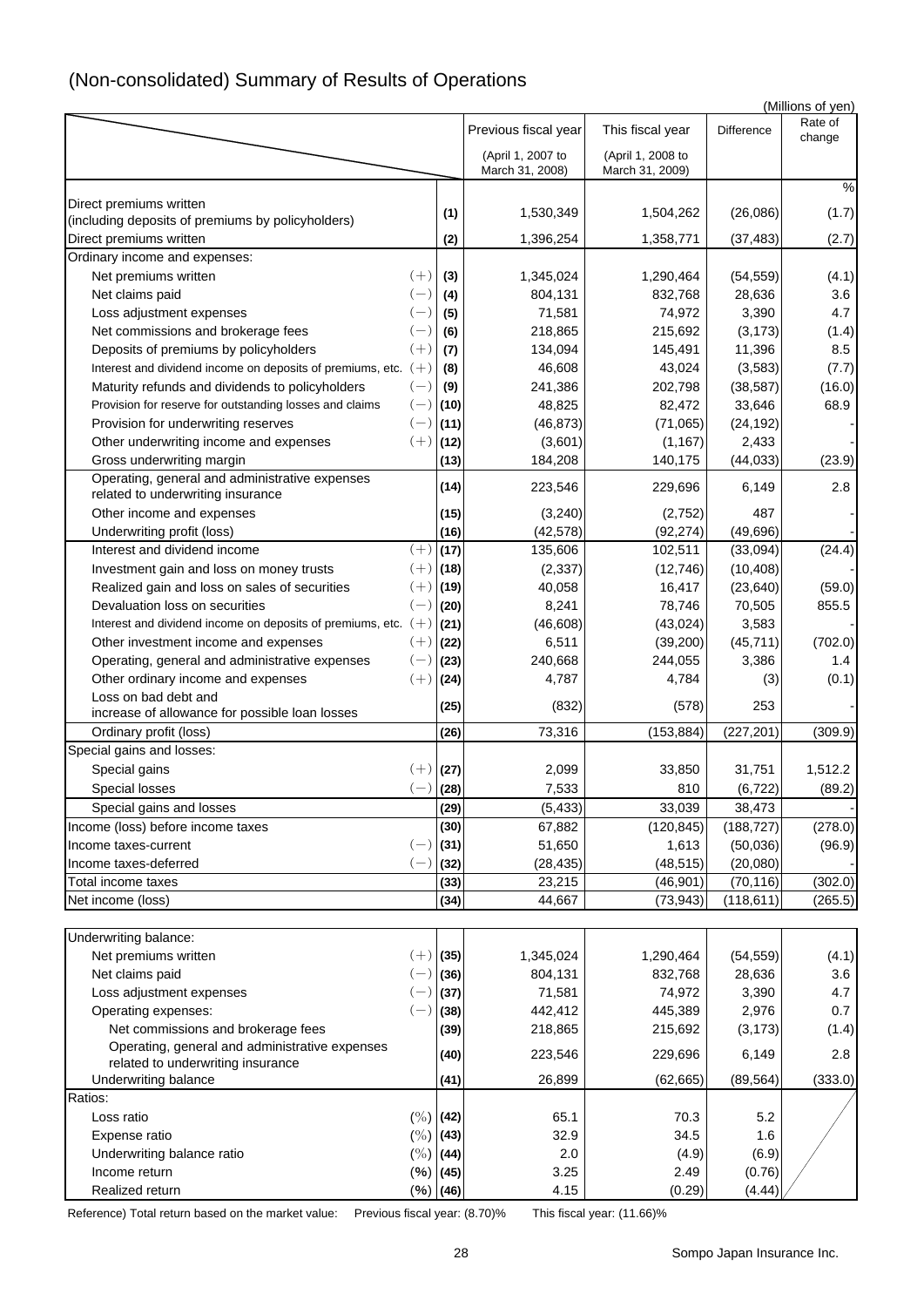# (Non-consolidated) Premiums Written and Claims Paid by Line of Business

| (Millions of yen)                         |           |                                   |                   |                                   |                      |                   |
|-------------------------------------------|-----------|-----------------------------------|-------------------|-----------------------------------|----------------------|-------------------|
| Term                                      |           | Previous fiscal year              |                   | This fiscal year                  |                      |                   |
|                                           |           | (April 1, 2007 to March 31, 2008) |                   | (April 1, 2008 to March 31, 2009) |                      |                   |
| <b>Business line</b>                      | Amount    | % of total<br>amount              | Rate of<br>change | Amount                            | % of total<br>amount | Rate of<br>change |
|                                           |           | $\%$                              | %                 |                                   | %                    | $\%$              |
| Fire and allied insurance                 | 183,611   | 13.2                              | (2.9)             | 183,589                           | 13.5                 | (0.0)             |
| Marine insurance                          | 35,716    | 2.6                               | 2.5               | 35,175                            | 2.6                  | (1.5)             |
| Personal accident insurance               | 129,848   | 9.3                               | 0.7               | 127,828                           | 9.4                  | (1.6)             |
| Voluntary automobile insurance            | 658,009   | 47.1                              | (1.6)             | 655,923                           | 48.3                 | (0.3)             |
| Compulsory automobile liability insurance | 225,084   | 16.1                              | (7.0)             | 190,590                           | 14.0                 | (15.3)            |
| <b>Others</b>                             | 163,984   | 11.7                              | 1.9               | 165,663                           | 12.2                 | 1.0               |
| Total:                                    | 1,396,254 | 100.0                             | (2.0)             | 1,358,771                         | 100.0                | (2.7)             |
| Deposits of premiums by policyholders     | 134,094   |                                   | (2.1)             | 145,491                           |                      | 8.5               |

# Direct premiums written (excluding deposits of premiums by policyholders)

### Net premiums written

|                                           |           |                                   |                   |                                   |                      | (Millions of yen) |  |
|-------------------------------------------|-----------|-----------------------------------|-------------------|-----------------------------------|----------------------|-------------------|--|
| Term                                      |           | Previous fiscal year              |                   |                                   | This fiscal year     |                   |  |
|                                           |           | (April 1, 2007 to March 31, 2008) |                   | (April 1, 2008 to March 31, 2009) |                      |                   |  |
| <b>Business line</b>                      | Amount    | % of total<br>amount              | Rate of<br>change | Amount                            | % of total<br>amount | Rate of<br>change |  |
|                                           |           | %                                 | %                 |                                   | %                    | $\%$              |  |
| Fire and allied insurance                 | 145,999   | 10.9                              | (1.9)             | 144,999                           | 11.2                 | (0.7)             |  |
| Marine insurance                          | 31,383    | 2.3                               | 1.1               | 29,883                            | 2.3                  | (4.8)             |  |
| Personal accident insurance               | 128,534   | 9.6                               | 0.6               | 126.388                           | 9.8                  | (1.7)             |  |
| Voluntary automobile insurance            | 655,777   | 48.8                              | (1.7)             | 654.001                           | 50.7                 | (0.3)             |  |
| Compulsory automobile liability insurance | 228,503   | 17.0                              | (1.8)             | 179,982                           | 13.9                 | (21.2)            |  |
| <b>Others</b>                             | 154,825   | 11.5                              | (0.4)             | 155,208                           | 12.0                 | 0.2               |  |
| Total                                     | 1,345,024 | 100.0                             | (1.3)             | 1,290,464                         | 100.0                | (4.1)             |  |

### Net claims paid

|                                           |         |                                   |            |                                   |                   | (Millions of yen) |  |
|-------------------------------------------|---------|-----------------------------------|------------|-----------------------------------|-------------------|-------------------|--|
| Term                                      |         | Previous fiscal year              |            |                                   | This fiscal year  |                   |  |
|                                           |         | (April 1, 2007 to March 31, 2008) |            | (April 1, 2008 to March 31, 2009) |                   |                   |  |
| <b>Business line</b>                      | Amount  | Rate of<br>change                 | Loss ratio | Amount                            | Rate of<br>change | Loss ratio        |  |
|                                           |         | $\%$                              | %          |                                   | $\frac{0}{0}$     | $\%$              |  |
| Fire and allied insurance                 | 58,799  | (30.1)                            | 41.7       | 56,127                            | (4.5)             | 40.3              |  |
| Marine insurance                          | 13,883  | 1.9                               | 47.1       | 14,946                            | 7.7               | 54.0              |  |
| Personal accident insurance               | 58,703  | 9.7                               | 49.5       | 66,836                            | 13.9              | 57.4              |  |
| Voluntary automobile insurance            | 405,980 | 2.1                               | 68.8       | 409,814                           | 0.9               | 70.0              |  |
| Compulsory automobile liability insurance | 161,338 | 0.3                               | 76.2       | 160,461                           | (0.5)             | 95.7              |  |
| <b>Others</b>                             | 105,425 | 8.7                               | 71.7       | 124,581                           | 18.2              | 84.1              |  |
| Total                                     | 804,131 | (0.3)                             | 65.1       | 832,768                           | 3.6               | 70.3              |  |

Note) Loss ratio=(Net claims paid+Loss adjustment expenses)/Net premiums written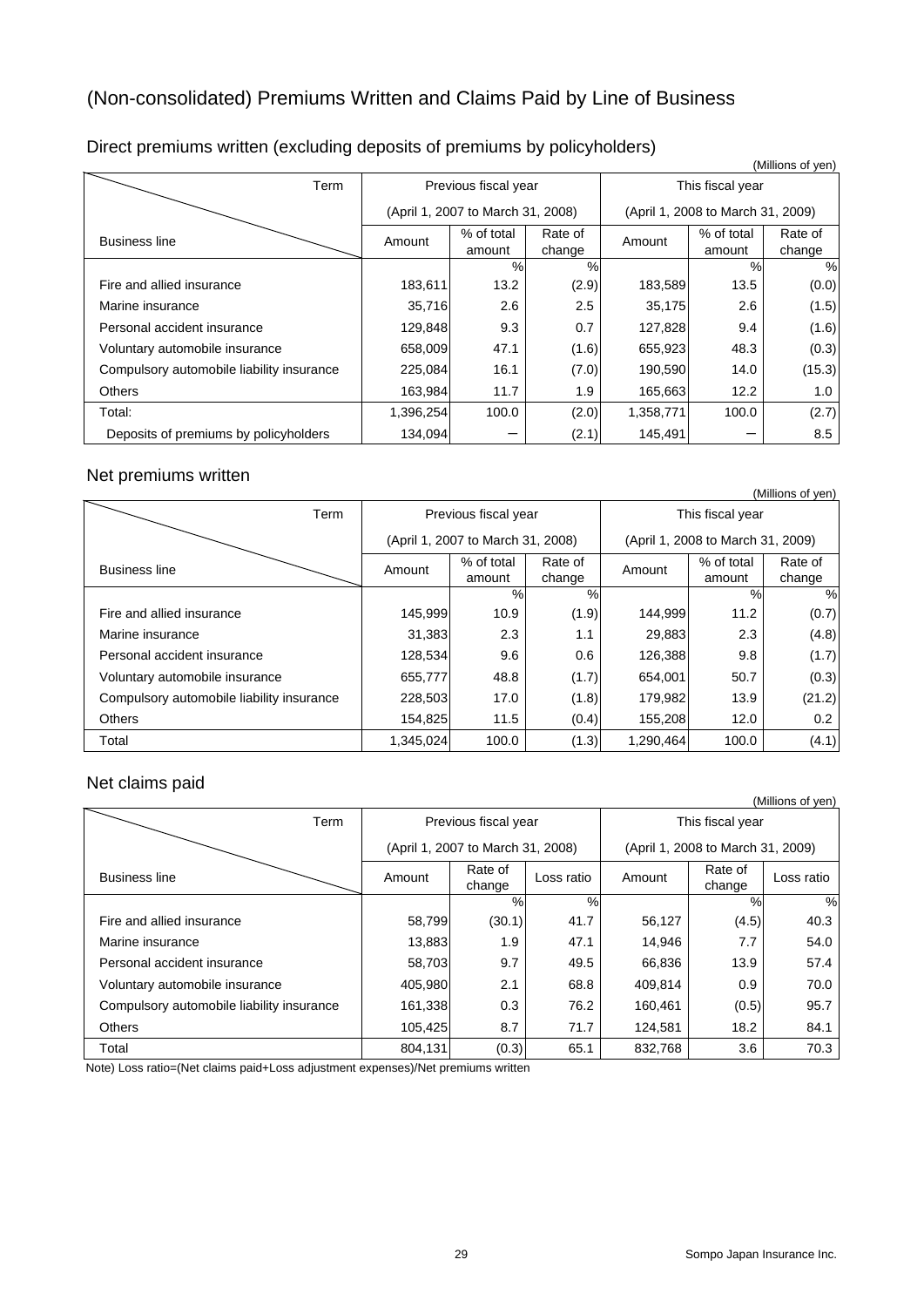(Non-consolidated) Claims Paid by Natural Disasters (Natural disasters occurred in the fiscal year) (Millions of yen)

| $\frac{1}{2}$        |                      |                                                    |                                |                    |                                                    |                                |  |
|----------------------|----------------------|----------------------------------------------------|--------------------------------|--------------------|----------------------------------------------------|--------------------------------|--|
|                      | Previous fiscal year |                                                    |                                | This fiscal year   |                                                    |                                |  |
|                      | Net claims<br>paid   | Reserve for<br>outstanding<br>losses and<br>claims | <b>Net</b><br>incurred<br>loss | Net claims<br>paid | Reserve for<br>outstanding<br>losses and<br>claims | <b>Net</b><br>incurred<br>loss |  |
| Fire                 | 5,475                | 853                                                | 6,328                          | 3,402              | 179                                                | 3,582                          |  |
| Voluntary automobile | 499                  | 9                                                  | 508                            | 2,408              | 20                                                 | 2,429                          |  |
| <b>Others</b>        | 158                  | 43                                                 | 201                            | 382                | 99                                                 | 482                            |  |
| Total                | 6,132                | 906                                                | 7,039                          | 6,194              | 299                                                | 6,494                          |  |

#### (Non-consolidated) Breakdown of Operating, General and Administrative Expenses and Loss Adjustment Expenses  $(M)$ llions of y

| (Millions of yen)      |         |                      |                  |                   |  |  |  |  |
|------------------------|---------|----------------------|------------------|-------------------|--|--|--|--|
|                        |         | Previous fiscal year | This fiscal year |                   |  |  |  |  |
|                        | Amount  | Difference           | Amount           | <b>Difference</b> |  |  |  |  |
| Personnel expenses     | 158,402 | 4,760                | 165,397          | 6,994             |  |  |  |  |
| Non-personnel expenses | 140,239 | 22,330               | 140,080          | (158)             |  |  |  |  |
| <b>Others</b>          | 13,607  | (357)                | 13,549           | (58)              |  |  |  |  |
| Total                  | 312,249 | 26,732               | 319,027          | 6,777             |  |  |  |  |

### (Non-consolidated) Reserve for Outstanding Losses and Claims

| (Millions of yen)    |                      |         |                  |          |
|----------------------|----------------------|---------|------------------|----------|
|                      | Previous fiscal year |         | This fiscal year |          |
|                      | Amount               | Change  | Amount           | Change   |
| Fire                 | 30,586               | (1,830) | 32,604           | 2,018    |
| Marine               | 11,000               | (442)   | 12,651           | 1,651    |
| Personal accident    | 44,959               | 10,679  | 50,636           | 5,677    |
| Voluntary automobile | 314,569              | 37,538  | 294,577          | (19,991) |
| CALI                 | 58,651               | (344)   | 57,319           | (1, 332) |
| Others               | 216,299              | 3,224   | 310,749          | 94,449   |
| Total                | 676,066              | 48,825  | 758,538          | 82,472   |

### (Non-consolidated) Catastrophic Loss Reserve

 (Millions of yen) Previous fiscal year | This fiscal year Amount | Change | Amount | Change Fire 110,369 13,612 129,551 19,181 Marine 1,196 24,206 1,191 25,341 1,135 Personal accident | 89,092 | 3,976 | 87,685 | (1,407) Voluntary automobile 84,022 (30,213) 47,509 (36,512) Others 80,227 15,211 87,701 7,473 Total 387,918 3,779 377,788 (10,129)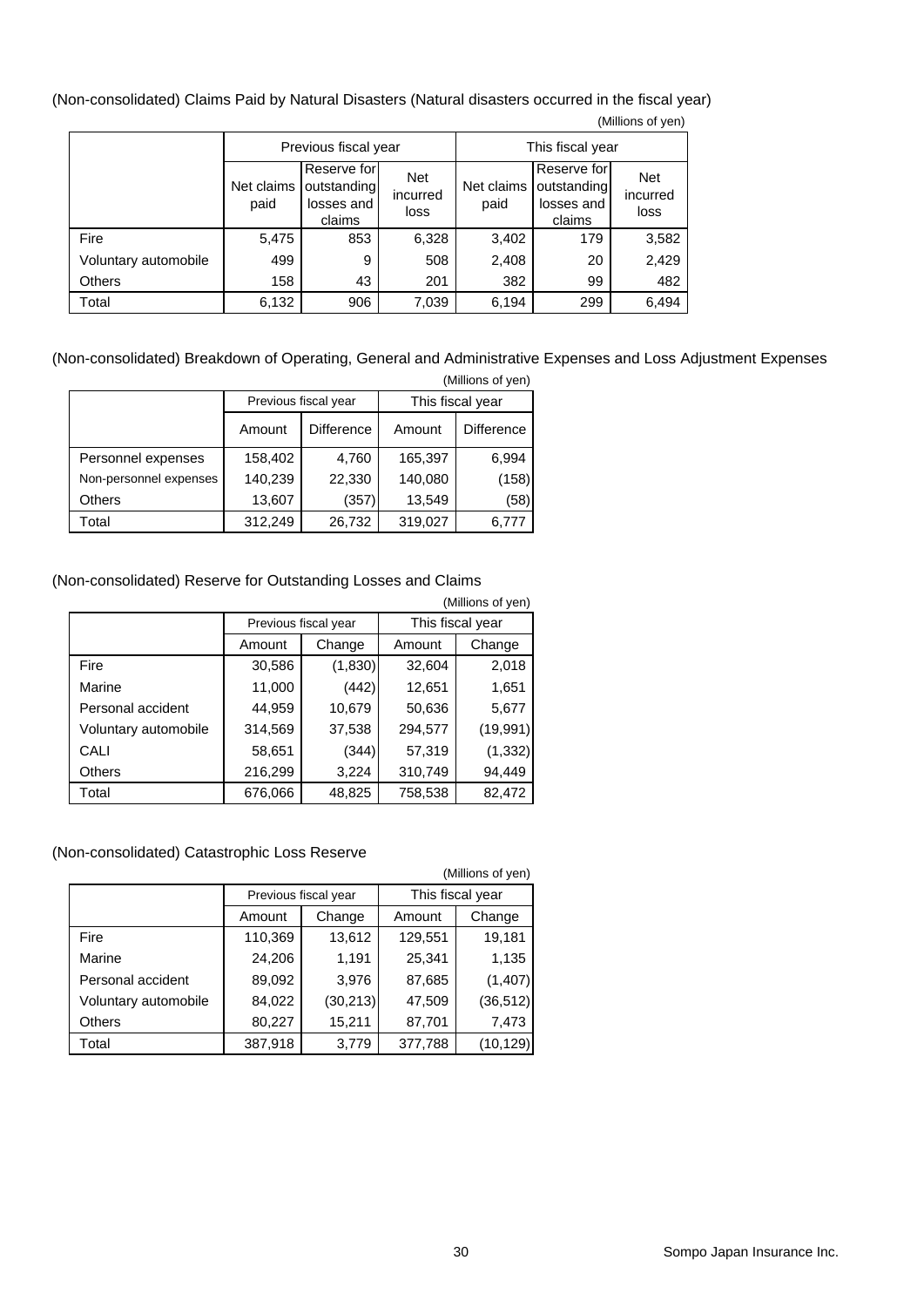|     |                                                                  |                        | (Millions of yen)      |
|-----|------------------------------------------------------------------|------------------------|------------------------|
|     |                                                                  | Previous fiscal year   | This fiscal year       |
|     |                                                                  | (As of March 31, 2008) | (As of March 31, 2009) |
| (A) | <b>Total Solvency Margin</b>                                     | 1,946,854              | 1,274,786              |
|     | Capital and funds, etc.                                          | 484,241                | 391,013                |
|     | Reserve for price fluctuation                                    | 36,971                 | 5,779                  |
|     | Contingency reserve                                              | 611                    | 611                    |
|     | Catastrophic loss reserve                                        | 452,843                | 446,019                |
|     | General allowance for possible loan losses                       | 812                    | 899                    |
|     | Unrealized gains on securities<br>(before tax effect deductions) | 795,584                | 285,244                |
|     | Net unrealized gains/losses on real estate                       | 38,209                 | 63,450                 |
|     | Excess amount of reserve for maturity refunds                    |                        |                        |
|     | Subordinated debt, etc.                                          |                        |                        |
|     | <b>Deductions</b>                                                | 70,976                 | 71,480                 |
|     | <b>Others</b>                                                    | 208,556                | 153,248                |
| (B) | <b>Total Risks</b>                                               |                        |                        |
|     | $\sqrt{(R_1+R_2)^2+(R_3+R_4)^2+R_5+R_6}$                         | 438,486                | 405,628                |
|     | General insurance risk $(R_1)$                                   | 79,653                 | 86,313                 |
|     | Third-sector insurance risk $(R_2)$                              |                        |                        |
|     | Assumed interest risk $(R_{3})$                                  | 5,759                  | 5,572                  |
|     | Asset management risk $(R_{\mu})$                                | 222,162                | 162,558                |
|     | Business administration risk $(R_s)$                             | 9,894                  | 13,720                 |
|     | Catastrophic risk $(R_{\epsilon})$                               | 187,153                | 202,915                |
| (C) | Solvency Margin Ratio<br>$[(A) / {(B) \times 1/2}] \times 100$   | 887.9%                 | 628.5%                 |

Note)

The above figures are calculated based on Articles 86 and 87 of the Ordinance for Enforcement of the Insurance Business Law and the provisions of Notification 50 of the Ministry of Finance for 1996.

< Solvency Margin Ratio >

• In addition to reserves to cover claims payments and payments for maturity refunds of saving type insurance policies, etc., it is necessary for insurance companies to maintain sufficient solvency in order to cover against risks which may exceed their usual estimates, i.e. the occurrence of major disasters, a big decline in value of assets held by insurance companies, etc.

• The solvency margin ratio (C), which is calculated in accordance with the Insurance Business Law, is the ratio of "solvency margin of insurance companies by means of their capital, reserves, etc." (total solvency margin: (A)) to "risks which will exceed their usual estimates" (total risks: (B)).

• "Risks which will exceed their usual estimates" (total risks: (B)) is composed of risks described below.

<1> General insurance risk, third-sector insurance risk: Risks of occurrence of insurance claims in excess of normal expectations (excluding risks relating to major disasters).

<2> Assumed interest risk: Risks of invested assets failing to yield assumed interest rates due to the aggravation of investment conditions than expected.

<3> Asset management risk: Risks of retained securities and other assets fluctuating in prices in excess of expectations.

<4> Business administration risk: Risks beyond normal expectations arising from business management. (That does not fall under other categories.)

<5> Catastrophic risk: Risks of the occurrence of major catastrophic losses in excess of normal expectations. (risks such as the Great Kanto Earthquake or Isewan typhoon)

• "Solvency margin of insurance companies by means of their capital, reserves, etc." (Total solvency margin: (A)) is total net assets (excluding planned outflows), certain reserves (reserve for price fluctuation and catastrophic loss reserve, etc.) and parts of net unrealized gains/losses on real estate.

• The solvency margin ratio is one of the indicators for the regulatory authorities to supervise insurance companies. A ratio exceeding 200% indicates adequate ability to meet payments of insurance claims.